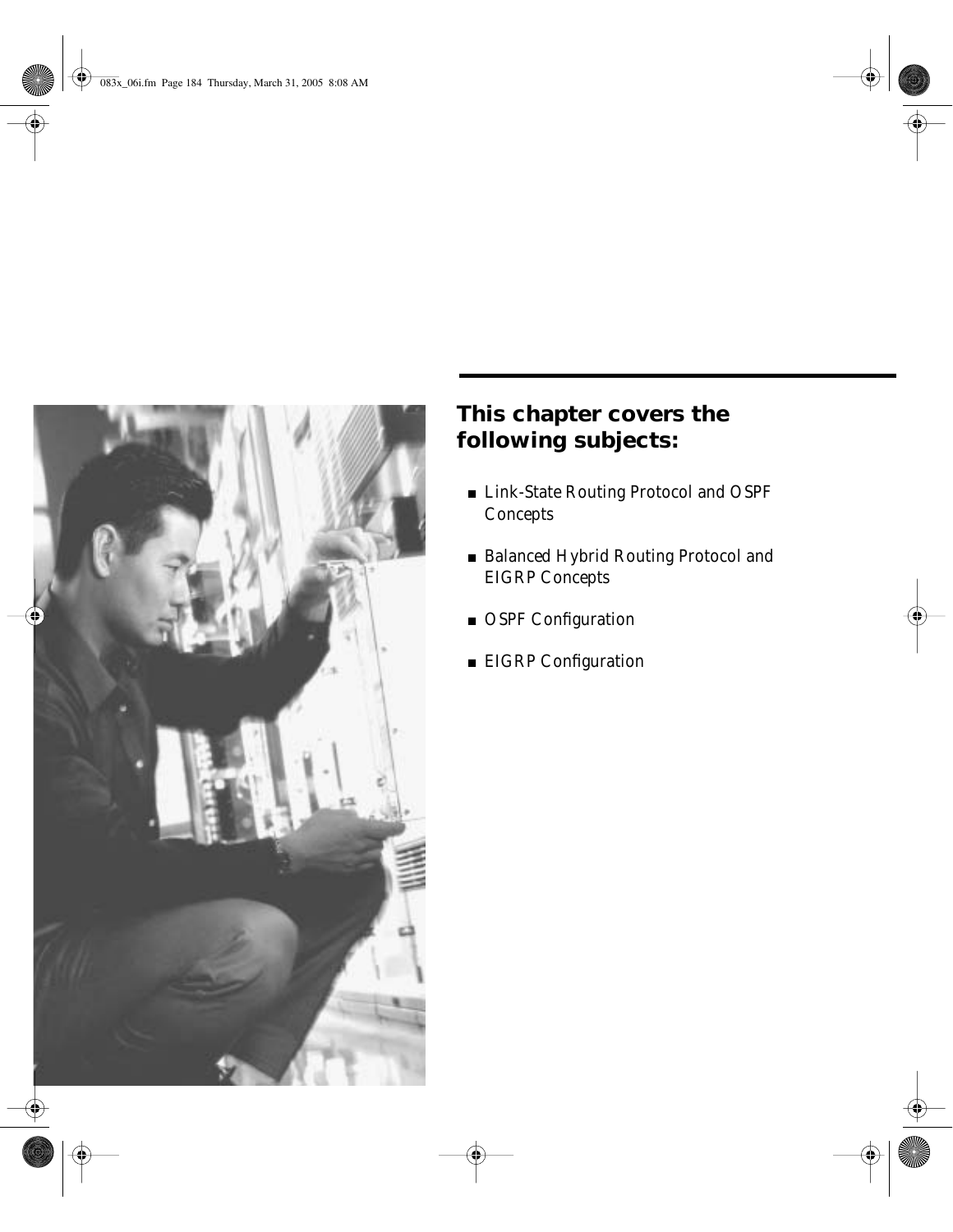# **C H <sup>A</sup> <sup>P</sup> <sup>T</sup> <sup>E</sup> <sup>R</sup> 6**

# **OSPF and EIGRP Concepts and Configuration**

Routing protocols learn routes—the current best routes—and put those subnets in the IP routing table. In the last chapter, you saw how distance vector protocols accomplish that goal. In this chapter, you will read about how two different types of routing protocols, link-state and balanced hybrid, accomplish that same goal.

When people first created distance vector protocols, routers had slow processors connected to slow links (relative to today's technology). For perspective, RFC 1058, published as an Internet standard RFC in June 1988, defined the first version of RIP for IP. The underlying distance vector logic was defined far in advance of the Internet RFC for RIP, mainly in the early 1980s. Therefore, distance vector protocols were designed to advertise just the basic routing information across the network to save bandwidth. These protocols were also designed to use little processing and memory, because the routing devices of the day had, relative to today, only small amounts of memory and processing power.

Link-state and balanced hybrid protocols were developed mainly in the early to mid-1990s, and they were designed under the assumptions of faster links and more processing power in the routers. By sending more information, and requiring the routers to perform more processing, these newer types of routing protocols can gain some important advantages over distance vector protocols—mainly, faster convergence. The goal remains the same—to add the currently-best routes to the routing table—but these protocols use different methods to find and add those routes. This chapter outlines how link-state and balanced hybrid protocols do their work, as well as how to configure the most popular routing protocol of each type—Open Shortest Path First (OSPF) and Enhanced IGRP (EIGRP). Please refer to Appendix F for some further details about a few of the topics in this chapter.

# **"Do I Know This Already?" Quiz**

The purpose of the "Do I Know This Already?" quiz is to help you decide if you need to read the entire chapter. If you intend to read the entire chapter, you do not necessarily need to answer these questions now.

The ten-question quiz, derived from the major sections in the "Foundation Topics" section, helps you determine how to spend your limited study time.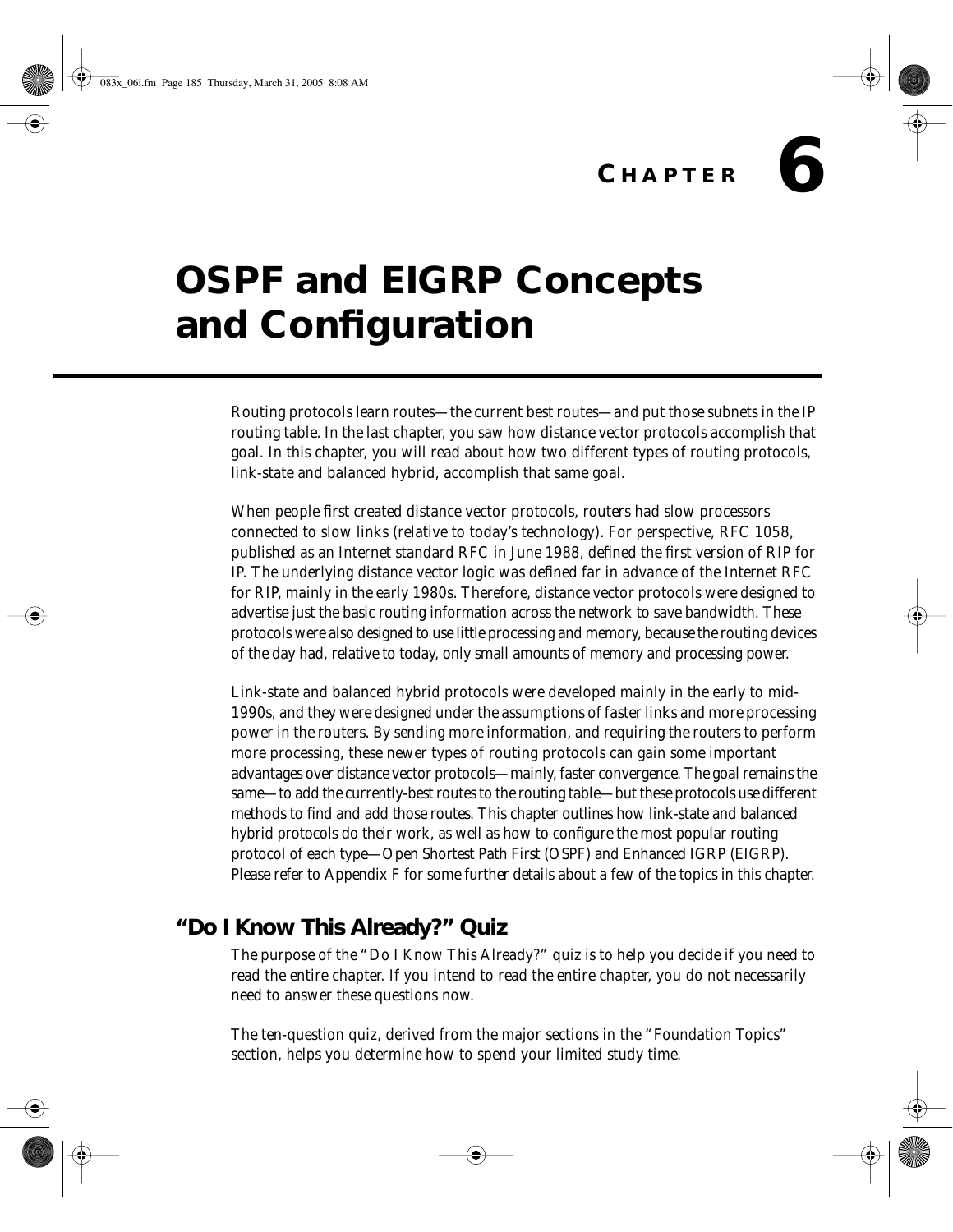Table 6-1 outlines the major topics discussed in this chapter and the "Do I Know This Already?" quiz questions that correspond to those topics.

| <b>Foundations Topics Section</b>                           | Questions Covered in This Section |
|-------------------------------------------------------------|-----------------------------------|
| Link-State Routing Protocol and OSPF Concepts               | 3.5                               |
| Balanced Hybrid Routing Protocol and EIGRP Concepts 2, 4, 5 |                                   |
| <b>OSPF</b> Configuration                                   | 1, 6, 7, 8                        |

**Table 6-1** *"Do I Know This Already?" Foundation Topics Section-to-Question Mapping*

EIGRP Configuration 9, 10

**CAUTION** The goal of self-assessment is to gauge your mastery of the topics in this chapter. If you don't know the answer to a question or you're only partially sure of the answer, you should mark this question as wrong for purposes of the self-assessment. Giving yourself credit for an answer you guess correctly skews your self-assessment results and might give you a false sense of security.

- **1.** Which of the following affects the calculation of OSPF routes when all possible default values are used?
	- **a.** Bandwidth
	- **b.** Delay
	- **c.** Load
	- **d.** Reliability
	- **e.** MTU
	- **f.** Hop count
- **2.** Which of the following affects the calculation of EIGRP metrics when all possible default values are used?
	- **a.** Bandwidth
	- **b.** Delay
	- **c.** Load
	- **d.** Reliability
	- **e.** MTU
	- **f.** Hop count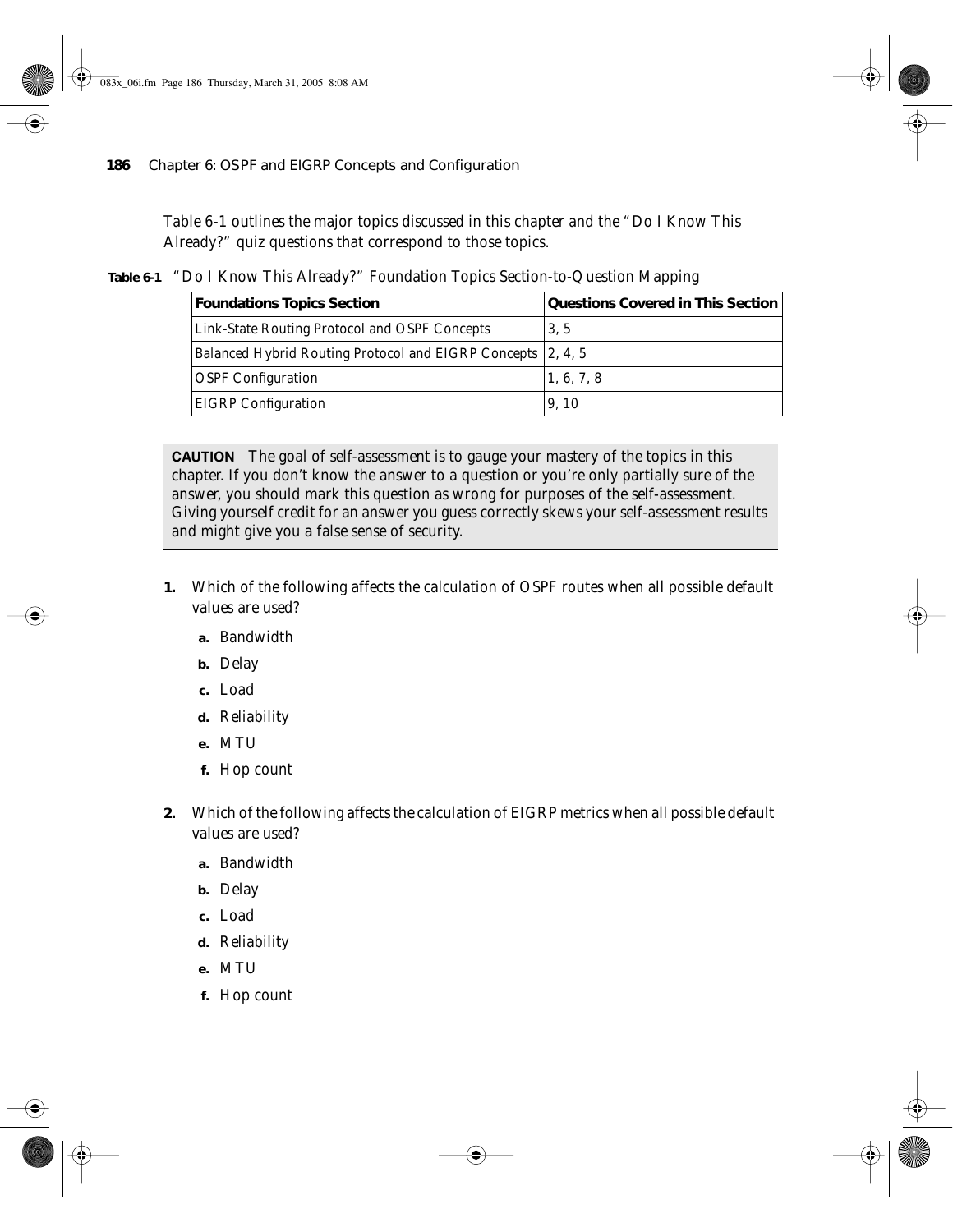- **3.** OSPF runs an algorithm to calculate the currently-best route. Which of the following terms refer to that algorithm?
	- **a.** SPF
	- **b.** DUAL
	- **c.** Feasible successor
	- **d.** Dijkstra
	- **e.** Good old common sense
- **4.** EIGRP uses an algorithm to find routes when no backup route exists. Which of the following terms refers to that algorithm?
	- **a.** SPF
	- **b.** DUAL
	- **c.** Feasible successor
	- **d.** Dijkstra
	- **e.** Good old common sense
- **5.** How do OSPF and EIGRP notice when a neighboring router fails?
	- **a.** The failing router sends a message before failing
	- **b.** The failing router sends a "dying gasp" message
	- **c.** The router notices a lack of routing updates for a period of time
	- **d.** The router notices a lack of Hello messages for a period of time
- **6.** Which of the following network commands, following the command **router ospf 1**, tell this router to start using OSPF on interfaces whose IP addresses are 10.1.1.1, 10.1.100.1, and 10.1.120.1?
	- **a. network 10.0.0.0 255.0.0.0 area 0**
	- **b. network 10.0.0.0 0.255.255.255 area 0**
	- **c. network 10.0.0.1 255.0.0.255 area 0**
	- **d. network 10.0.0.1 0.255.255.0 area 0**
	- **e. network 10.0.0.0 255.0.0.0**
	- **f. network 10.0.0.0 0.255.255.255**
	- **g. network 10.0.0.1 255.0.0.255**
	- **h. network 10.0.0.1 0.255.255.0**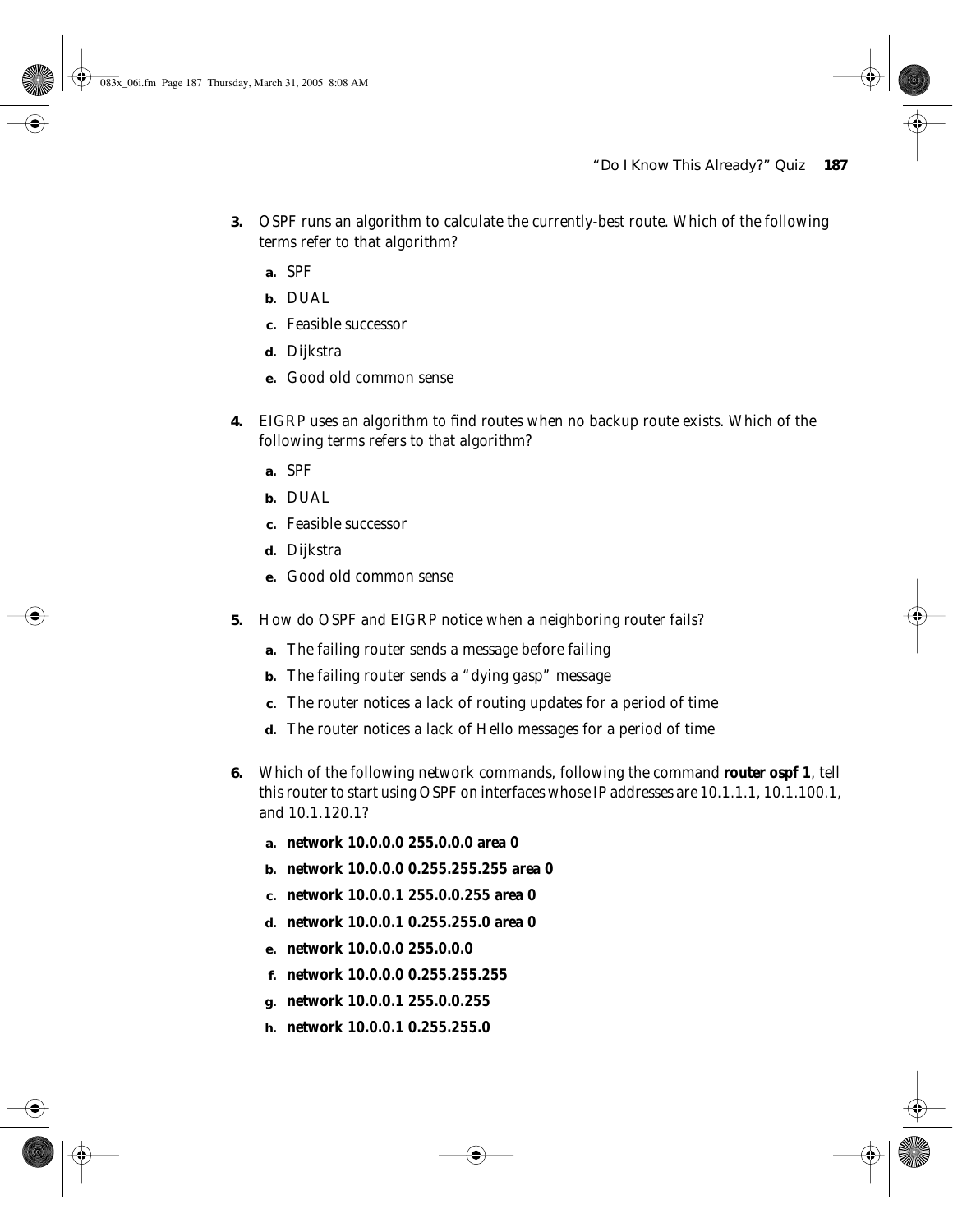- **7.** Which of the following network commands, following the command **router ospf 1**, tells this router to start using OSPF on interfaces whose IP addresses are 10.1.1.1, 10.1.100.1, and 10.1.120.1?
	- **a. network 0.0.0.0 255.255.255.255 area 0**
	- **b. network 10.0.0.0 0.255.255.0 area 0**
	- **c. network 10.1.1.0 0.x.1x.0 area 0**
	- **d. network 10.1.1.0 255.0.0.0 area 0**
	- **e. network 10.0.0.0 255.0.0.0 area 0**
- **8.** Which of the following commands list the OSPF neighbors off interface serial 0/0?
	- **a. show ip ospf neighbor**
	- **b. show ip ospf interface**
	- **c. show ip neighbor**
	- **d. show ip interface**
	- **e. show ip ospf neighbor interface serial 0/0**
- **9.** In the **show ip route** command, what code designation implies that a route was learned with EIGRP?
	- **a.** E
	- **b.** I
	- **c.** G
	- **d.** R
	- **e.** P
	- **f.** A
	- **g.** B
	- **h.** C
	- **i.** D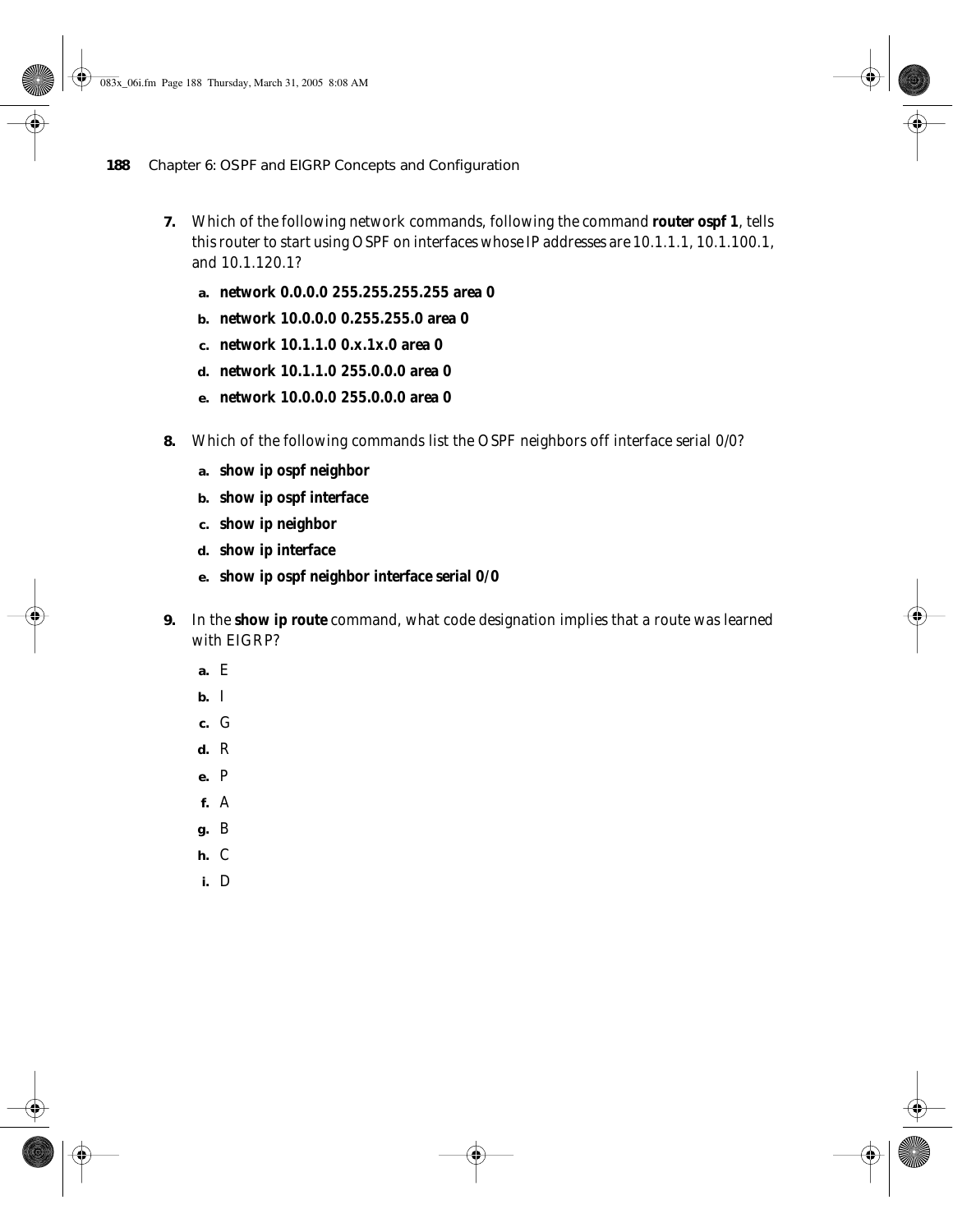- **10.** Which of the following network commands, following the command **router eigrp 1**, tells this router to start using EIGRP on interfaces whose IP addresses are 10.1.1.1, 10.1.100.1, and 10.1.120.1?
	- **a. network 10.0.0.0**
	- **b. network 10.1.1x.0**
	- **c. network 10.0.0.0 0.255.255.255**
	- **d. network 10.0.0.0 255.255.255.0**

The answers to the "Do I Know This Already?" quiz appear in Appendix A. The suggested choices for your next step are as follows:

- **8 or less overall score**—Read the entire chapter. This includes the "Foundation Topics," "Foundation Summary," and "Q&A" sections.
- **9 or 10 overall score**—If you want more review on these topics, skip to the "Foundation Summary" section and then go to the "Q&A" section. Otherwise, move to the next chapter.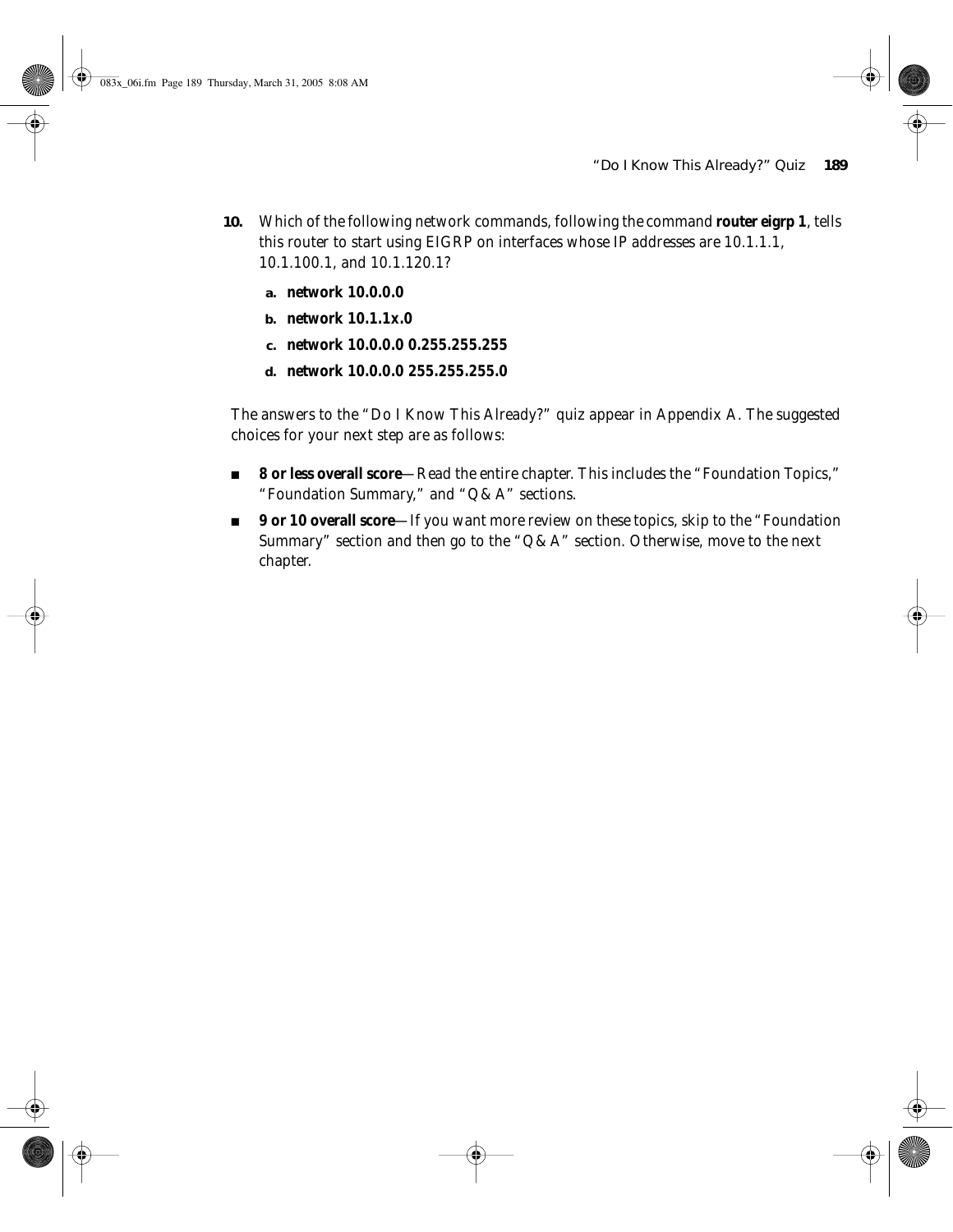# **Foundation Topics**

## **Link-State Routing Protocol and OSPF Concepts**

The ICND exam covers link-state protocol concepts and a single link-state routing protocol—OSPF. In this chapter, you will read about the basics. If you find yourself thinking that there has to be more to OSPF than what is covered here, you're right! If you move on to the CCNP certification, you will need to learn many more details about OSPF and link-state protocols. For CCNA, you just need to know the basics.

Link-state and distance vectors share a common goal—filling the routing tables with the currently-best routes. They differ significantly in how they accomplish this task. The largest difference between the two is that distance vector protocols advertise sparse information. In fact, distance vector protocols know that other routers exist only if the other router broadcasts a routing update to them. When a distance vector protocol in a router receives a routing update, the update says nothing about the routers beyond the neighboring router that sent the update. Conversely, link-state protocols advertise a large amount of topological information about the network, and the routers perform some CPU-intensive computation on the topological data. They even discover their neighbors before exchanging routing information.

Figure 6-1 illustrates what a router might advertise with a link-state protocol. The actual contents of the routing updates are not shown. This is a graphical representation.

The network topology is shown in the upper part of the figure. With a link-state protocol, the whole network topology is described in the routing update, as shown in the lower part of the figure. Rather than Router B's telling Router A what the metric (or cost) for the route should be, Router B tells Router A the metric associated with every link in the network. Router B also tells Router A about all the routers in the network, including which subnets they are attached to and their status. In effect, it is like Router A has been given a map of the network, along with the cost associated with each link. Of course, the map is not literally a drawn map—it is a mathematical model of the network based on the topology information.

The link-state protocol on Router A calculates the lowest-cost route to all subnets based on the topology information, including the route to subnet 10.1.1.0, mask 255.255.255.0. When more than one route to a subnet exists, the link-state routing protocol chooses the path with the lowest metric. Packets traveling to 10.1.1.0 from Router A go through Router C because this route has the lower cost.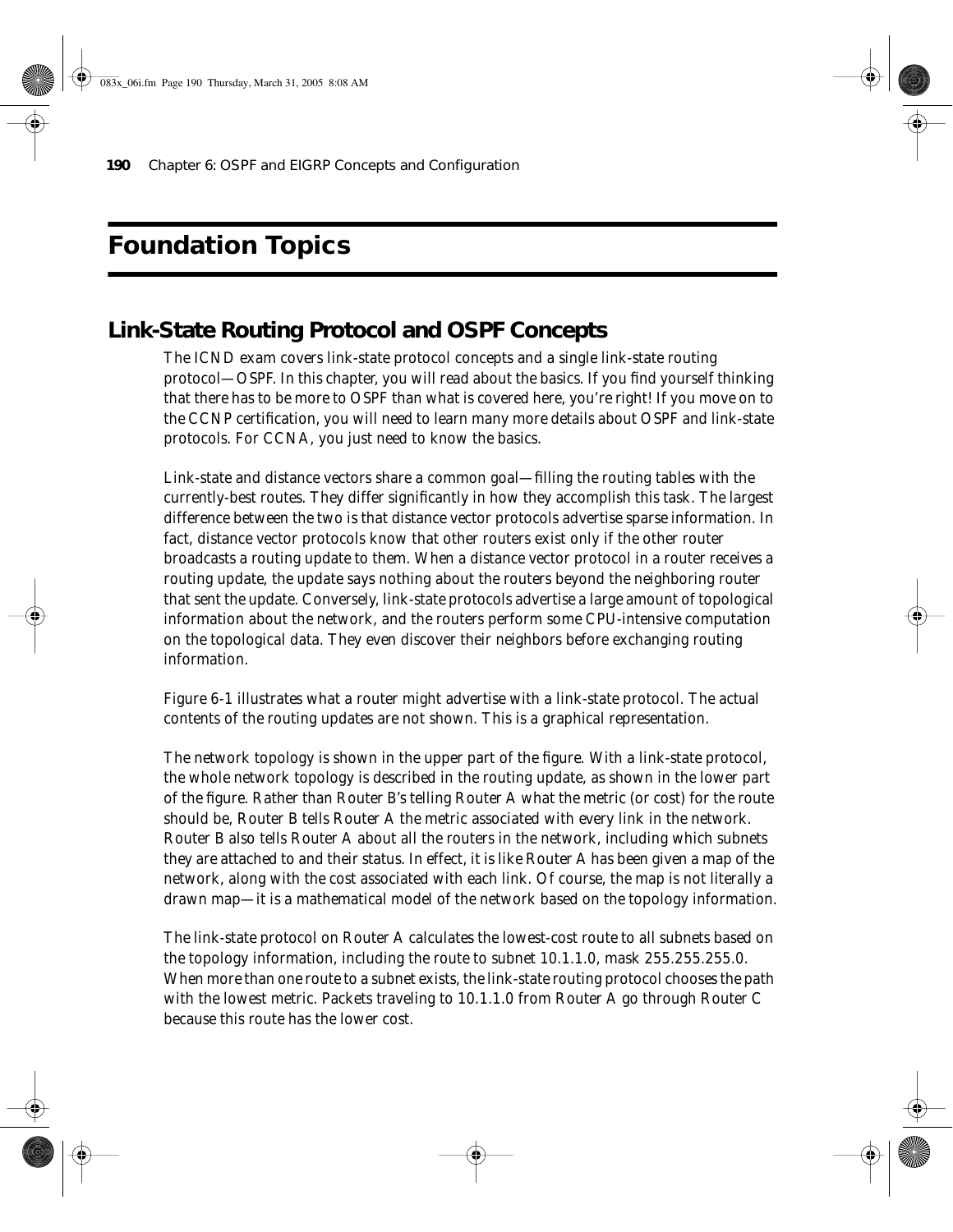

**Figure 6-1** *Content Advertised to a Neighboring Router: Link State*

Unlike distance vector protocols, link-state protocols must calculate the metric instead of simply being told the metric in the received routing update. For instance, with distance vector protocols, Router B tells Router A something like "subnet 10.1.1.0, metric 3." With linkstate protocols, the topology information learned by a router includes a cost associated with each link in the network. A router totals the cost associated with each link in each route to find the metric associated with the route. For instance, Router A discovers two routes to subnet 10.1.1.10, with a metric of 220 for the route to 10.1.1.0 through Router C and a metric of 310 for the route to 10.1.1.0 through Router D. In both cases, Router A uses Router B as the next hop. Therefore, Router A puts a route to 10.1.1.0 in its routing table, using Router B's interface IP address as the next hop. Similarly, Router B calculates routes to 10.1.1.0 through Router C and Router D and places the better route (through Router C) in Router B's routing table.

The algorithm used to calculate routes with link-state protocols is called the *Shortest Path First (SPF) algorithm*. It is sometimes called the *Dijkstra SPF algorithm*, or simply *Dijkstra* after its inventor. You can look at Figure 6-1 and figure out the two routes and total the metrics to find the lowest-cost route. Routers, however, cannot just look at the figure. In fact,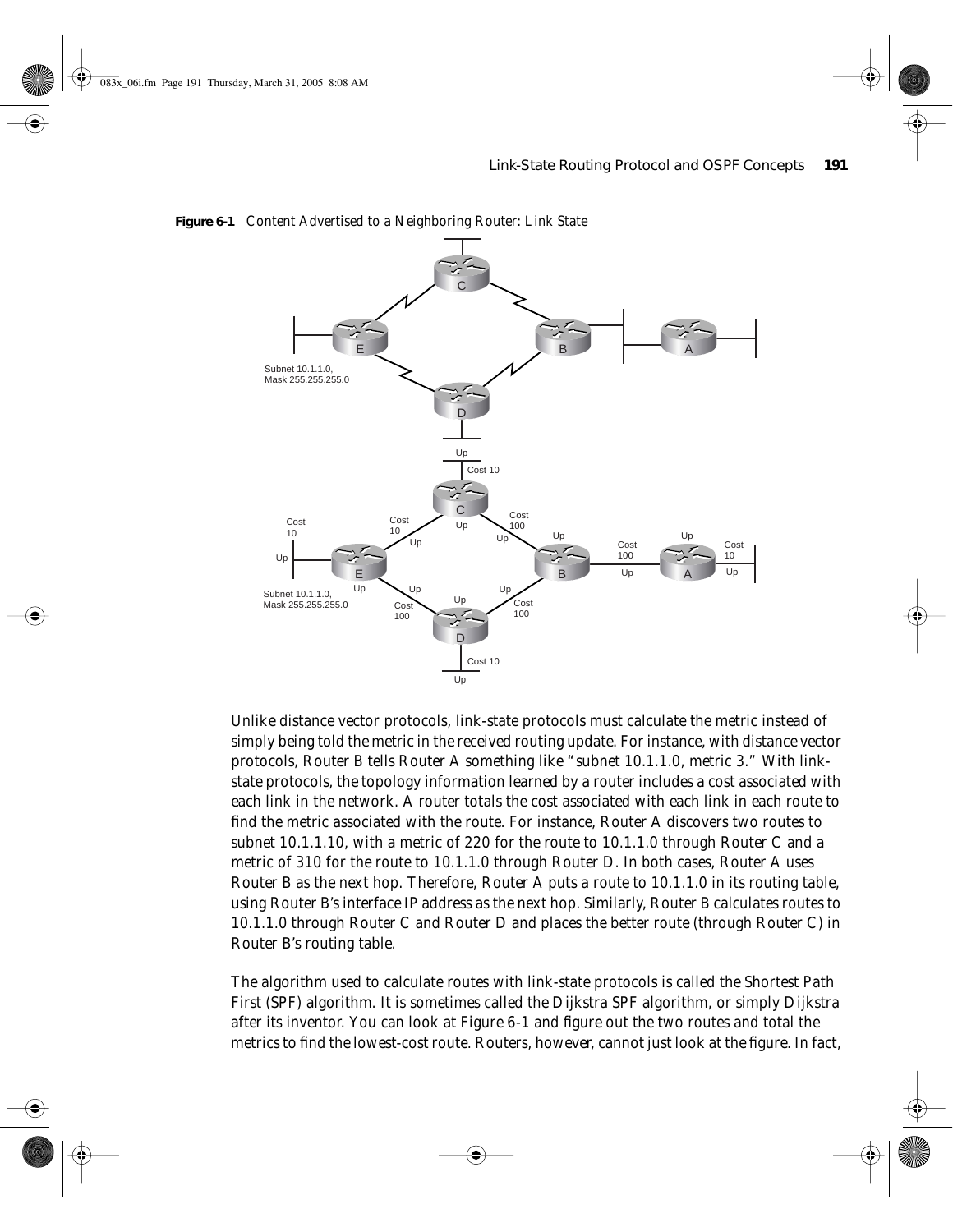routers really just know the list of routers and subnets and which routers are connected to which subnets. The SPF algorithm processes all that topology information to come up with the best route to each subnet.

Link-state protocols do not just start broadcasting topology information out every interface when the router first boots. Instead, link-state protocols first use a process by which they discover neighbors. (Neighbors can also be statically defined instead of being discovered.) *Neighbors* are other routers, also running the same link-state protocol, that share a common subnet. As soon as routers know that they are neighbors, they can exchange their respective copies of the topology information—called the *topology database*—and then run SPF to calculate new routes.

After a router identifies a neighbor, the routers exchange the information in their topology databases. OSPF sends several types of packets—*link-state updates* (LSUs) and *Database Description* (DD) packets—that contain topology information as well as individual link-state advertisements (LSAs). For instance, a link LSA describes a subnet number and mask, the cost (metric), and other information about the subnet. Also, OSPF uses a reliable protocol to exchange routing information, ensuring that lost LSU packets are retransmitted. So OSPF routers can know with certainty whether a neighbor has yet received all the LSAs when exchanging routing information.

The next several pages cover some of the details of how OSPF and link-state protocols work. The basic process of learning routes for the first time with OSPF goes something like this:

- **1.** Each router discovers its neighbors on each interface. The list of neighbors is kept in a neighbor table.
- **2.** Each router uses a reliable protocol to exchange topology information (LSAs) with its neighbors.
- **3.** Each router places the learned topology information in its topology database.
- **4.** Each router runs the SPF algorithm against its own topology database to calculate the best routes to each subnet in the database.
- **5.** Each router places the best route to each subnet in the IP routing table.

Link-state protocols require more work from the routers, but the work is typically worth the effort. A router running a link-state protocol uses more memory and more processing cycles than do distance vector protocols. The topology updates take many more bytes compared to distance vector routing updates, although because OSPF does not advertise all routes every update interval like distance vector protocols do, the overall number of bytes sent can be smaller with OSPF. A link-state protocol uses a neighbor table and a topology database in addition to adding routes to the routing table. Also, the SPF algorithm must be used to recalculate routes when links go up or down, and the algorithm itself requires memory and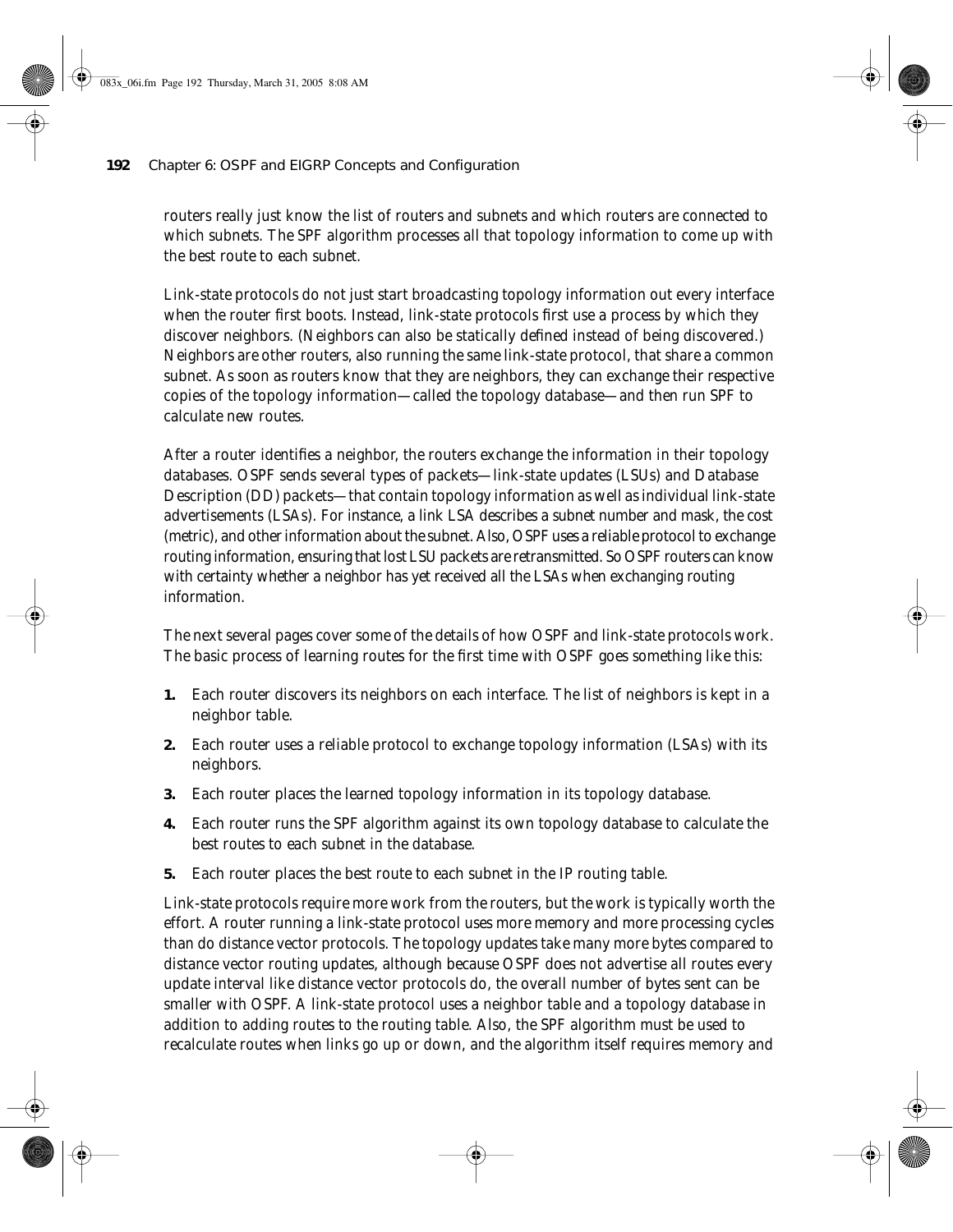processing on each router. However, you can reduce the amount of memory and processing required by following some good design practices, some of which are covered in this section. Also, OSPF converges much more quickly than do distance-vector protocols—and fast convergence is the most important feature of a routing protocol.

#### **OSPF Protocols and Operation**

So far, the text has described a wide overview of how link-state protocols work, with a few specific details about OSPF. The next several sections of this chapter take a more detailed look at OSPF operation and protocols. The topics are listed in order with regards to what a router does with OSPF when that router first loads IOS.

## **Identifying OSPF Routers with a Router ID**

The OSPF topology database consists of lists of subnet numbers (called *links*, hence the name *link-state database*). It also contains lists of routers, along with the links (subnets) to which each router is connected. Armed with the knowledge of links and routers, a router can run the SPF algorithm to compute the best routes to all the subnets.

The database entries for subnets can be easily identified with the subnet number and the associated prefix. (Remember, a subnet mask can be represented by a prefix value as well, for instance, /24, to mean the same thing as 255.255.255.0.) To uniquely identify each router in the database, OSPF uses a concept called the *OSPF router ID* (RID). The end goal is to have a way to uniquely identify each router in the database, and to make sure that no two routers have the same RID to avoid confusion. So, OSPF has each router use one of the routers' IP addresses, because the routers should not use duplicate IP addresses.

Of course, routers typically have several interfaces and several IP addresses. A Cisco router uses the following criteria to select its RID:

- The router first looks for the existence of any loopback interfaces that are up. If so, the router picks the highest numeric IP address among the loopback interfaces
- If no loopback is found, the router picks the highest numeric IP address from all its working (up and up) interfaces

**NOTE** A loopback interface is a virtual interface that can be configured with the **interface loopback** *interface-number* command, where *interface-number* is an integer. Loopback interfaces are always in an "up and up" state unless administratively placed into a shutdown state. For instance, a simple configuration of the command **interface loopback 0**, followed by **ip address 192.168.200.1 255.255.255.0** would create a loopback interface, and assign it an IP address. Assuming the subnet on the loopback interface is advertised into the internetwork, an engineer can **ping**, **trace**, and **telnet** to the loopback IP address.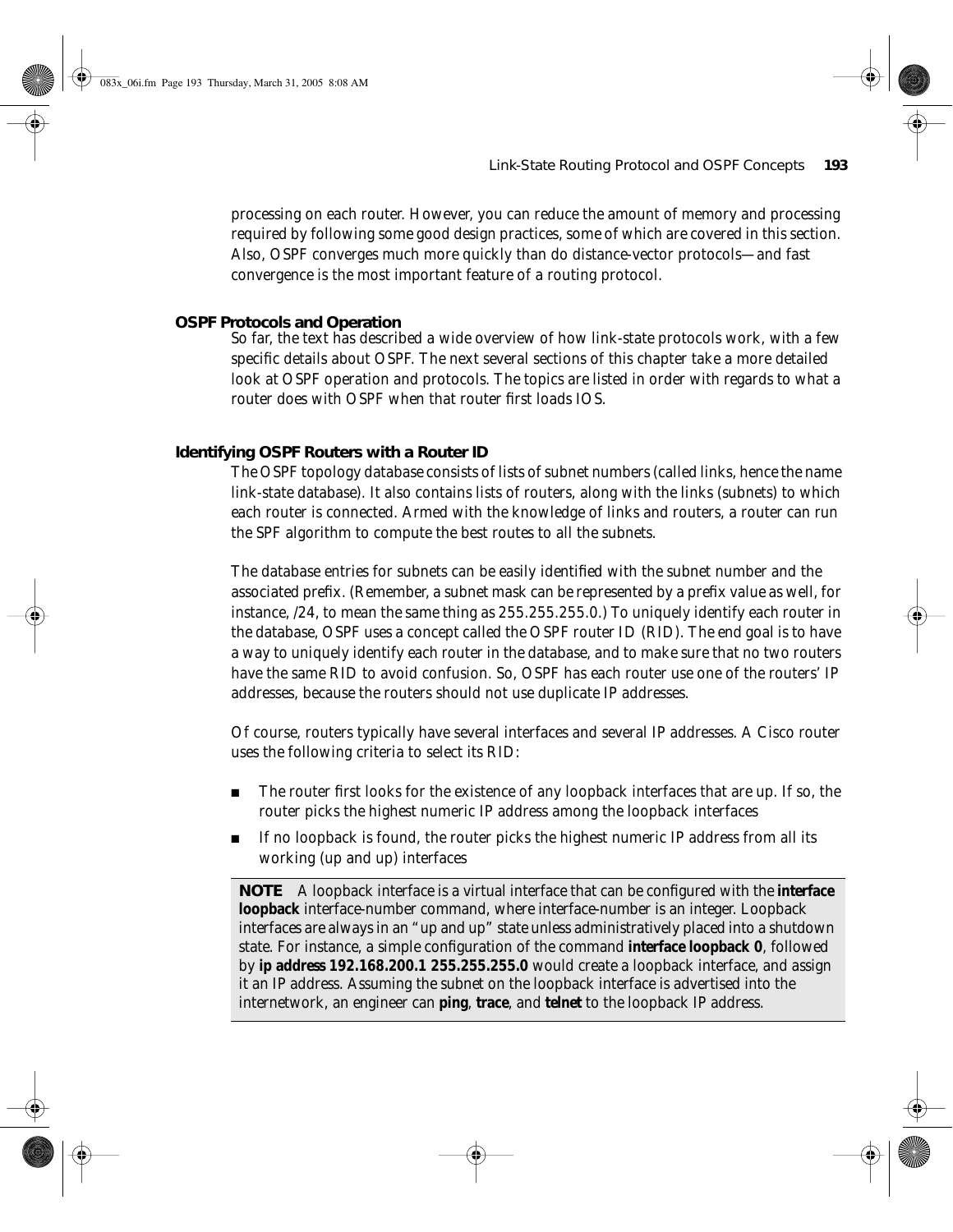Each router chooses its OSPF RID when OSPF is initialized. Initialization happens during the initial load of IOS. So, if OSPF comes up, and later other interfaces come up that happen to have higher IP addresses, then the OSPF RID does not change until the OSPF process is restarted. (OSPF can be restarted with the **clear ip ospf process** command as well.)

## **Meeting Neighbors by Saying Hello**

Once a router has picked its OSPF RID, and some interfaces come up, the router is ready to meet its OSPF neighbors. OSPF routers can become neighbors if they are connected to the same subnet. To discover other OSPF-speaking routers, a router multicasts OSPF Hello packets out to each interface, and hopes to receive OSPF Hello packets from other routers connected to those interfaces. Figure 6-2 outlines the basic concept.

## **Figure 6-2** *Link-State Hello Packets*



Router A and B both send Hello messages onto the LAN. Soon afterwards, the two routers can begin to exchange topology information with each other, and then run the Dijkstra algorithm in order to fill the routing table with the best routes. The Hello messages themselves have the following features:

- The Hello message follows the IP packet header, with the IP packet protocol type 89.
- Hello packets are sent to multicast IP address 224.0.0.5, which is intended for all OSPFspeaking routers.
- OSPF routers listen for packets sent to IP multicast address 224.0.0.5, in part hoping to receive Hello packets.

Routers learn several important pieces of information from looking at the received Hello packets. The Hello message includes the sending router's RID, Area ID, Hello interval, dead interval, router priority, designated router, backup designated router, and a list of neighbors that the sending router already knows about on the subnet. (More to come on most of these items.)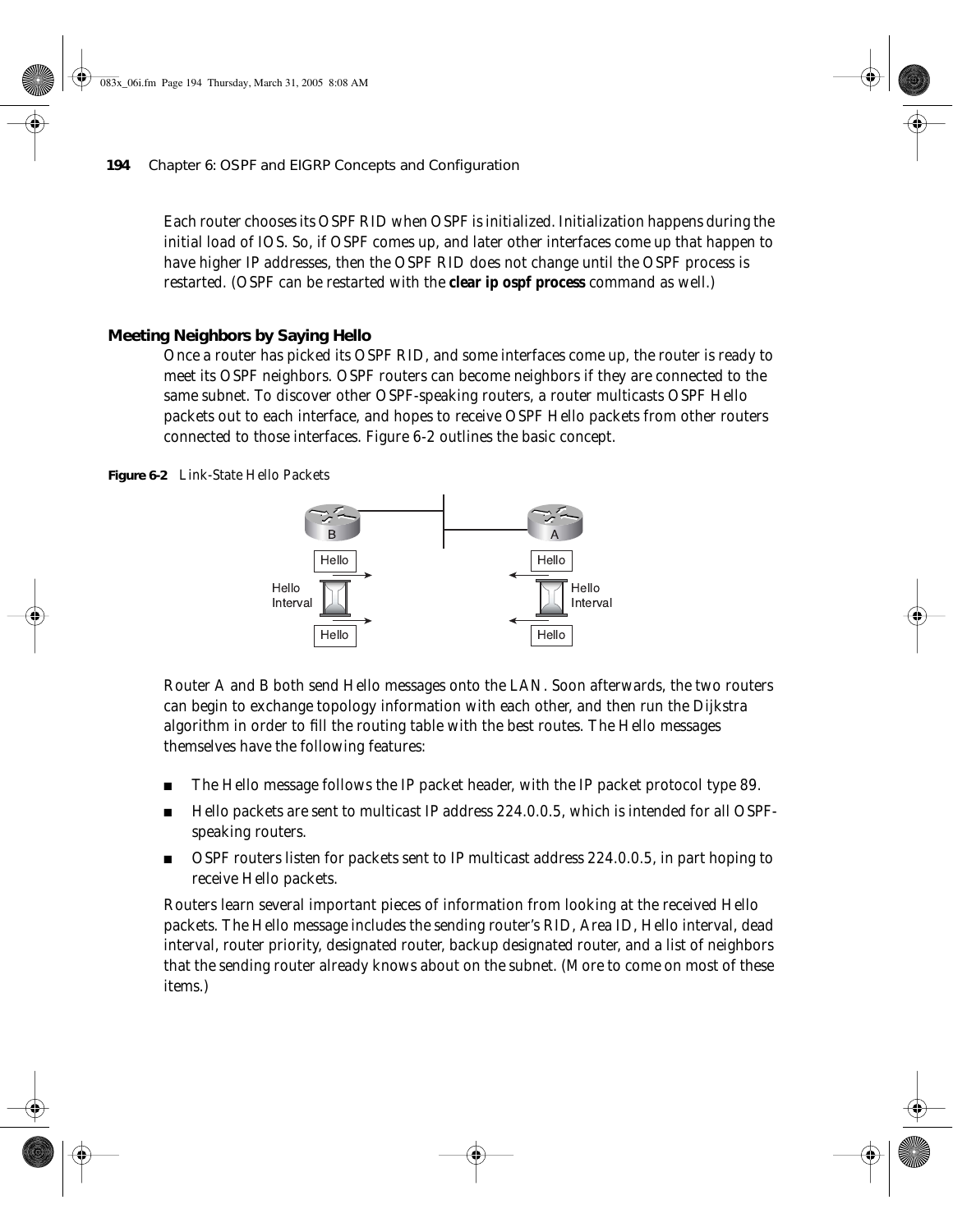The list of neighbors is particularly important to the Hello process. For example, when Router A receives a Hello from Router B, Router A needs to somehow tell Router B that Router A got the Hello. To do so, Router A adds Router B's RID to the list of OSPF neighbors inside the next Hello that Router A multicasts onto the network. Likewise, when Router B receives Router A's Hello, Router B's next (and ongoing) Hellos include Router A's RID in the list of neighbors.

Once a router sees its own RID in a received Hello, the router believes that *two-way* communication has been established to that neighbor. The two-way state for a neighbor is important because at that point, more detailed information, such as LSAs, can be exchanged. Also, in some cases on LANs, neighbors might reach the two-way state and stop there—more on that in the section titled "Database Exchange and Becoming Fully Adjacent" coming up in a few pages.

## **Potential Problems in Becoming a Neighbor**

Interestingly, receiving a Hello from a router on the same subnet does not always result in two routers becoming neighbors. It's like meeting a new neighbor in real life—if you happen to disagree about a lot of things, and not get along, you might literally live on the same street, but not really talk all that much. Similarly, with OSPF, routers on the same subnet must agree about several of the parameters exchanged in the Hello; otherwise, the routers simply do not become neighbors. Specifically, the following must match before a pair of routers will become neighbors:

- Subnet mask used on the subnet
- Subnet number (as derived using the subnet mask and each routers' interface IP address)
- Hello Interval
- Dead Interval
- OSPF Area ID

If any one of these parameters differs, the routers do not become neighbors. In short, if troubleshooting OSPF when routers should be neighbors, and they are not, check this list!

Now a quick review of the detailed steps so far—knowing that as of yet, two neighbors have not yet exchanged any routing information:

- **1.** Each router initializes OSPF and picks its RID.
- **2.** Routers discover each other as neighbors using Hello packets.
- **3.** Routers reach a two-way communications state with a neighbor once they see their own RID in the Hello from that neighbor.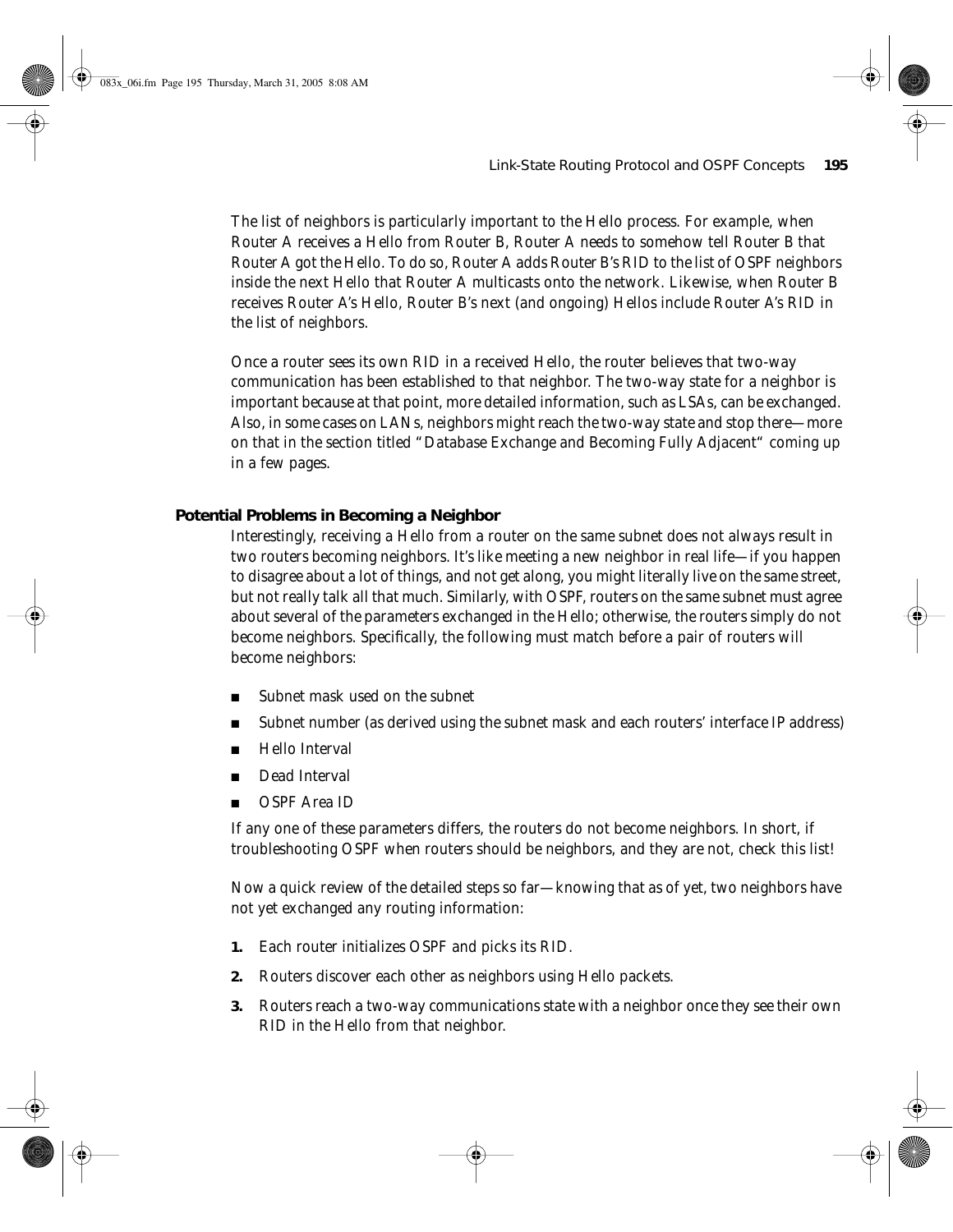The neighbors might finally be ready to exchange topology information—but maybe not. The next step is to elect a *Designated Router* (DR) for LANs, and in some cases, for Frame Relay and ATM WANs.

## **Reducing OSPF Overhead Using Designated Routers**

In some cases, a *Designated Router* (DR) must be elected for the subnet before *Database Description (DD)* packets, containing LSAs, can be exchanged between routers. DRs are always required on a LAN, and sometimes (depending on topology and configuration) required with Frame Relay and ATM. Figure 6-3 shows the classic example, with a DR being required on a LAN, and a DR not being required on a point-to-point serial link.

#### **Figure 6-3** *No DR on a Point-to-Point Link, with a DR on the LAN*



When a DR is not required, neighboring routers can go ahead and start sending routing updates to each other, as shown on the left side of the figure. On the right side, the top figure shows a LAN topology, where a DR election has been held, with Router A winning the election. As a result, all routing updates flow to and from Router A, with Router A essentially distributing the routing updates (topology information in DD and LSU packets) to the other routers.

The DR concept prevents overloading a subnet with too much OSPF traffic when many routers are on a subnet. Of course, lots of routers could be attached to one LAN, which is why a DR is required for routers attached to a LAN. For instance, if 10 routers were attached to the same LAN subnet, and they were allowed to forward OSPF updates to each of the other nine routers, topology updates would flow between 45 different pairs of neighbors with almost all the information being redundant. With the DR concept, as seen in Figure 6- 3 on the right, that same LAN would require routing updates only between the DR and the nine other routers, significantly reducing flooding of OSPF information across the LAN.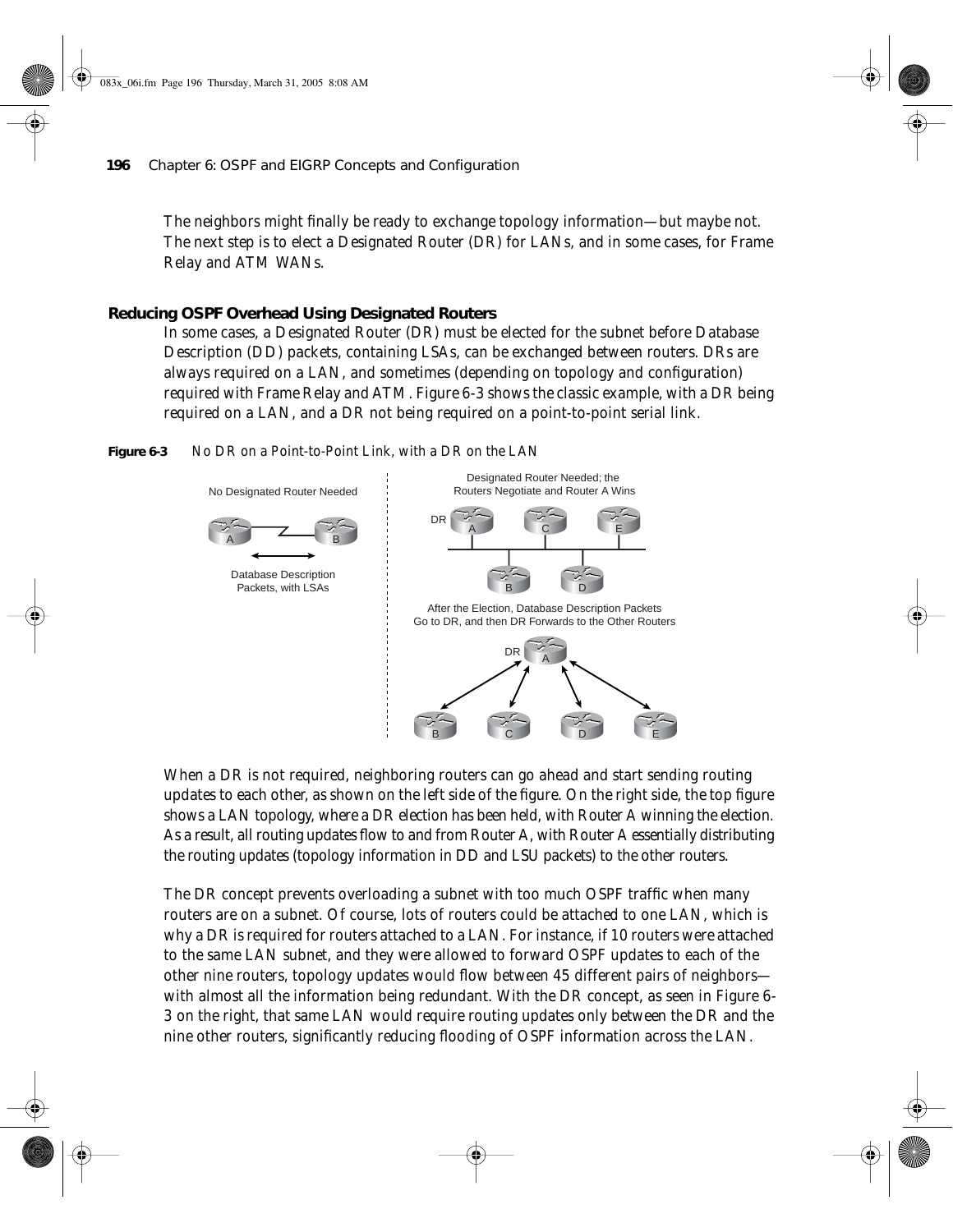A router decides whether it needs to elect a DR, plus some other details of operation, based on an interface's OSPF *network type*. For instance, a point-to-point link has a default OSPF network type of *point-to-point*, which does not require a DR. Similarly, LAN interfaces default to an OSPF network type of *broadcast*, which always requires a DR. For Nonbroadcast Multiaccess (NBMA) networks such as Frame Relay, OSPF allows for the configuration of five different variations of OSPF network types, with some options that require a DR, and with others that do not. (These types can be configured with the **ip ospf network** *type* command.)

Because the DR is so important to the exchange of routing information, the loss of the elected DR could cause delays in convergence. OSPF includes the concept of a *Backup DR* (BDR) on each subnet, so when the DR fails, or loses connectivity to the subnet, the BDR can take over as the DR. (All routers except for the DR and BDR are typically called "DROther" in IOS **show** command output.)

## **Electing the Designated Router**

When a DR is required, the neighboring routers hold an election. To elect a DR, the neighboring routers look at two fields inside the Hello packets they receive, and choose the DR based on the following criteria:

- The router sending the Hello with the *highest OSPF Priority* setting becomes the DR.
- If two or more routers tie with the highest priority setting, the router sending the Hello with the *highest RID* wins.
- While not always the case, typically the router with the second highest priority becomes the BDR.
- A priority setting of 0 means that the router never can become DR.
- The range of priority values that allows a router to be a candidate are 1 through 255.
- If a DR has been elected, and a new router starts sending Hellos onto the same subnet, with a higher priority than the current DR, the new higher-priority router does *not* immediately take over as DR, but rather must wait until the DR and BDR fail.

## **Database Exchange and Becoming Fully Adjacent**

Finally, neighboring routers can begin to exchange routing information with each other using Database Description packets, as well as LSA and LSU packets. First, a quick recap of the steps taken so far:

- **1.** Each router initializes OSPF and picks its RID.
- **2.** Routers discover each other as neighbors using Hello packets.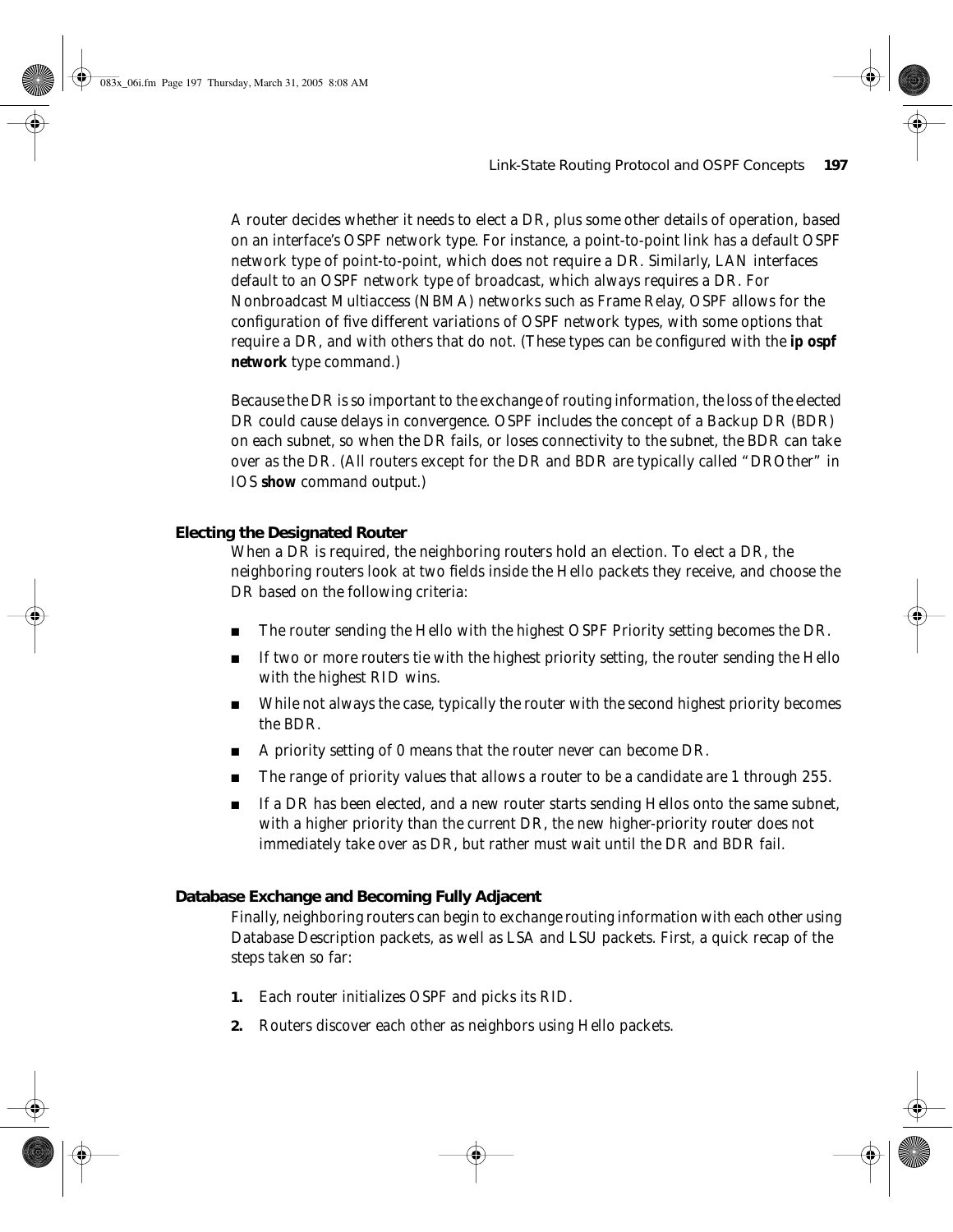- **3.** Routers reach a two-way communications state with a neighbor once they see their own RID in the Hello from that neighbor.
- **4.** If the OSPF network type for the interface requires a DR, the DR is elected (as well as the BDR).

At this point, on an interface that does not use a DR, OSPF updates can be sent to all neighbors on that interface. These packets typically use unicast destination IP addresses of each neighbor to which the update is being sent.

On interfaces with an elected DR, the non-DR routers send updates to the DR and BDR, using the 224.0.0.6 multicast address as the destination. This special multicast address means "all OSPF DRs", which means that the DR, and the BDR, will be listening for the packets. Then, the DR relays the updates to all OSPF routers on the subnet, using a destination IP address of 224.0.0.5. Note that the BDR listens for and receives the updates, so it is ready to take over for the DR, but the BDR does not forward the updates to the non-DR routers.

The neighboring routers now exchange their entire topology database with their neighbor. Remember, it is a large amount of information in comparison to the sparse information sent in distance vector updates. Once a router has exchanged its entire link-state database with a neighbor, it transitions into a state called the *Full* state. In normal working operation, the **show ip ospf neighbor** command should list one or more neighbors in a Full state, indicating the expected final resting state of an OSPF neighbor.

**NOTE** OSPF considers a neighbor in the Full state to be *fully adjacent*. So, while a router might have several neighbors on an interface, only some of them might become *fully adjacent*.

Keep in mind that the Full state is for neighbors with which Link State Updates have been exchanged. On LANs, for instance, non-DR routers never exchange updates with each other, but they do exchange updates with the DR and BDR. As a result, a non-DR router will end up in a Full state with the DR and BDR, and a two-way state with other non-DRs. This concept is shown Example 6-4 later in the chapter.

Once a router has received a full database exchange from a neighbor, it can run the SPF algorithm and update the routing table.

## **Steady-State Operation**

Hello packets serve the same purpose as timed, regular full routing updates serve for distance vector protocols. With distance vector protocols, when a router fails to hear routing updates from a neighbor for some multiple of the update interval, the router believes the silent router has failed. The router then marks all routes it learned from the now-silent router as having an infinite metric.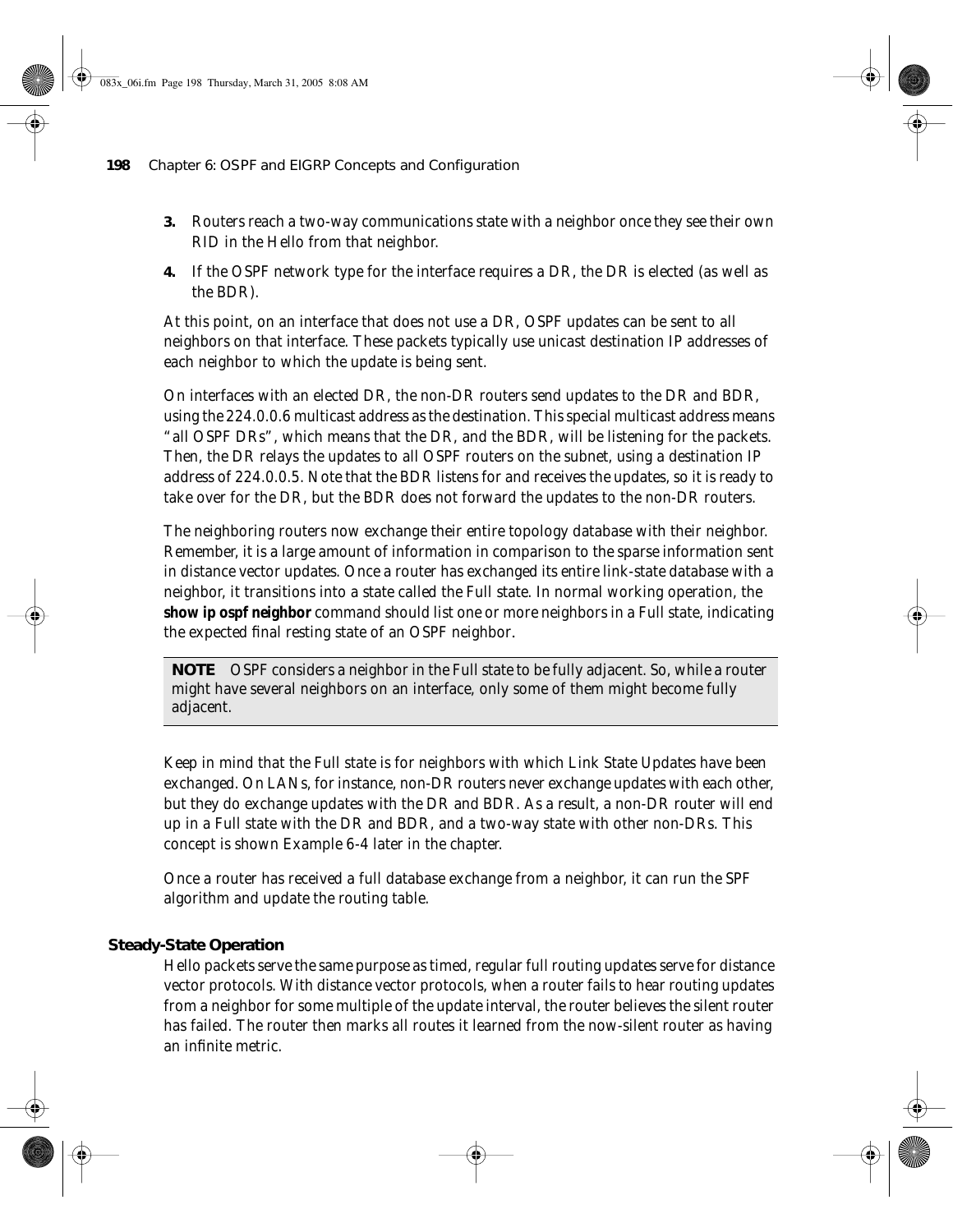Similarly, with OSPF, when a router fails to hear Hellos from a neighbor for an interval called the *dead interval,* the router believes the silent router has failed. The dead interval defaults to four times the Hello interval. For instance, on Ethernet interfaces, Cisco routers default to a Hello interval of 10 seconds and a dead interval of 40 seconds. OSPF keeps working until the dead interval expires; after that, the router marks the now-silent router as "down" in its neighbor table. Then the router that stopped receiving the Hellos runs Dijkstra to calculate new routes, based on the fact that one of the network's routers is now out of service. Also, the router floods topology updates to its neighbors to let them know about the failure, with the other routers also running the Dijkstra algorithm again to compute new routes.

## **Loop Avoidance**

The SPF algorithm prevents loops as a natural part of the processing of the topology database with the SPF algorithm. Unlike distance vector protocols, link-state protocols do not need loop-avoidance features such as split horizon, poison reverse, and hold-down timers.

Link-state protocols rely on the rapid dissemination of information about failed routers and subnets to prevent loops. Therefore, when a link or router fails, a router noticing the failure immediately floods the new router or link status to its neighbors, with those routers forwarding the updated status to their neighbors, eventually flooding the new status information to all the routers in the network. (In a way, this feature works like "triggered updates" for distance vector protocols, but this behavior is just a feature of link-state protocols and does not have a specific name.)

Interestingly, the convergence time of most distance vector protocols consists of the time taken by the loop-avoidance features. For instance, the hold-down timer alone accounts for several minutes of convergence time. With link-state protocols, none of the time-consuming loop-avoidance features are needed, which means that link-state protocols can converge very quickly. With proper design, OSPF can converge as quickly as 5 seconds after a router notices a failure in most cases.

## **Scaling OSPF Through Hierarchical Design**

OSPF can be used in some networks with very little thought as to design issues. You just turn on OSPF in all the routers, and it works! However, in large networks, engineers need to think about and plan how to use several OSPF features that allow it to scale well in larger networks. To appreciate the issues behind OSPF scalability, and the need for good design to allow scalability, examine Figure 6-4.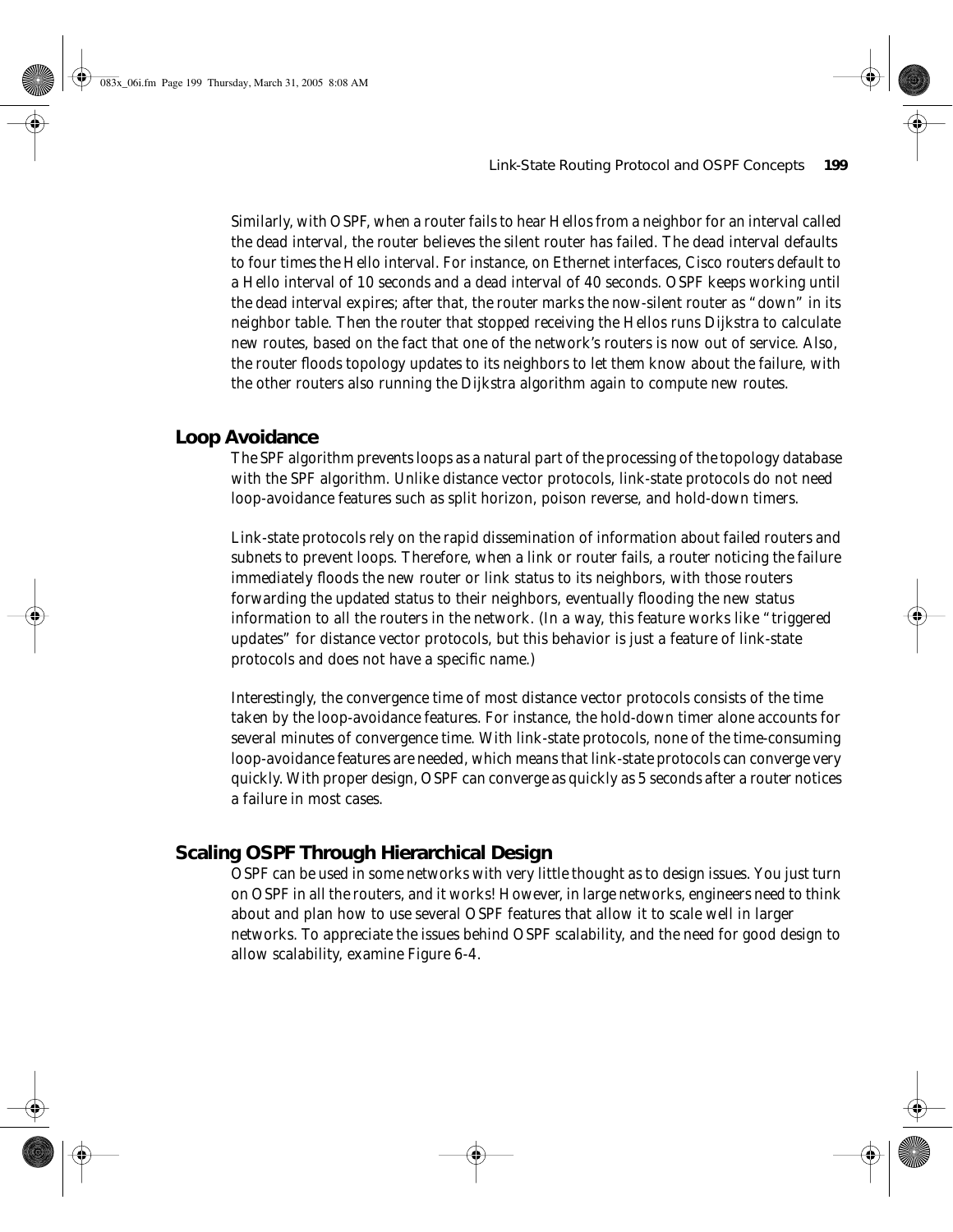



In the network shown in Figure 6-4, the topology database on all nine routers is the same full topology that matches the figure. With a network that size, you can just enable OSPF, and it works fine. But imagine a network with 900 routers instead of only nine, and several thousand subnets. In that size of network, OSPF convergence time might be slow, and the routers might experience memory shortages and processor overloads. The problems can be summarized as follows:

- A larger topology database requires more memory on each router.
- Processing the larger-topology database with the SPF algorithm requires processing power that grows exponentially with the size of the topology database.
- A single interface status change (up to down or down to up) forces every router to run SPF again!

Although there is no exact definition of "large" in this context, in networks with at least 50 routers and at least a few hundred subnets, engineers should use OSPF scalability features to reduce the problems just described. These numbers are gross generalizations. They depend largely on the network design, models or routers, and so on.

## **OSPF Areas**

Using OSPF areas solves many, but not all, of the most common problems with running OSPF in larger networks. OSPF areas break up the network so that routers in one area know less topology information about the subnets in the other area and they do not know about the routers in the other area at all. With smaller-topology databases, routers consume less memory and take less processing time to run SPF.

Figure 6-5 shows the same network as Figure 6-4, but with two OSPF areas, labeled Area 1 and Area 0.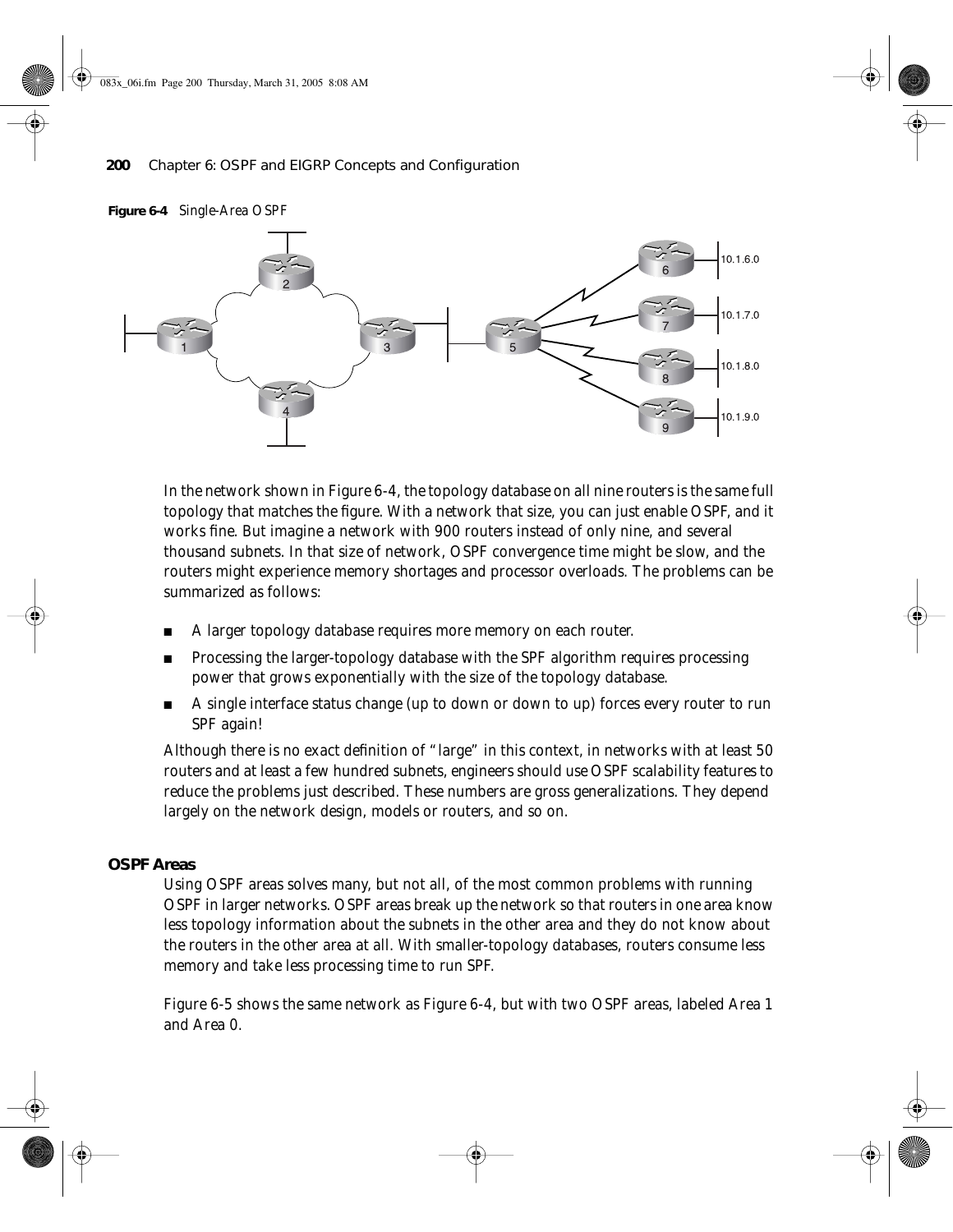



The same topology is shown in the upper part of the figure, but the lower part of the figure shows the topology database on Routers 1, 2, and 4. By placing part of the network in another area, the routers inside Area 1 are shielded from some of the details. Router 3 is known as an OSPF Area Border Router (ABR), because it is on the border between two different areas. Router 3 does not advertise full topology information about the part of the network in Area 0 to Routers 1, 2, and 4. Instead, Router 3 advertises summary information about the subnets in Area 0, effectively making Routers 1, 2, and 4 think the topology looks like the lower part of Figure 6-5. Therefore, Routers 1, 2, and 4 view the world as if it has fewer routers. As a result, the SPF algorithm takes less time, and the topology database takes less memory.

It is very important to note that the summarized information shown in Figure 6-5 does not change the number of subnets known inside Area 1 or Area 0. The summarized information just means that a router inside one area receives routing updates that use fewer bytes, thereby decreasing the amount of memory needed to store the information. Later you will learn about a feature called *route summarization,* in which the number of subnets advertised into another area is reduced as well. The terms are similar, and both happen in Area Border Routers, but the concepts are different.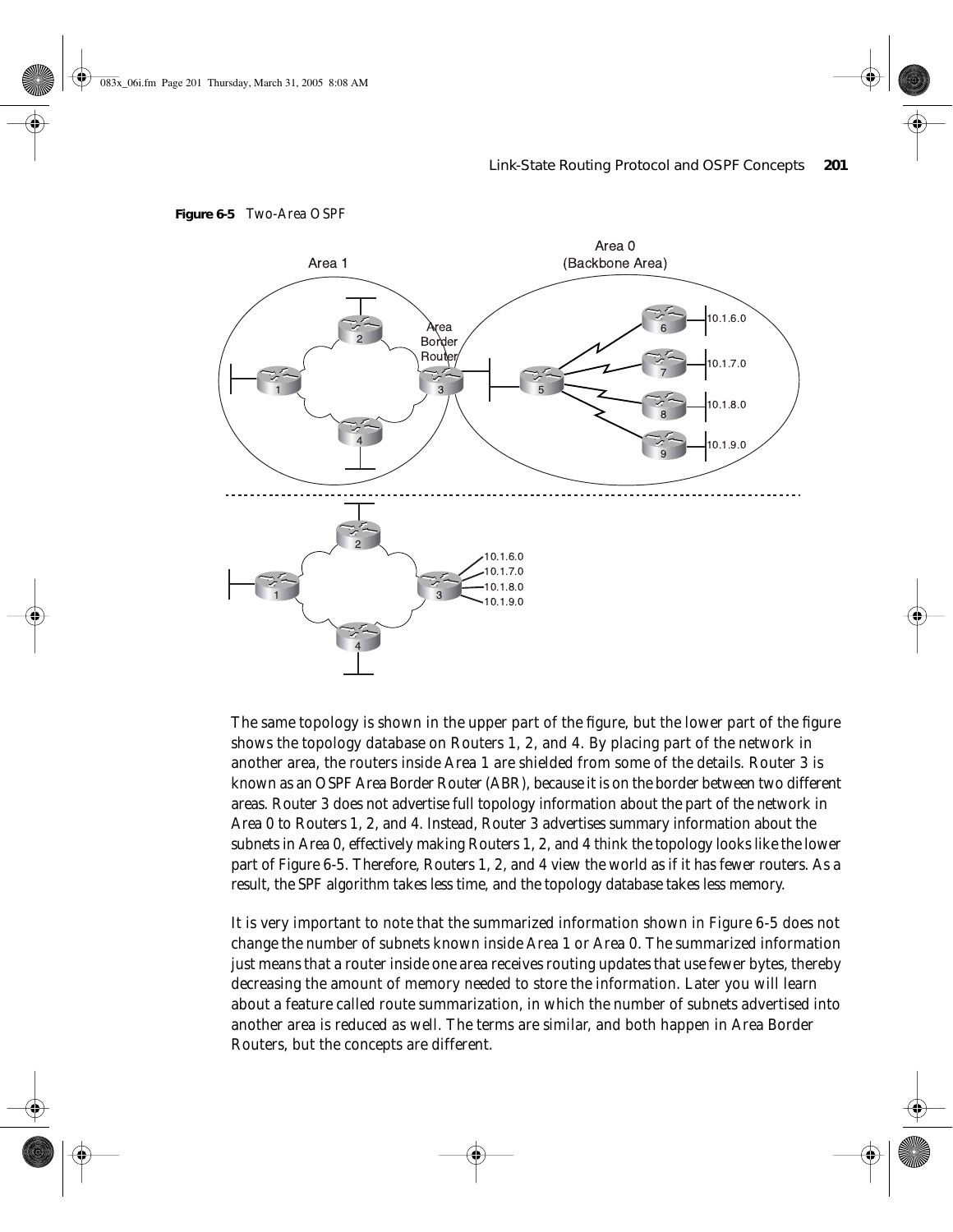**NOTE** Although the perspectives of the routers in Area 1 are shown in Figure 6-5, the same thing happens in reverse—routers in Area 0 do not know the details of Area 1's topology.

Using areas improves all three of the scaling problems that were stated earlier. By making the topology databases smaller, the databases take less memory. With smaller databases, the SPF algorithm takes less time and converges more quickly. Also, although it is not obvious, when links in Area 0 change state, the routers that are totally in Area 1 do not need to run SPF again. So, with areas, many fewer SPF calculations are required in the network's routers.

Notice that the dividing line between areas is not a link, but a router. In Figure 6-5, Router 3 is in both area 1 and Area 0. OSPF uses the term Area Border Router (ABR) to describe a router that sits in both areas. An ABR has the topology database for both areas and runs SPF when links change status in either area. Using areas does not actually reduce memory requirements or the number of SPF calculations for ABRs like Router 3.

## **Stub Areas**

OSPF includes other features to improve how it works in larger networks. The CCNP routing test expects you to know the topics covered in Cisco's Building Scalable Cisco Internetworks (BSCI) course, and you might guess from the course's name that OSPF scalability features are covered in depth. You can also refer to Tom Thomas's *OSPF Network Design Solutions* from Cisco Press, or search on "OSPF Design Guide" at Cisco.com for a great reference document.

When you move on to the CCNP certification, you should pay particular attention to the topic of stub areas. OSPF allows you to define an area as a stub area; as a result, the size of the topology database for routers in that area can be reduced even further. OSPF allows for other variants of areas—called Totally Stubby and Not-So-Stubby areas—that affect the size of the topology database, which in turn affects how fast the SPF algorithm runs. A new OSPF area type, Totally Not-So-Stubby Area (TNSSA), provides yet another type of area. You should be aware of the various types when working with OSPF in a real network.

## **Summary: Comparing Link-State and OSPF to Distance Vector Protocols**

Link-state protocols have a major advantage over distance vector protocols in how fast they converge and in how they prevent loops. With today's networks, a 3-minute wait for a distance vector routing protocol to converge typically is perceived as a network outage. A 10-second convergence time for OSPF might simply be perceived as an irritation. Also, linkstate protocols easily prevent loops. In addition, OSPF is publicly defined in RFC 2328, so you can use routers from multiple vendors with some confidence that they will work reasonably well together.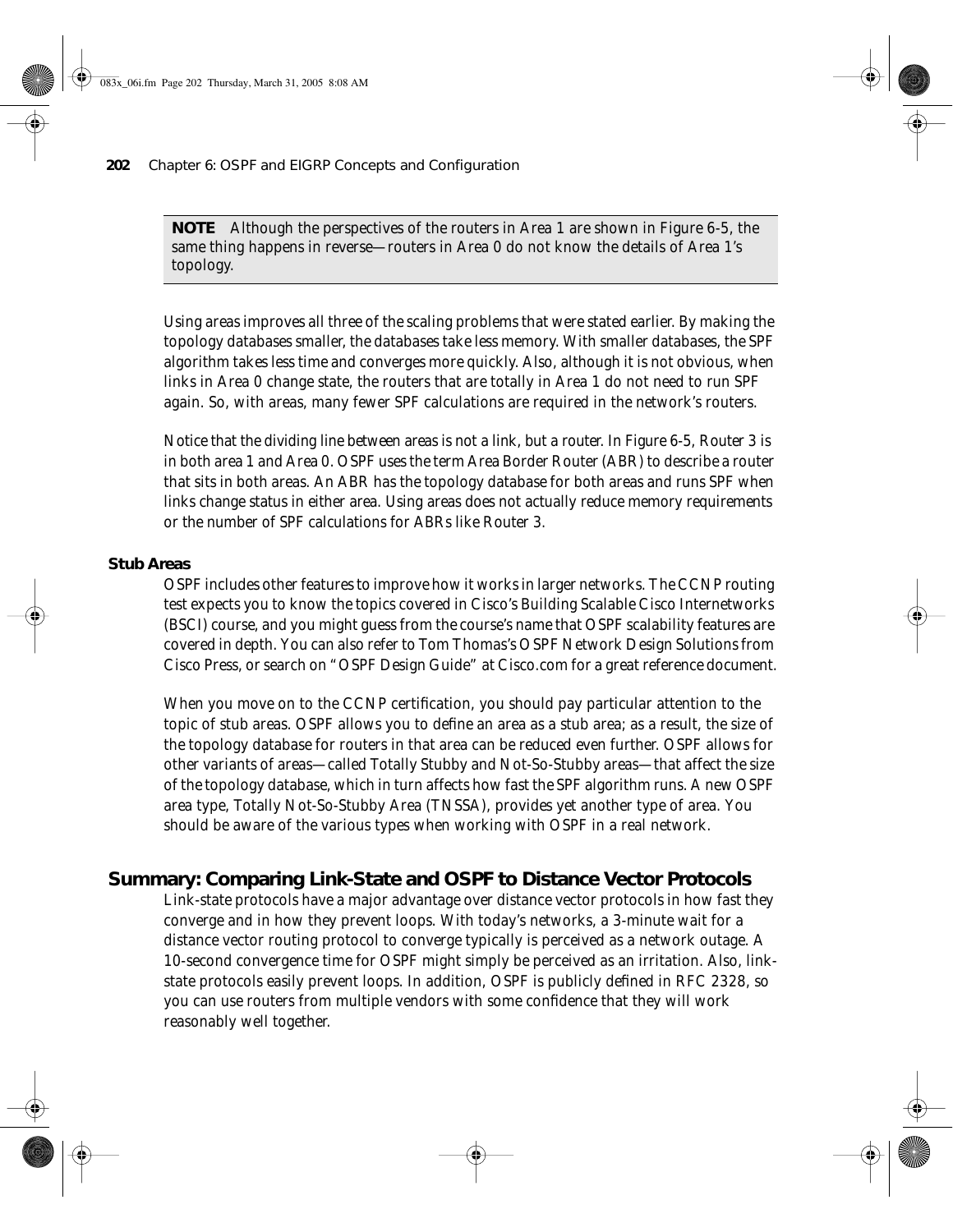Link-state protocols do have some drawbacks. The biggest negative relates to the planning and design effort that is required for larger networks. Depending on the network's physical topology, OSPF might or might not be a natural fit. For instance, OSPF defines area 0 as the "backbone" area. All nonbackbone areas must connect to each other through the backbone area only, making OSPF designs hierarchical. Many networks work well with a hierarchical OSPF design, but others do not. The other drawbacks are more obvious. Link-state protocols can consume memory and CPU to the point of impacting overall router performance, depending on the network and the OSPF design.

Table 6-2 summarizes some of the key points of comparison between the two types of routing protocols.

| Feature                                                     | Link-State                                | <b>Distance Vector</b>                              |
|-------------------------------------------------------------|-------------------------------------------|-----------------------------------------------------|
| <b>Convergence Time</b>                                     | Fast                                      | Slow, mainly because of loop-<br>avoidance features |
| <b>Loop Avoidance</b>                                       | Built into the<br>protocol                | Requires extra features such as split<br>horizon    |
| <b>Memory and CPU</b><br><b>Requirements</b>                | Can be large; good<br>design can minimize | Low                                                 |
| <b>Requires Design Effort for</b><br><b>Larger Networks</b> | <b>Yes</b>                                | N <sub>0</sub>                                      |
| <b>Public Standard or Proprietary</b>                       | OSPF is public                            | RIP is publicly defined; IGRP is not                |

**Table 6-2** *Comparing Link-State and Distance Vector Protocols*

# **Balanced Hybrid Routing Protocol and EIGRP Concepts**

Cisco uses the term *balanced hybrid* to describe the category of routing protocols in which EIGRP resides. Cisco supports two distance vector IP routing protocols—RIP and IGRP. It also supports two link-state IP routing protocols—OSPF and Intermediate System-to-Intermediate System (IS-IS). Furthermore, Cisco supports a single balanced hybrid IP routing protocol—EIGRP.

Cisco uses the term balanced hybrid because EIGRP has some features that act like distance vector protocols and some that act like link-state protocols. Cisco also sometimes refers to EIGRP as an advanced distance vector protocol.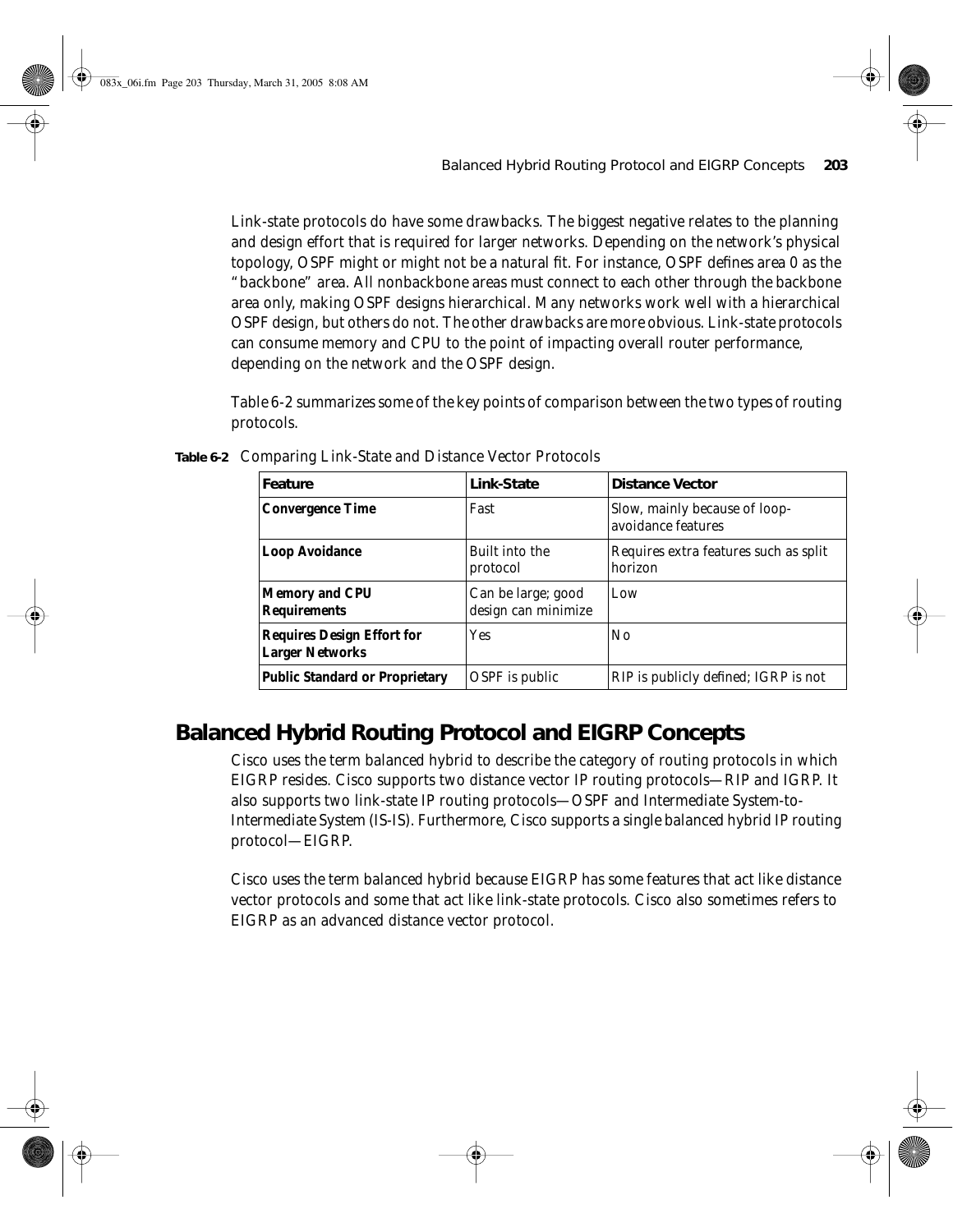## **EIGRP Features and Comparison with IGRP**

EIGRP is an enhanced version of IGRP, so some level of comparison with IGRP is useful. As it turns out, there are more differences than similarities between the two protocols. Table 6-3 summarizes these similarities and differences.

| <b>Similarities</b>                                                                                                                   | <b>Differences</b>                                                                                                                                                                                                      |
|---------------------------------------------------------------------------------------------------------------------------------------|-------------------------------------------------------------------------------------------------------------------------------------------------------------------------------------------------------------------------|
| Both are Cisco proprietary protocols.                                                                                                 | EIGRP converges significantly faster than IGRP                                                                                                                                                                          |
| They use the same logic for multiple<br>equal-cost paths                                                                              | EIGRP sends routing information once to a neighbor,<br>and then only sends new or updated information;<br>IGRP repeats the entire routing table every 90 seconds.<br>Therefore, EIGRP has much less overhead than IGRP. |
| The metrics are practically identical,<br>with EIGRP's formula for calculating<br>the metric simply including a<br>multiplier of 256. | EIGRP can be used to exchange routing information<br>for Novell IPX and Apple Computer AppleTalk Layer<br>3 protocols, in addition to IP.                                                                               |

**Table 6-3** *EIGRP and IGRP Similarities and Differences*

Internal processing details differ significantly as well, and will be described in the next few sections of this chapter.

## **EIGRP Processes and Tables**

EIGRP follows three general steps to be able to add routes to the IP routing table. In its basic form, these three steps are similar to OSPF, but with large differences in the underlying detail. The steps are as follows:

- **1.** EIGRP routers discover other EIGRP routers that are attached to the same subnet, and then the routers form a *neighbor relationship* with each other. Each router keeps a list of the neighbors in its *EIGRP neighbor table*.
- **2.** EIGRP then exchanges network topology information with known neighbors, placing the information in the *EIGRP topology table*. (There is no requirement for a DR or BDR concept like OSPF.)
- **3.** EIGRP analyzes the topology information, and puts the lowest-metric routes into the IP routing table.

As a result of these three steps, EIGRP actually works with three tables:

- **The EIGRP neighbor table**—Viewed with the **show ip eigrp neighbor** command
- **The EIGRP topology table—Viewed with the <b>show ip eigrp topology** command
- **The IP routing table**—Viewed with the **show ip route** or **show ip route eigrp** commands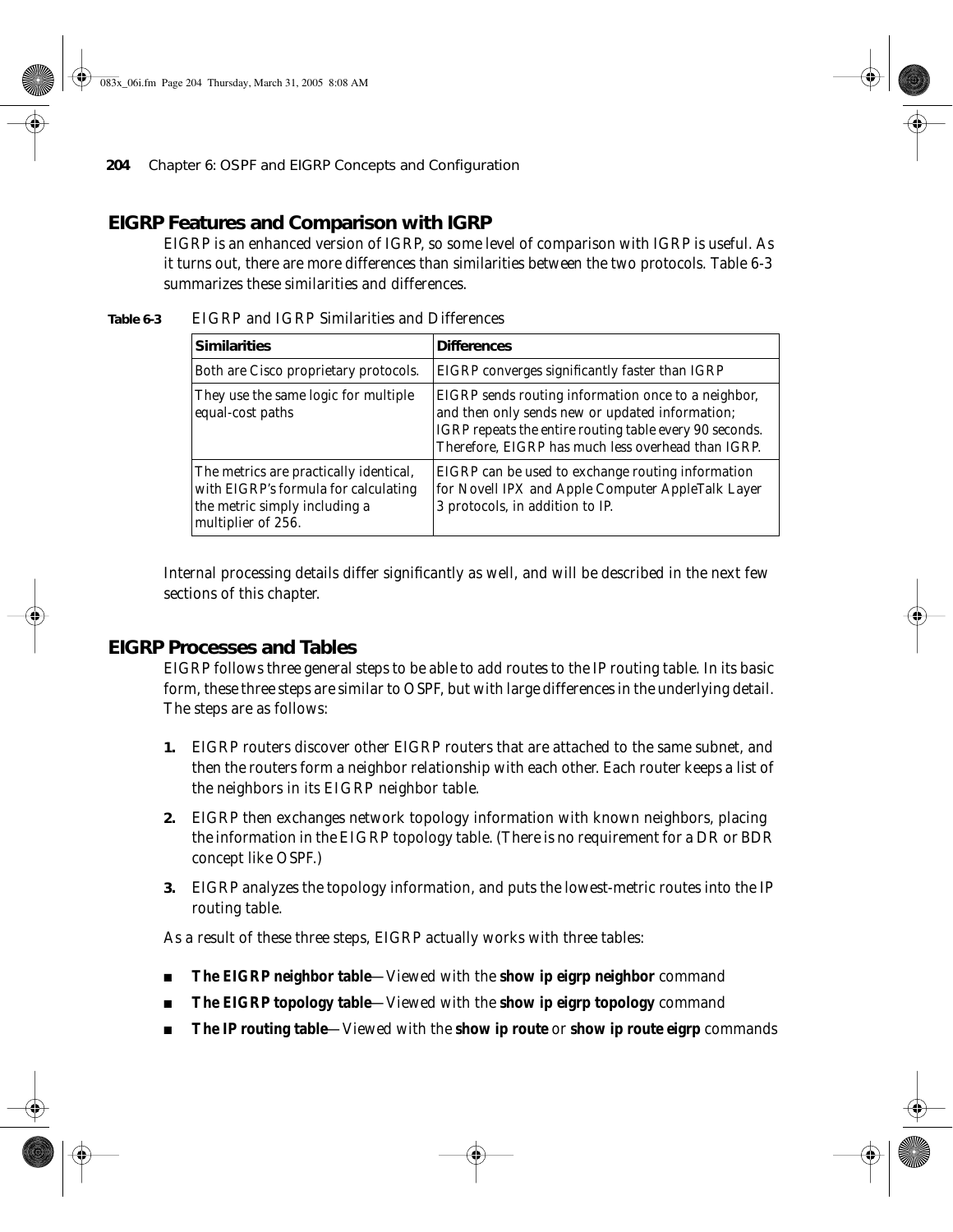EIGRP on a single router could end up creating and updating nine tables due to its support of IP, IPX, and AppleTalk. If configured for all three Layer 3 protocols, EIGRP would have a neighbor table, topology table, and routing table for each of the three Layer 3 protocols. For instance, the **show ipx eigrp topology** command would display EIGRP's topology table used to store information about IPX network numbers, with different information than is shown with the **show ip eigrp topology** command.

The next few sections describe some details about how EIGRP forms neighbor relationships, exchanges routes, and adds entries to the IP routing table.

## **Neighbors and Sending Topology Information**

Figure 6-6 shows the typical sequence used by two EIGRP routers that connect to the same subnet. They discover each other as neighbors, and they reliably exchange full routing information. The process is different from OSPF, but the same goal of reliably ensuring that all neighbors receive all routing information is achieved. EIGRP sends and receives EIGRP hello packets to ensure that the neighbor is still up and working—like OSPF, but with a different Hello packet than OSPF. When link status changes, or new subnets are discovered, reliable routing updates are sent, but only with the new information—again, like OSPF.

## **Figure 6-6** *Sequence of Events for EIGRP Exchange of Routing Information*



Hello messages are used to perform neighbor discovery, and are continually sent between neighbors to allow neighbors to notice when connectivity has failed. The *Hello interval* defines how often a router should send Hellos, and how often to expect to receive them. The Hello interval can be changed, but it is 5 seconds on LANs and point-to-point WAN links, and 60 seconds on multipoint WANs like Frame Relay, by default.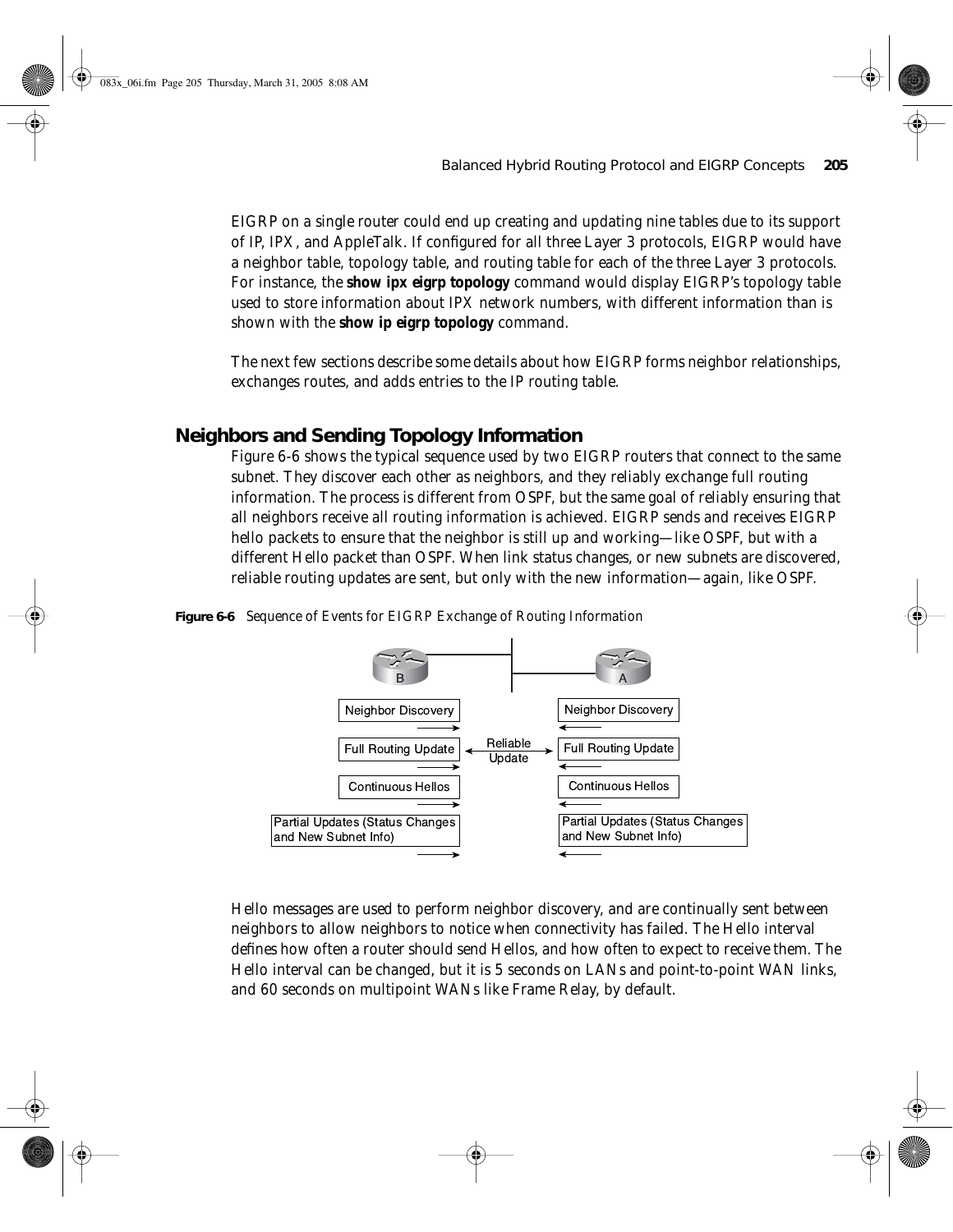EIGRP uses EIGRP *update messages* to actually convey topology information to neighbors. These update messages can be sent to multicast IP address 224.0.0.10 if the sending router needs to update multiple routers on the same subnet; otherwise, the updates are sent to the unicast IP address of the particular neighbor. (Hello messages are always sent to the 224.0.0.10 multicast address.)

The update messages are sent using the *Reliable Transport Protocol (RTP)*. The significance of RTP is that, like OSPF, EIGRP will resend routing updates that are lost in transit. By using RTP, EIGRP can better avoid loops.

## **Updating the Routing Table While Avoiding Loops**

Loop avoidance poses one of the most difficult problems with any dynamic routing protocol. Distance vector protocols overcome this problem with a variety of tools, some of which create a large portion of the minutes-long convergence time after a link failure. Link-state protocols overcome this problem by having each router keep a full topology of the network, so that by running a rather involved mathematical model, a router can avoid any loops.

EIGRP avoids loops by keeping some basic topological information but not full information. When a router learns multiple routes to the same subnet, it puts the best route in the routing table. EIGRP keeps some topological information for the same reason as OSPF—so that it can very quickly converge and use a new route without causing a loop. EIGRP keeps its internal algorithms simple by using sparser topology information than OSPF; however, as a result, only some alternate routes can be easily and quickly used without causing loops, and some require more work. Failed routes that have an EIGRP *feasible successor* can be used immediately after the route fails. Failed routes without a feasible successor require EIGRP to use a *Query and Response* process to confirm that no loop exists before an alternate route can be used. Both processes result in fast convergence, typically quicker than 10 seconds, but the query and response process does take slightly longer.

## **EIGRP Successors and Feasible Successors**

Of the other suboptimal routes, some may be used immediately if the currently-best route fails, without fear of having a loop occur. EIGRP runs a simple algorithm to identify which routes could be used immediately after a route failure, without causing a loop. EIGRP then keeps these loop-free backup routes in its topology table and uses them if the currently-best route fails.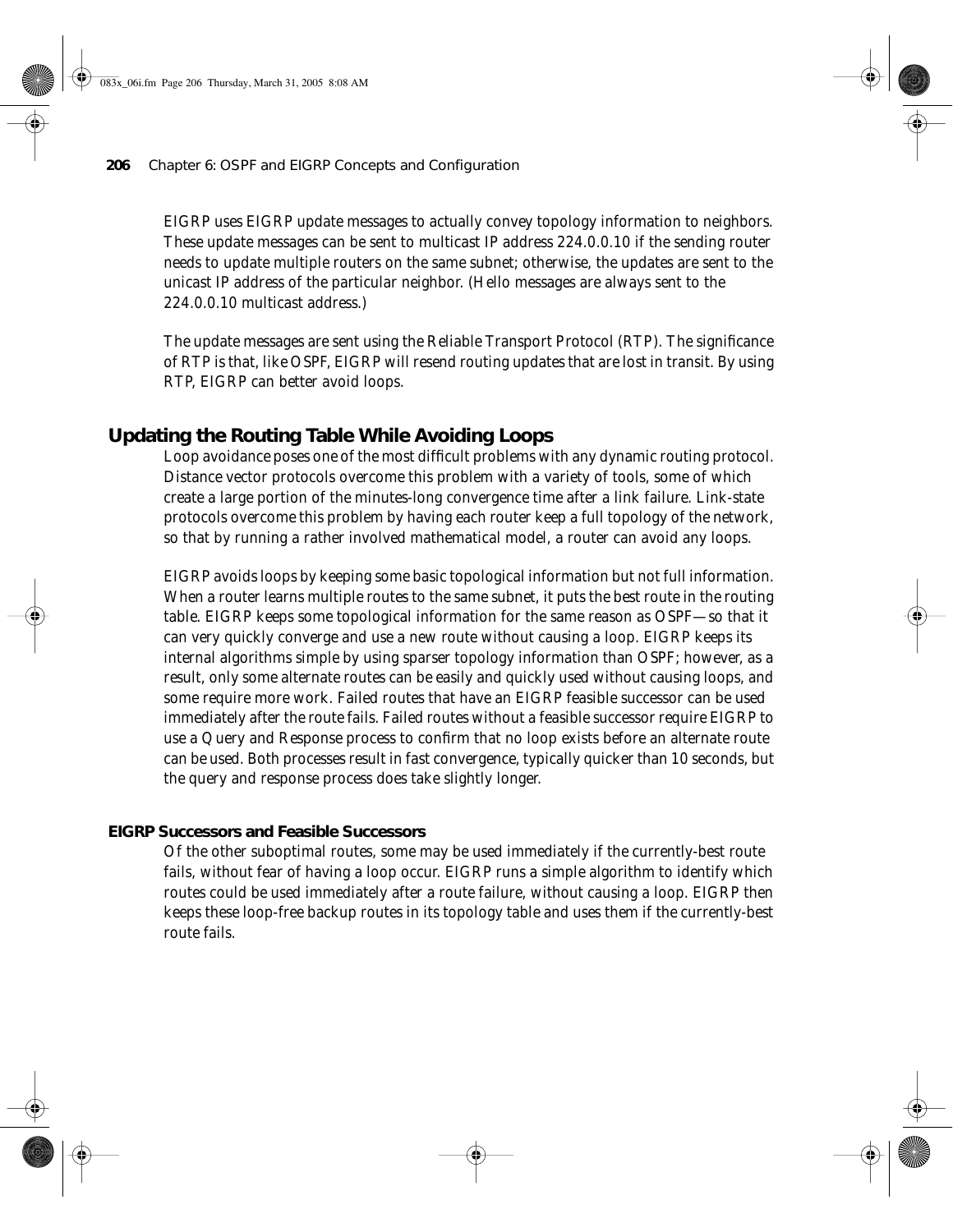Figure 6-7 illustrates how EIGRP figures out which routes can be used after a route fails without causing loops.



**Figure 6-7** *Successors and Feasible Successors with EIGRP*

In the figure, Router E learns three routes to Subnet 1, from Routers B, C, and D. After calculating each route's metric based on bandwidth and delay information received in the routing update, Router E finds that the route through Router D has the lowest metric, so Router E adds that route to its routing table, as shown.

EIGRP builds a topology table that includes the currently-best route plus the alternative routes that would not cause loops if they were used when the currently-best route through Router D failed. EIGRP calls the best route (the route with the lowest metric) the *successor*. Any backup routes that could be used without causing a loop are called *feasible successors*. In Figure 6-7, the route through Router C would not cause a loop, so Router E lists the route through Router C as a feasible successor. Router E thinks that using the route through Router B could cause a loop, so that route is not listed as a feasible successor.

EIGRP decides if a route can be a feasible successor if the computed metric for that route on the neighbor is less than its own computed metric. When that neighbor has a lower metric for its route to the subnet in question, that route is said to have met the *feasibility condition*. For example, Router E computes a metric of 14,000 on its best route (through Router D). Router C s computed metric is lower than 14,000 (it s 13,000), so Router E believes that if the existing route failed, it could use the route through Router C and not cause a loop. As a result, Router E adds a route through Router C to the topology table as a feasible successor route. Conversely, Router B's computed metric is 15,000, which is larger than Router E's computed metric of 14,000, so Router E does not consider the route through Router B a feasible successor.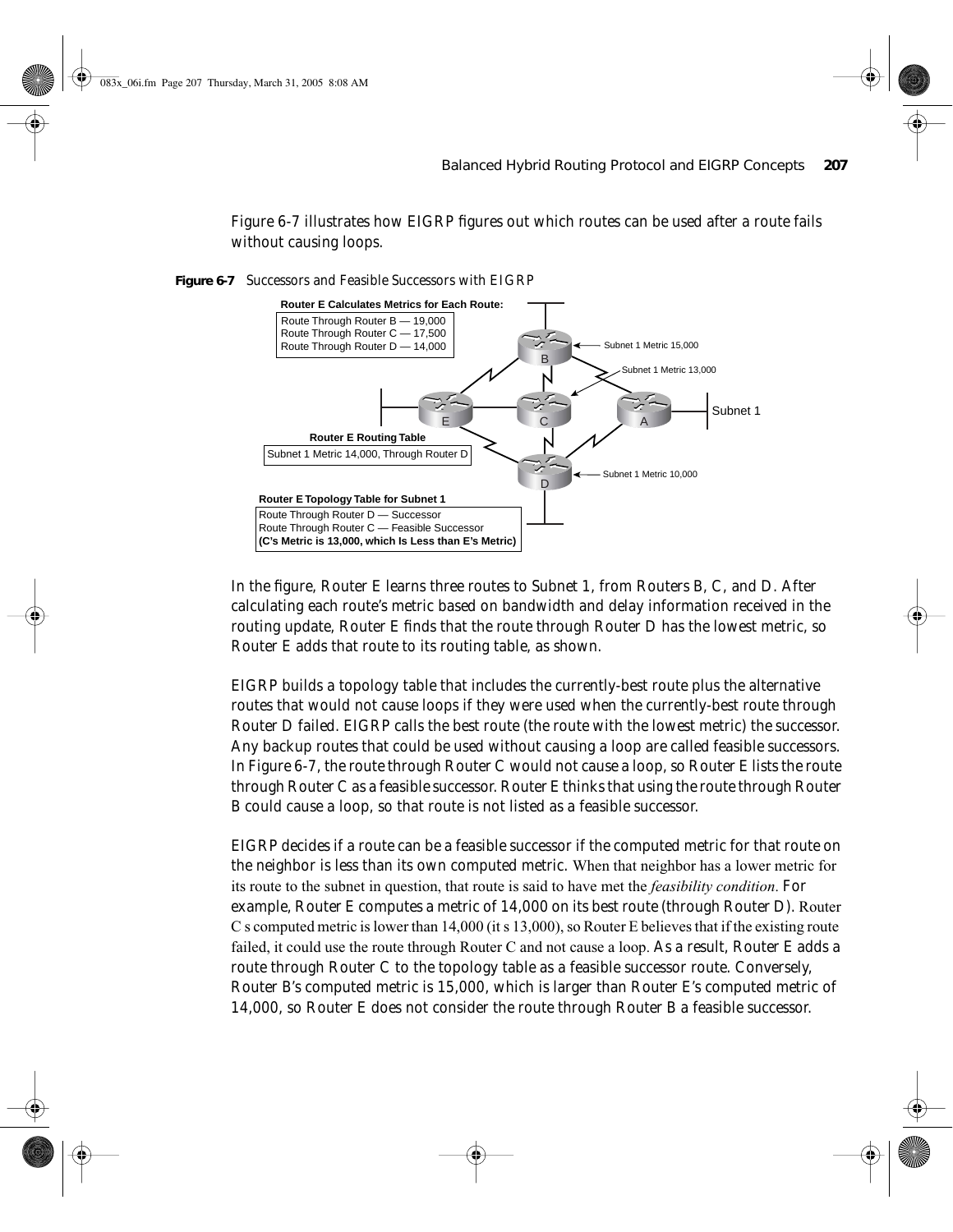If the route to Subnet 1 through Router D fails, Router E can immediately put the route through Router C into the routing table, without fear of creating a loop. Convergence occurs almost instantly in this case.

## **The Query and Reply Process**

When a route fails and the route has no feasible successor, EIGRP uses a distributed algorithm called Diffusing Update Algorithm (DUAL). DUAL sends queries looking for a loop-free route to the subnet in question. When the new route is found, DUAL adds it to the routing table.

The EIGRP DUAL process simply uses messages to confirm that a route exists, and would not create a loop, before deciding to replace a failed route with an alternate route. For instance, in Figure 6-7, imagine that both routers C and D fail. Router E does not have a feasible successor route to subnet 1, but there is an obvious physically-available path through Router B. In order to use the route, Router E sends EIGRP *query* messages to his working neighbors (in this case, Router B). Router B's route to subnet 1 is still working fine, so Router B replies to Router E with an EIGRP *reply* message, simply stating the details of the working route to subnet 1, and confirming that it is still viable. Router E can then add a new route to subnet 1 to its routing table, without fear of a loop.

Replacing a failed route with a feasible successor takes a very short amount of time, typically less than a second or two. When queries and replies are required, convergence can take slightly longer, but in most networks, convergence can still occur in less than 10 seconds.

## **EIGRP Summary**

EIGRP converges quickly while avoiding loops. EIGRP does not have the same scaling issues as link-state protocols, so no extra design effort is required. EIGRP takes less memory and processing than link-state protocols.

EIGRP converges much more quickly than do distance vector protocols, mainly because EIGRP does not need the loop-avoidance features that slow down distance vector convergence. By sending only partial routing updates, after full routing information has been exchanged, EIGRP reduces overhead on the network.

The only significant disadvantage of EIGRP is that it is a Cisco-proprietary protocol. So, if you want to be prepared to use multiple vendors' routers in a network, you should probably choose an alternative routing protocol. Alternatively, you could use EIGRP in the Cisco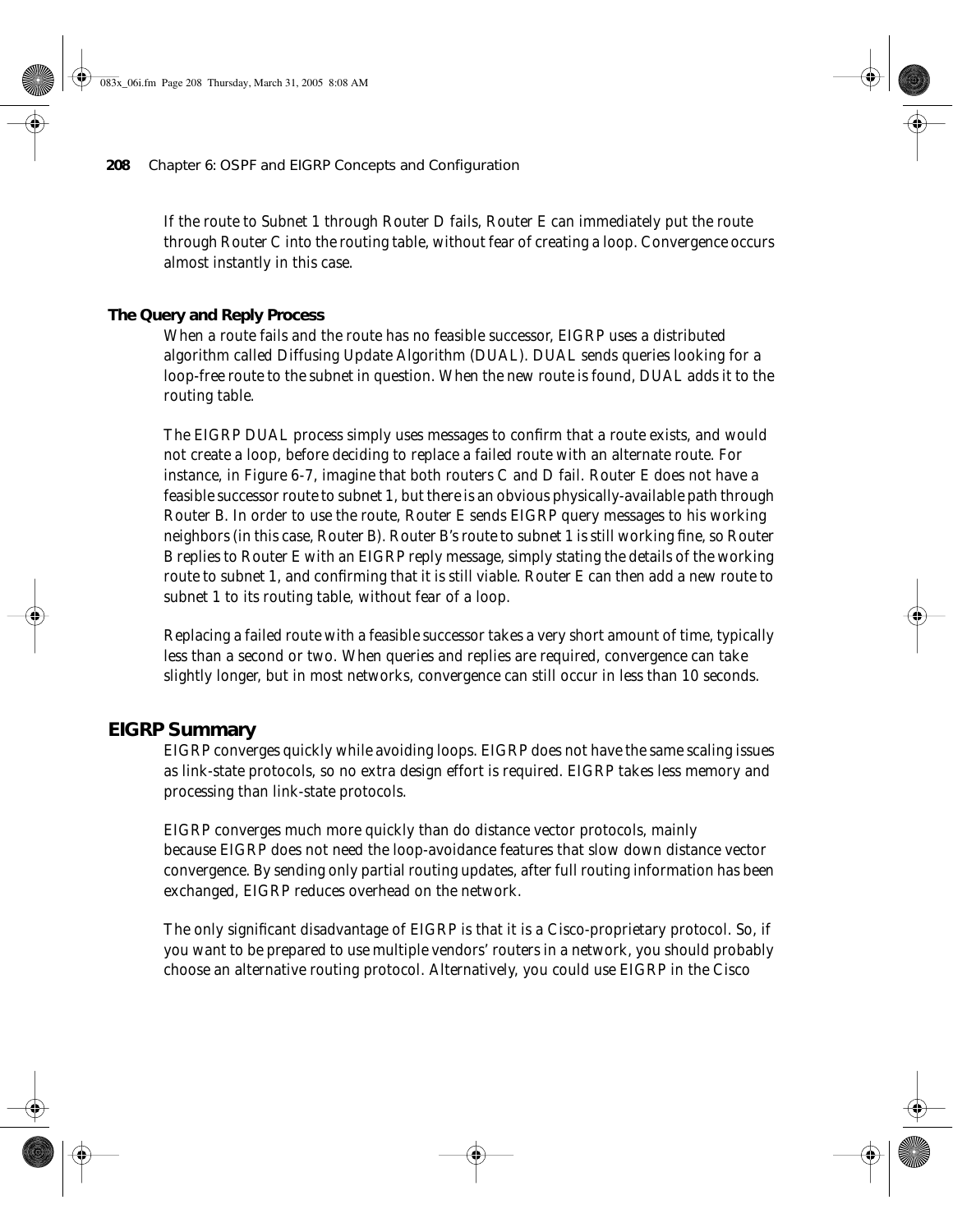routers and OSPF in the others and perform a function called *route redistribution,* in which a router exchanges routes between the two routing protocols inside the router.

Table 6-4 summarizes some of the key comparison points between EIGRP, IGRP, and OSPF.

**Table 6-4** *EIGRP Features Compared to OSPF and IGRP*

| Feature                                                                                 | <b>EIGRP</b>   | <b>IGRP</b>    | <b>OSPF</b>    |
|-----------------------------------------------------------------------------------------|----------------|----------------|----------------|
| Discovers neighbors before exchanging routing information                               | <b>Yes</b>     | N <sub>0</sub> | <b>Yes</b>     |
| Builds some form of topology table in addition to adding<br>routes to the routing table | <b>Yes</b>     | No             | <b>Yes</b>     |
| Converges quickly                                                                       | <b>Yes</b>     | No             | <b>Yes</b>     |
| Uses metrics based on bandwidth and delay by default                                    | $Yes^*$        | Yes            | No             |
| Sends full routing information on every routing update cycle                            | N <sub>0</sub> | <b>Yes</b>     | N <sub>0</sub> |
| Requires distance vector loop-avoidance features                                        | N <sub>0</sub> | Yes            | No             |
| Public standard                                                                         | No             | No             | Yes            |
| Uses DUAL Algorithm                                                                     | <b>Yes</b>     | N <sub>0</sub> | No             |

\* EIGRP uses the same metric as IGRP, except that EIGRP scales the metric by multiplying by 256.

## **OSPF Configuration**

OSPF includes many configuration options as a result of its complexity. Tables 6-5 and 6-6 summarize the OSPF configuration and troubleshooting commands, respectively.

**Table 6-5** *IP OSPF Configuration Commands* 

| Command                                              | <b>Configuration Mode</b>                                                                                                                |
|------------------------------------------------------|------------------------------------------------------------------------------------------------------------------------------------------|
| router ospf process-id                               | Global                                                                                                                                   |
| network <i>ip-address wildcard-mask</i> area area-id | Router subcommand                                                                                                                        |
| ip ospf cost interface-cost                          | Sets the OSPF cost associated with the<br>interface                                                                                      |
| <b>bandwidth</b> bandwidth                           | Sets the interface bandwidth, from which<br>OSPF derives the cost based on the<br>formula 10 <sup>8</sup> / bandwidth                    |
| auto-cost reference bandwidth number                 | Router subcommand that tells OSPF the<br>numerator in the formula used to<br>calculate the OSPF cost based on the<br>interface bandwidth |

*continues*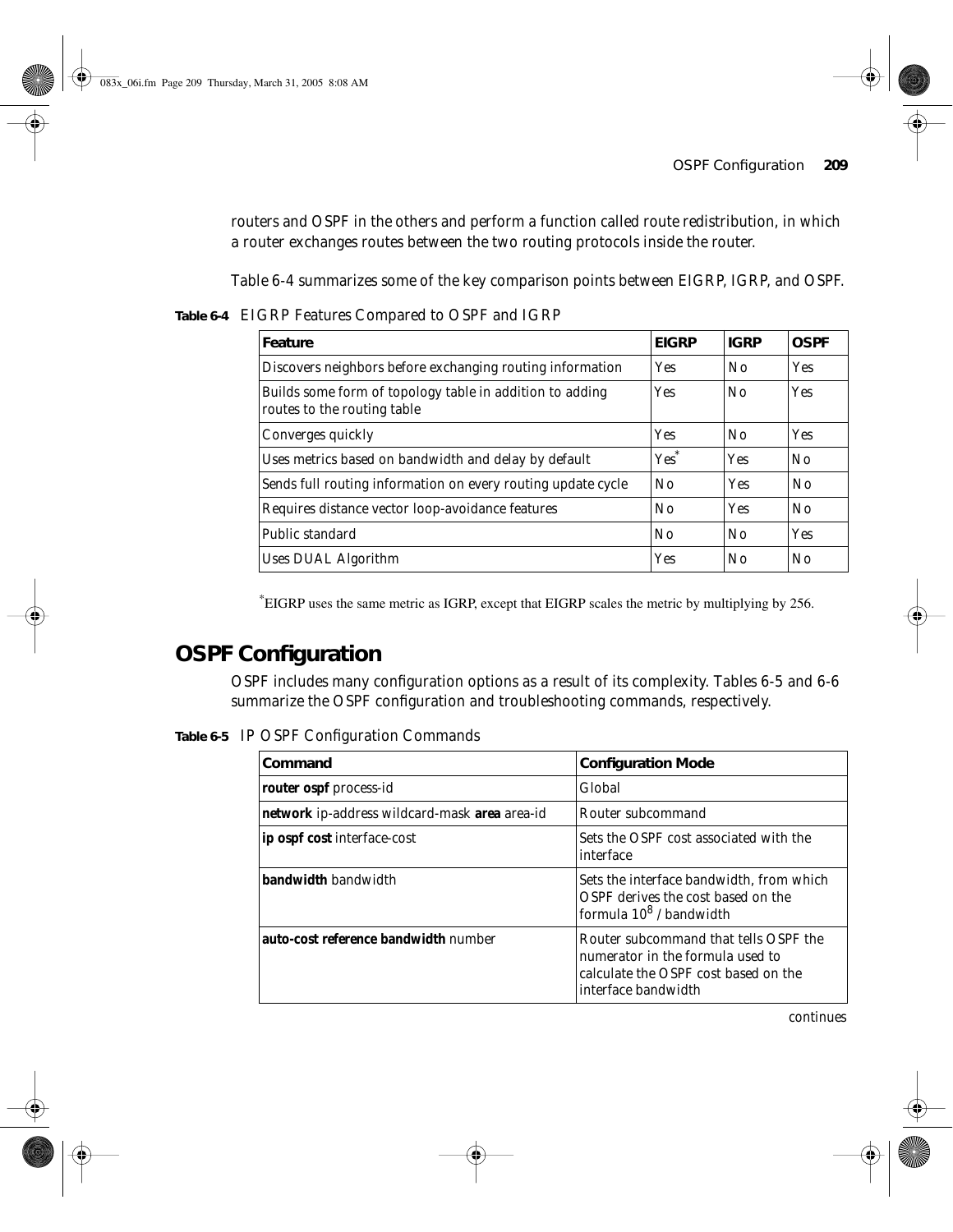**Table 6-5** *IP OSPF Configuration Commands (Continued)*

| Command                     | <b>Configuration Mode</b>                                                                                              |
|-----------------------------|------------------------------------------------------------------------------------------------------------------------|
| <b>ip ospf hello</b> number | Interface subcommand that sets the OSPF<br>Hello interval, and also resets the Dead<br>interval to 4 times this number |
| <b>ip ospf network</b> type | Interface subcommand that defines the<br>OSPF network type                                                             |

## **Table 6-6** *IP OSPF EXEC Commands*

| Command                                                                                            | <b>Description</b>                                                                             |
|----------------------------------------------------------------------------------------------------|------------------------------------------------------------------------------------------------|
| show ip route [ <i>ip-address</i> [ <i>mask</i> ] [longer-prefixes]] [<br>$[protocol [process-id]$ | Shows the entire routing table, or a<br>subset if parameters are entered.                      |
| show ip protocols                                                                                  | Shows routing protocol parameters<br>and current timer values.                                 |
| show ip ospf interface                                                                             | Lists the area in which the interface<br>resides, and neighbors adjacent on this<br>interface. |
| show ip ospf neighbor                                                                              | Lists neighbors and current status with<br>neighbors, per interface.                           |
| show ip route ospf                                                                                 | Lists routes in the routing table learned<br>by OSPF.                                          |
| debug ip ospf events                                                                               | Issues log messages for each OSPF<br>packet.                                                   |
| debug ip ospf packet                                                                               | Issues log messages describing the<br>contents of all OSPF packets.                            |
| debug ip ospf hello                                                                                | Issues log messages describing Hellos<br>and Hello failures.                                   |

This section includes two sample configurations using the same network diagram. The first example shows a configuration with a single OSPF area, and the second example shows multiple areas, along with some **show** commands.

## **OSPF Single-Area Configuration**

When only a single area is used, OSPF configuration differs only slightly from RIP and IGRP configuration. The best way to describe the configuration, and the differences with the configuration of the other routing protocols, is to use an example. Figure 6-8 shows a sample network, and Example 6-1 shows the configuration on Albuquerque.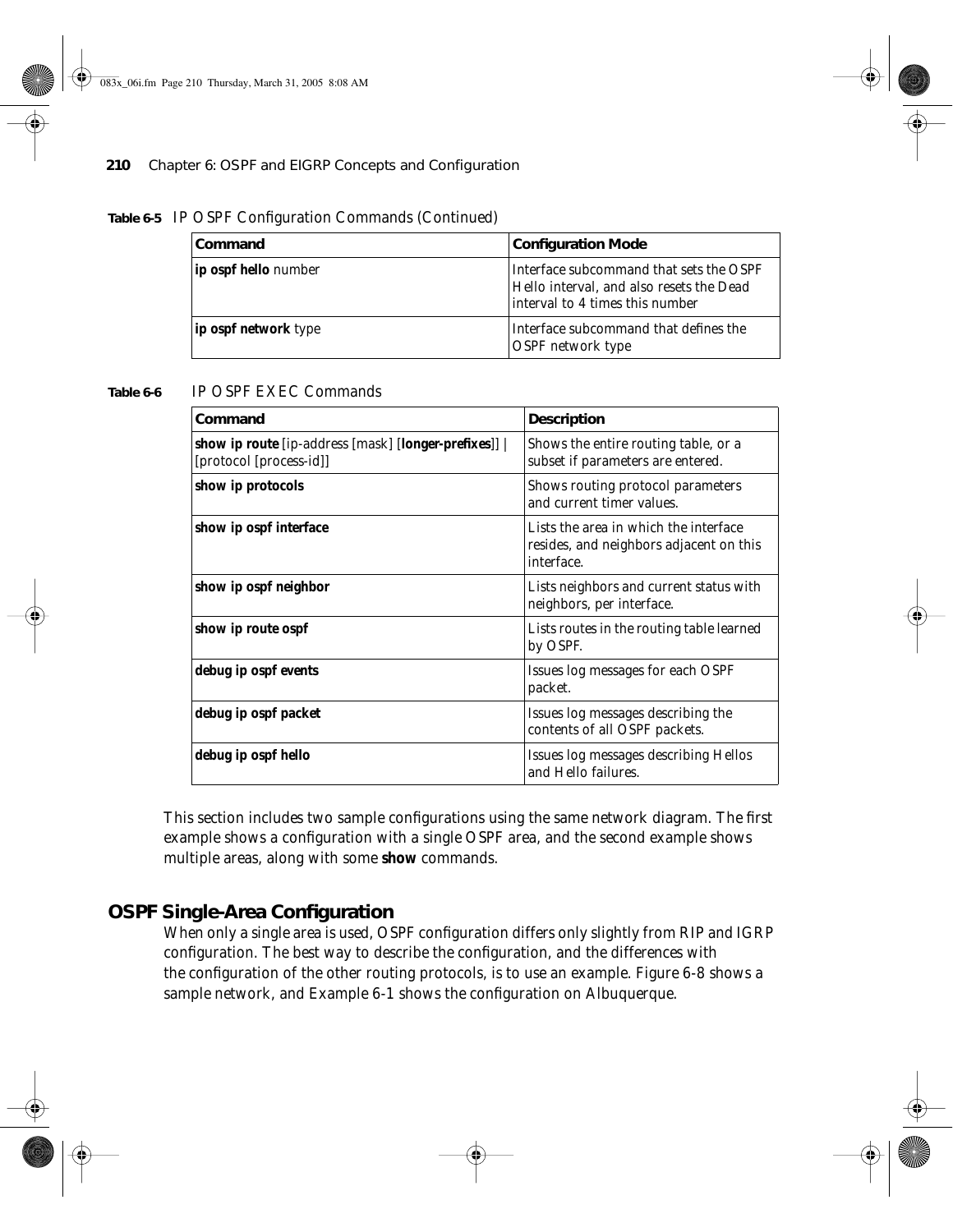

#### **Figure 6-8** *Sample Network for OSPF Single-Area Configuration*

**Example 6-1** *OSPF Single-Area Configuration on Albuquerque*

```
interface ethernet 0/0
ip address 10.1.1.1 255.255.255.0
interface serial 0/0
ip address 10.1.4.1 255.255.255.0
interface serial 0/1
ip address 10.1.6.1 255.255.255.0
!
router ospf 1
network 10.0.0.0 0.255.255.255 area 0
```
The configuration correctly enables OSPF on all three interfaces on Albuquerque. First, the **router ospf 1** global command puts the user in OSPF configuration mode. The **router ospf** command has a parameter called the OSPF *process-id*. In some instances, you might want to run multiple OSPF processes in a single router, so the **router** command uses the *process-id* to distinguish between the processes. Although the *process-id* used on the three routers is the same, the actual value is unimportant, and the numbers do not have to match on each router.

The **network** command tells Albuquerque to enable OSPF on all interfaces that match the **network** command and, on those interfaces, to place the interfaces into Area 0. The OSPF **network** command matches interfaces differently than does the **network** command for RIP and IGRP. The OSPF **network** command includes a parameter called the *wildcard mask*. The wildcard mask works just like the wildcard mask used with Cisco access control lists (ACLs), which are covered in more depth in Chapter 12, "IP Access Control List Security."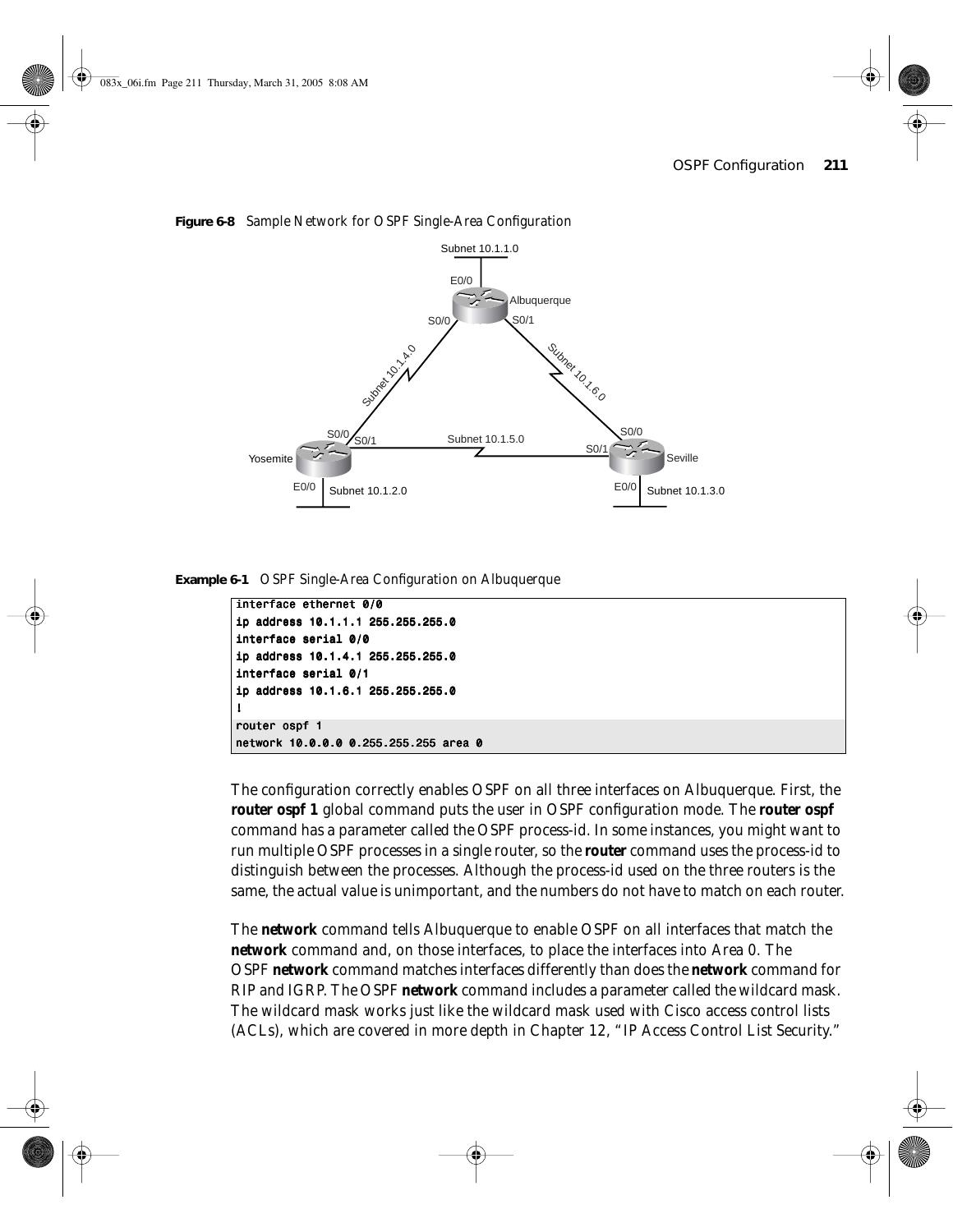The wildcard mask represents a 32-bit number. When the mask has a binary 1 in one of the bit positions, that bit is considered a wildcard bit, meaning that the router should not care what binary value is in the corresponding numbers. For that reason, binary 1s in the wildcard mask are called *don't care bits*. If the wildcard mask bit is 0 in a bit position, the corresponding bits in the numbers being compared must match. You can think of these bits as the *do care bits*. So, the router must examine the two numbers and make sure that the values match for the bits that matter—in other words, the do care bits.

For instance, the wildcard mask in Example 6-1 is 0.255.255.255. When converted to binary, this number is 0000 0000 1111 1111 1111 1111 1111 1111—in other words, eight 0s and 24 1s. The **network** command tells Cisco IOS software to compare 10.0.0.0, which is the number in the **network** command, to the IP addresses of each interface on the router. The wildcard mask tells Cisco IOS software to compare only the first octet; the last three octets are wildcards, and anything matches. So, all three interface IP addresses are matched.

Example 6-2 shows an alternative configuration for Albuquerque that also enables OSPF on every interface. In this case, the IP address for each interface is matched with a different **network** command. The wildcard mask of 0.0.0.0 means that all 32 bits must be compared, and they must match—so the **network** commands include the specific IP address of each interface, respectively. Many people prefer this style of configuration in production networks, because it removes any ambiguity as to the interfaces on which OSPF is running.

**Example 6-2** *OSPF Single-Area Configuration on Albuquerque Using Three* **network** *Commands*

```
interface ethernet 0/0
ip address 10.1.1.1 255.255.255.0
interface serial 0/0
ip address 10.1.4.1 255.255.255.0
interface serial 0/1
ip address 10.1.6.1 255.255.255.0
!
router ospf 1
network 10.1.1.1 0.0.0.0 area 0
network 10.1.4.1 0.0.0.0 area 0
network 10.1.6.1 0.0.0.0 area 0
```
## **OSPF Configuration with Multiple Areas**

Configuring OSPF with multiple areas is simple once you understand OSPF configuration in a single area. Designing the OSPF network by making good choices as to which subnets should be placed in which areas is the hard part! After the area design is complete, the configuration is easy. For instance, consider Figure 6-9, which shows some subnets in Area 0 and some in Area 1.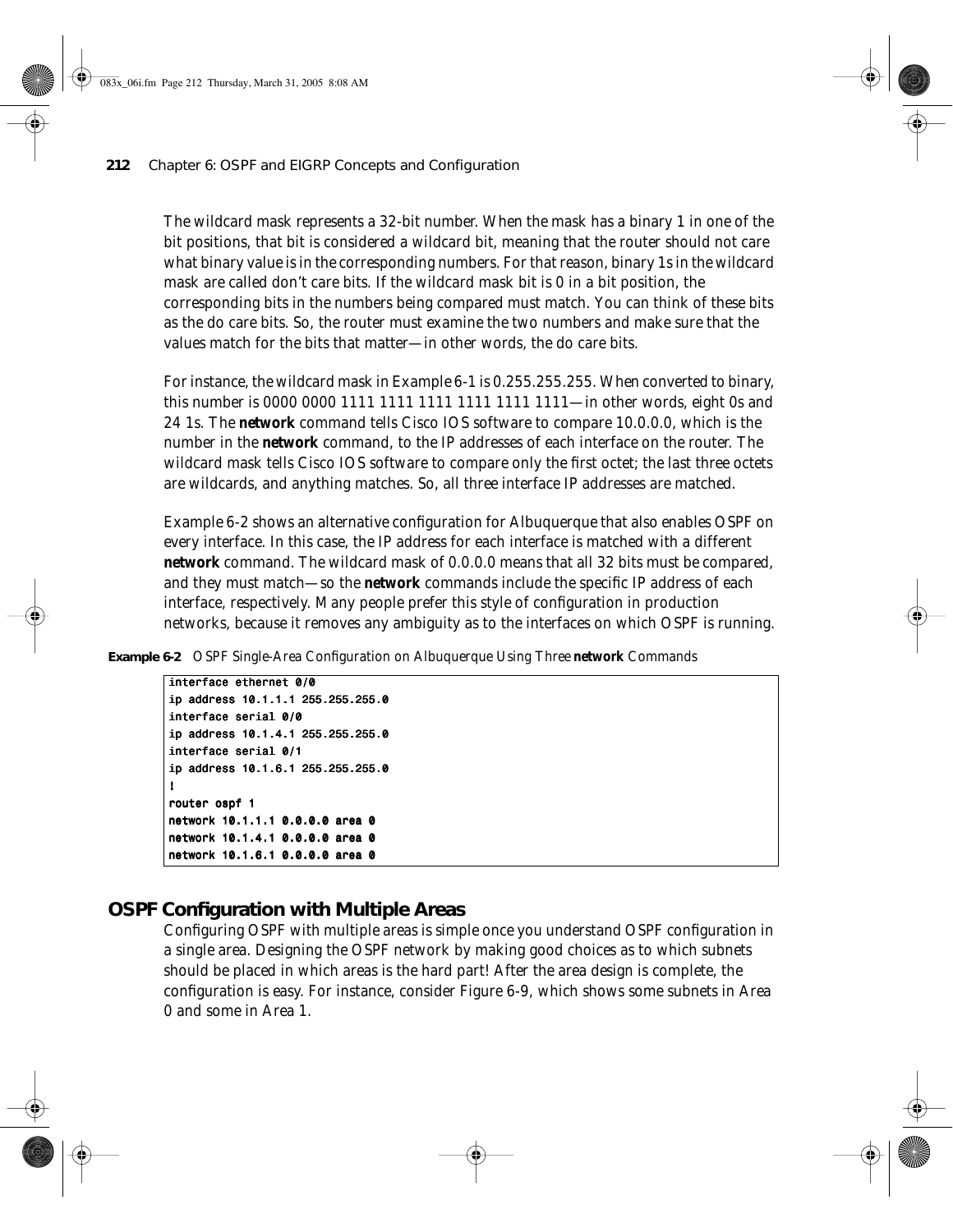**Figure 6-9** *Multiarea OSPF Network*



Multiple areas are not needed in such a small network, but two areas are used in this example to show the configuration. Note that Albuquerque and Seville are both ABRs, but Yosemite is totally inside area 1, so it is not an ABR.

Examples 6-3 and 6-4 show the configuration on Albuquerque and Yosemite, along with several **show** commands.

**Example 6-3** *OSPF Multiarea Configuration and* **show** *Commands on Albuquerque* 

```
!
! Only the OSPF configuration is shown to conserve space
!
router ospf 1
network 10.1.1.1 0.0.0.0 area 0
network 10.1.4.1 0.0.0.0 area 1
network 10.1.6.1 0.0.0.0 area 0
Albuquerque#show ip route
Codes: C - connected, S - static, I - IGRP, R - RIP, M - mobile, B - BGP
       D - EIGRP, EX - EIGRP external, O - OSPF, IA - OSPF inter area
       N1 - OSPF NSSA external type 1, N2 - OSPF NSSA external type 2
       E1 - OSPF external type 1, E2 - OSPF external type 2, E - EGP
        i - IS-IS, L1 - IS-IS level-1, L2 - IS-IS level-2, ia - IS-IS inter area
        * - candidate default, U - per-user static route, o - ODR
        P - periodic downloaded static route
```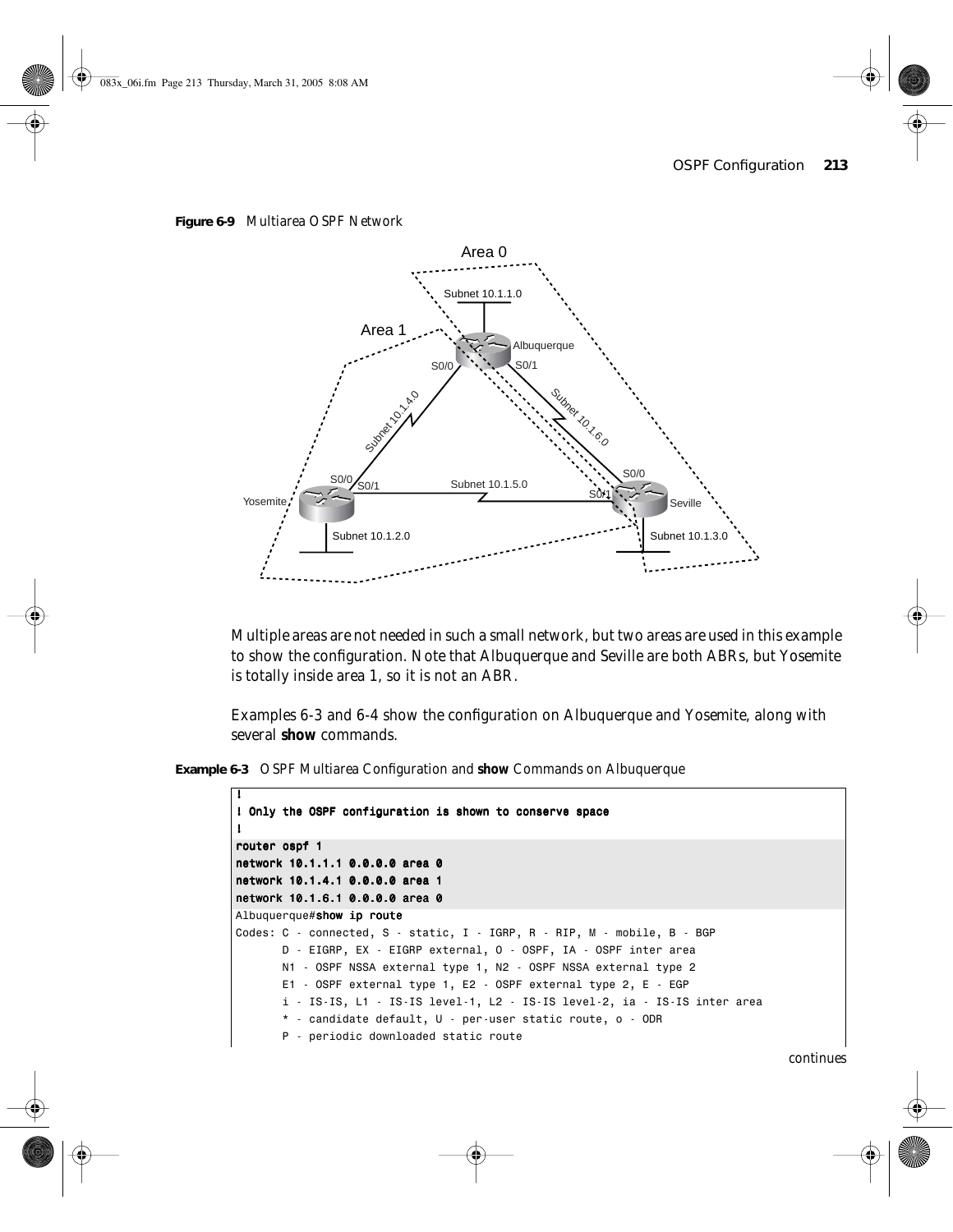**Example 6-3** *OSPF Multiarea Configuration and* **show** *Commands on Albuquerque (Continued)*

```
Gateway of last resort is not set
     10.0.0.0/24 is subnetted, 6 subnets
O 10.1.3.0 [110/65] via 10.1.6.3, 00:01:04, Serial0/1
O 10.1.2.0 [110/65] via 10.1.4.2, 00:00:39, Serial0/0
C 10.1.1.0 is directly connected, Ethernet0/0
C 10.1.6.0 is directly connected, Serial0/1
O 10.1.5.0 [110/128] via 10.1.4.2, 00:00:39, Serial0/0
C 10.1.4.0 is directly connected, Serial0/0
Albuquerque#show ip route ospf
     10.0.0.0/24 is subnetted, 6 subnets
O 10.1.3.0 [110/65] via 10.1.6.3, 00:01:08, Serial0/1
O 10.1.2.0 [110/65] via 10.1.4.2, 00:00:43, Serial0/0
O 10.1.5.0 [110/128] via 10.1.4.2, 00:00:43, Serial0/0
Albuquerque#show ip ospf neighbor
Neighbor ID Pri State Dead Time Address Interface
10.1.6.3 1 FULL/ - 00:00:35 10.1.6.3 Serial0/1
10.1.5.2 1 FULL/ - 00:00:37 10.1.4.2 Serial0/0
Albuquerque#show ip ospf interface
Serial0/1 is up, line protocol is up
  Internet Address 10.1.6.1/24, Area 0
 Process ID 1, Router ID 10.1.6.1, Network Type POINT TO POINT, Cost: 64
  Transmit Delay is 1 sec, State POINT_TO_POINT,
  Timer intervals configured, Hello 10, Dead 40, Wait 40, Retransmit 5
   Hello due in 00:00:07
  Index 2/3, flood queue length 0
  Next 0x0(0)/0x0(0)
  Last flood scan length is 2, maximum is 2
 Last flood scan time is 0 msec, maximum is 0 msec
  Neighbor Count is 1, Adjacent neighbor count is 1
    Adjacent with neighbor 10.1.6.3
  Suppress hello for 0 neighbor(s)
Ethernet0/0 is up, line protocol is up
  Internet Address 10.1.1.1/24, Area 0
  Process ID 1, Router ID 10.1.6.1, Network Type BROADCAST, Cost: 10
  Transmit Delay is 1 sec, State DR, Priority 1
  Designated Router (ID) 10.1.6.1, Interface address 10.1.1.1
  No backup designated router on this network
  Timer intervals configured, Hello 10, Dead 40, Wait 40, Retransmit 5
   Hello due in 00:00:08
  Index 1/1, flood queue length 0
  Next 0x0(0)/0x0(0)
 Last flood scan length is 0, maximum is 0
 Last flood scan time is 0 msec, maximum is 0 msec
```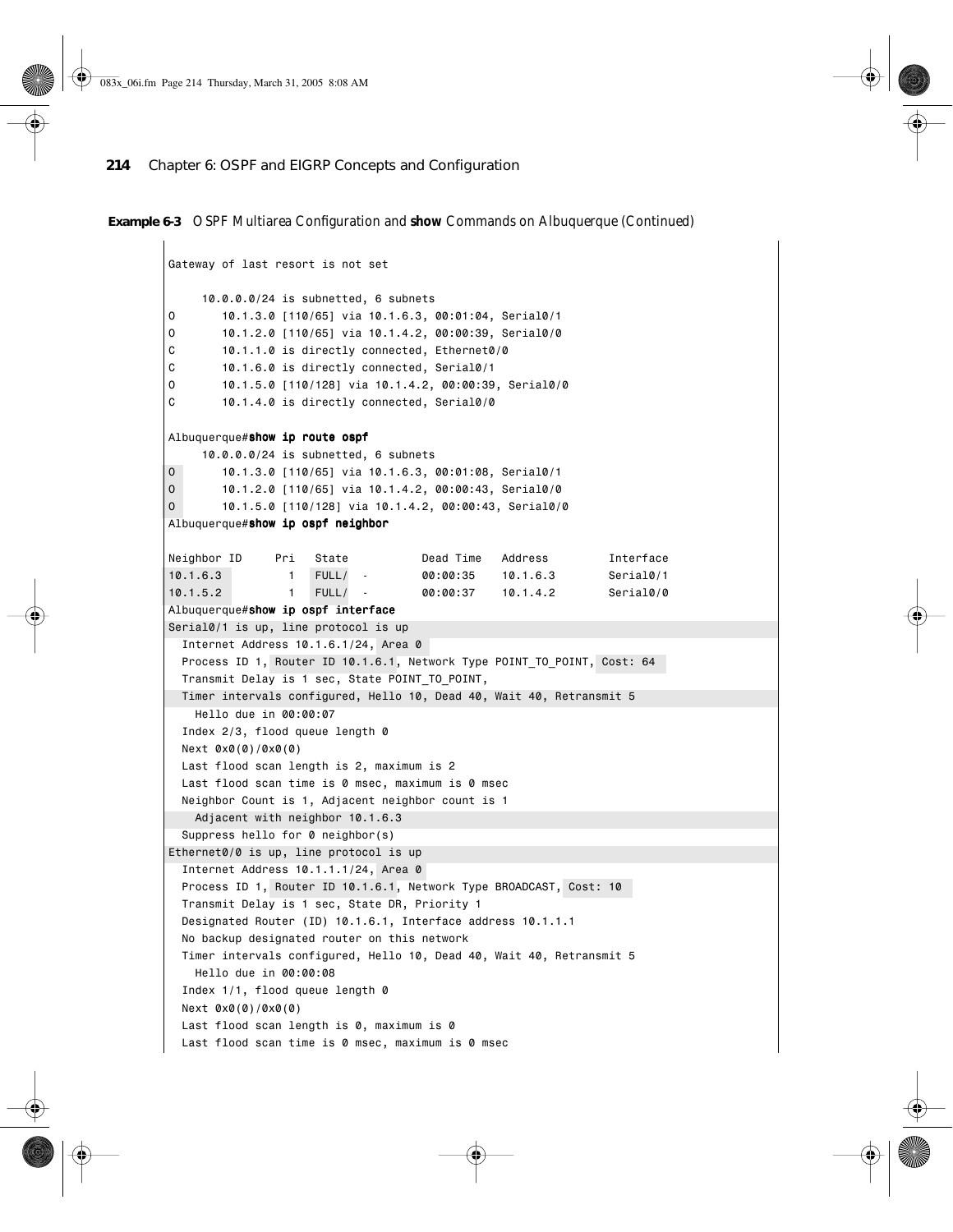```
Example 6-3 OSPF Multiarea Configuration and show Commands on Albuquerque (Continued)
```
 Neighbor Count is 0, Adjacent neighbor count is 0 Suppress hello for 0 neighbor(s) Serial0/0 is up, line protocol is up Internet Address 10.1.4.1/24, Area 1 Process ID 1, Router ID 10.1.6.1, Network Type POINT TO POINT, Cost: 64 Transmit Delay is 1 sec, State POINT\_TO\_POINT, Timer intervals configured, Hello 10, Dead 40, Wait 40, Retransmit 5 Hello due in 00:00:01 Index 1/2, flood queue length 0 Next 0x0(0)/0x0(0) Last flood scan length is 1, maximum is 1 Last flood scan time is 0 msec, maximum is 0 msec Neighbor Count is 1, Adjacent neighbor count is 1 Adjacent with neighbor 10.1.5.2 Suppress hello for 0 neighbor(s)

**Example 6-4** *OSPF Multiarea Configuration and* **show** *Commands on Yosemite*

```
!
! Only the OSPF configuration is shown to conserve space
!
router ospf 1
network 10.0.0.0 255.255.255 area 1
Yosemite#show ip route
Codes: C - connected, S - static, I - IGRP, R - RIP, M - mobile, B - BGP
       D - EIGRP, EX - EIGRP external, O - OSPF, IA - OSPF inter area
       N1 - OSPF NSSA external type 1, N2 - OSPF NSSA external type 2
       E1 - OSPF external type 1, E2 - OSPF external type 2, E - EGP
        i - IS-IS, L1 - IS-IS level-1, L2 - IS-IS level-2, ia - IS-IS inter area
        * - candidate default, U - per-user static route, o - ODR
       P - periodic downloaded static route
Gateway of last resort is not set
     10.0.0.0/24 is subnetted, 6 subnets
IA 10.1.3.0 [110/65] via 10.1.5.1, 00:00:54, Serial0/1
IA 10.1.1.0 [110/65] via 10.1.4.1, 00:00:49, Serial0/0
C 10.1.2.0 is directly connected, Ethernet0/0
C 10.1.5.0 is directly connected, Serial0/1
IA 10.1.6.0 [110/128] via 10.1.4.1, 00:00:38, Serial0/0
C 10.1.4.0 is directly connected, Serial0/0
```
The configuration only needs to show the correct area number on the **network** command matching the appropriate interfaces. For instance, the **network 10.1.4.1 0.0.0.0 area 1** command matches Albuquerque's Serial 0/0 interface IP address, placing that interface in Area 1. The **network 10.1.6.1 0.0.0.0 area 0** and **network 10.1.1.1 0.0.0.0 area 0** commands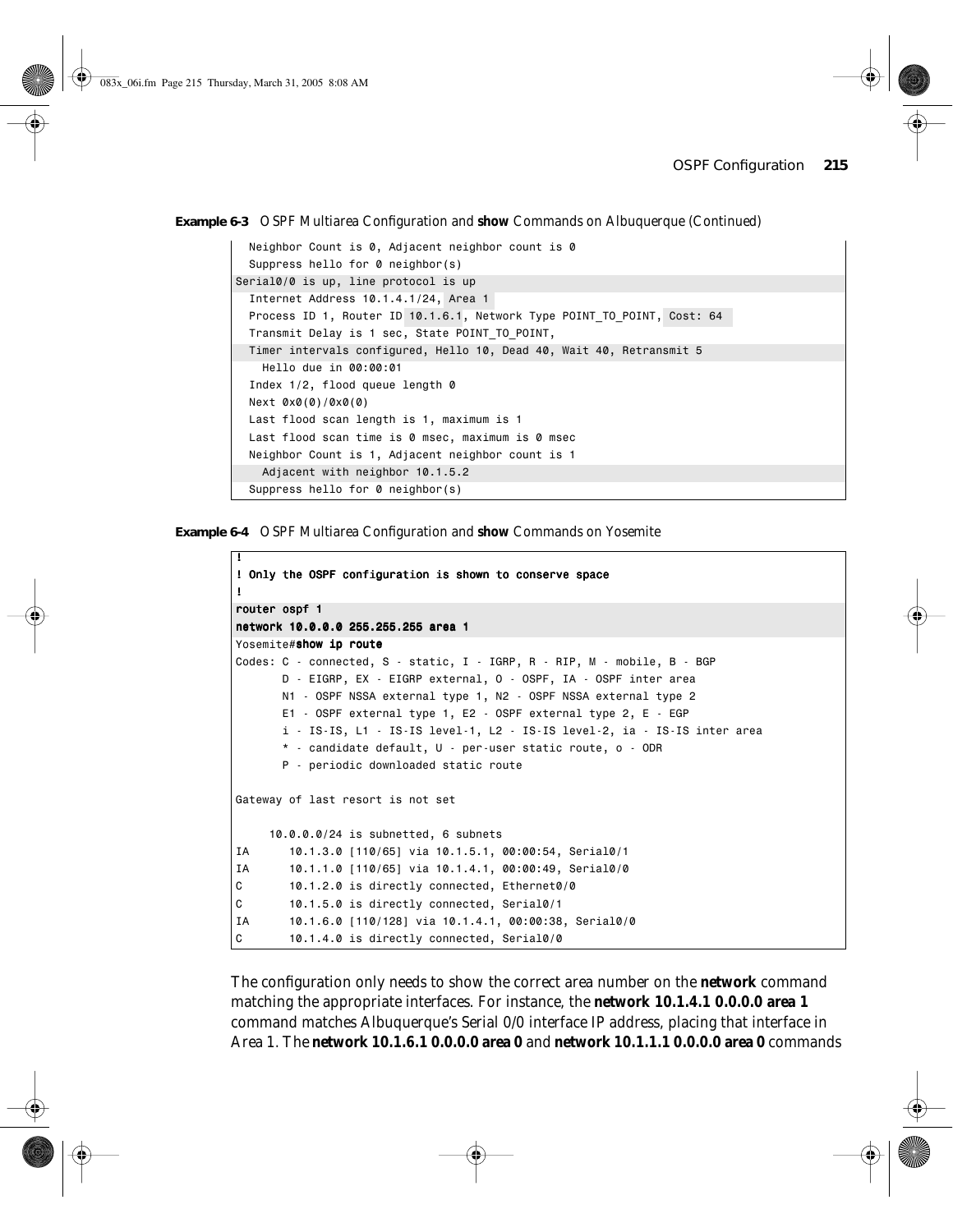place Serial 0/1 and Ethernet 0/0, respectively, in Area 0. Unlike Example 6-1, Albuquerque cannot be configured to match all three interfaces with a single **network** command, because one interface (Serial 0/0) is in a different area than the other two interfaces.

The **show ip route ospf** command just lists OSPF-learned routes, as opposed to the entire IP routing table. The **show ip route** command lists all three connected routes, as well as the three OSPF learned routes. Note that Albuquerque's route to 10.1.2.0 has the **O** designation beside it, meaning *intra-area,* because that subnet resides in Area 1, and Albuquerque is part of Area 1 and Area 0.

In Example 6-4, notice that the OSPF configuration in Yosemite requires only a single **network** command. Because all interfaces in Yosemite are in Area 1, and all three interfaces are in network 10.0.0.0, the command can just match all IP addresses in network 10.0.0.0 and put them in Area 1. Also note that the routes learned by Yosemite from the other two routers show up as *interarea (IA) routes*, because those subnets are in Area 0, and Yosemite is in Area 1.

The OSPF topology database includes information about routers and the subnets, or links, to which they are attached. To identify the routers in the neighbor table's topology database, OSPF uses a router ID (RID) for each router. A router's OSPF RID is that router's highest IP address on a physical interface when OSPF starts running. Alternatively, if a loopback interface has been configured, OSPF uses the highest IP address on a loopback interface for the RID, even if that IP address is lower than some physical interface's IP address. Also, you can set the OSPF RID using the **router-id** command in router configuration mode.

**NOTE** If you're not familiar with it, a loopback interface is a special virtual interface in a Cisco router. If you create a loopback interface using the **interface loopback** *x* command, where *x* is a number, that loopback interface is up and operational as long as the router IOS is up and working. You can assign an IP address to a loopback interface, you can ping the address, and you can use it for several purposes—including having a loopback interface IP address as the OSPF router ID.

Many commands refer to the OSPF RID, including the **show ip ospf neighbor** command. This command lists all the neighbors, using the neighbors' RIDs to identify them. For instance, in Example 6-3, the first neighbor in the output of the **show ip ospf neighbor** command lists **Router ID 10.1.5.2**, which is Yosemite's RID.

Finally, the **show ip ospf interface** command lists more-detailed information about OSPF operation on each interface. For instance, this command lists the area number, OSPF cost, and any neighbors known on each interface. The timers used on the interface, including the Hello and dead timer, are also listed.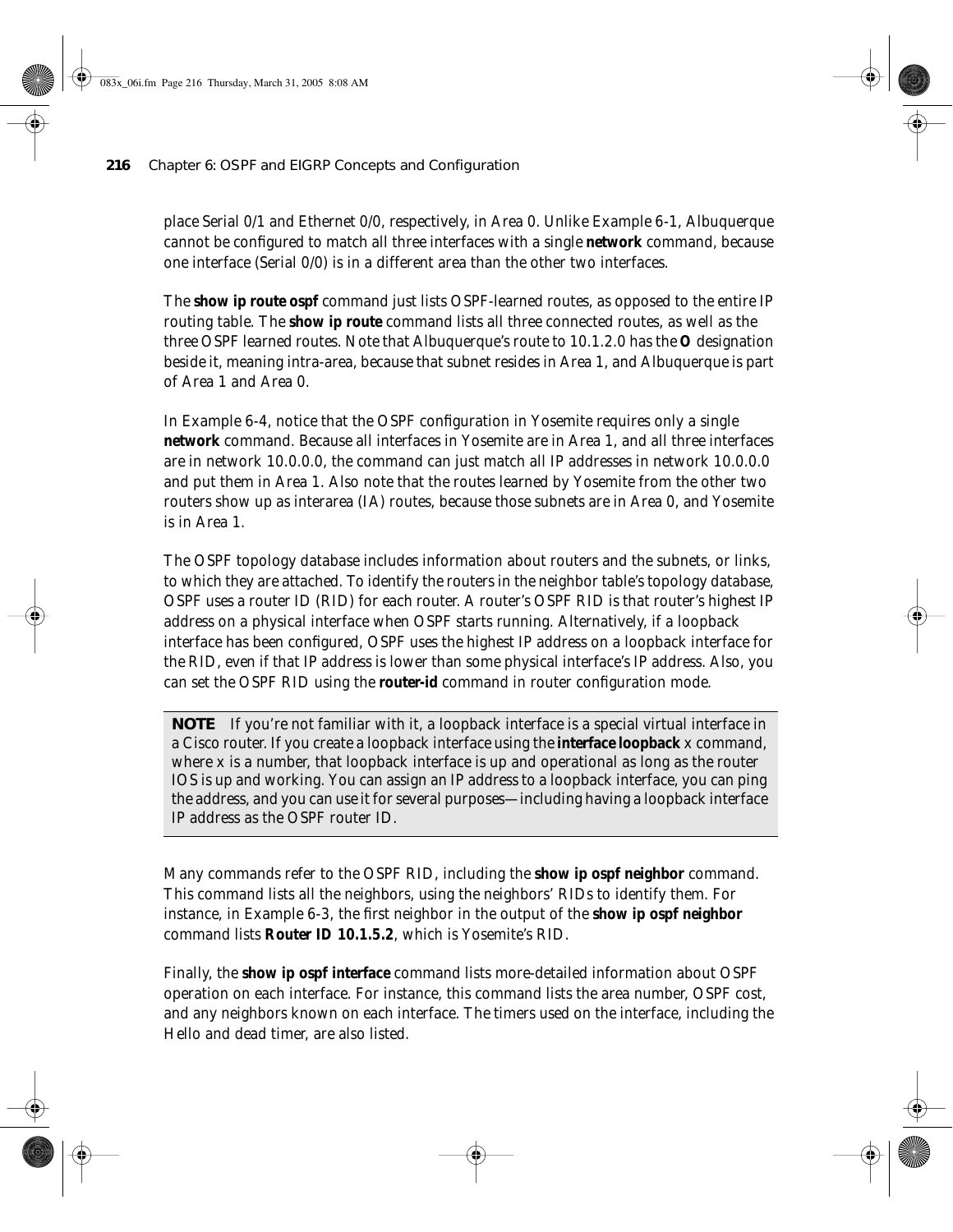OSPF uses the cost to determine the metric for each route. You can set the cost value on an interface using the **ip ospf cost** *x* interface subcommand. You can also set the OSPF cost of an interface using the **bandwidth** interface subcommand. If you do not set an interface's cost, IOS defaults to use the formula 108 / *bandwidth,* where *bandwidth* is the interface's bandwidth. For instance, Cisco IOS software defaults to a bandwidth of 10,000 (the unit in the **bandwidth** command is kbps, so 10,000 means 10 Mbps) on Ethernet interfaces, so the default cost is  $10^8/10^7$ , or 10. Higher-speed serial interfaces default to a bandwidth of 1544, giving a default cost of  $10^8/1,544,000$ , which is rounded to 64, as shown in the example. If you change the interface's bandwidth, you change the OSPF cost as well.

You might have noticed that the cost for a Fast Ethernet interface (100 Mbps) is calculated as a cost of 1. For Gigabit interfaces (1000 Mbps), the calculation yields .1, but only integer values can be used, so OSPF uses a cost of 1 for Gigabit interfaces as well. So Cisco lets you change the *reference bandwidth,* which is the value in the numerator of the calculation in the preceding paragraph. For instance, using the router OSPF subcommand **auto-cost referencebandwidth 1000**, you change the numerator to 1000 Mbps, or  $10<sup>9</sup>$ . The calculated cost on a Gigabit interface is then 1, and the cost on a Fast Ethernet is 10.

## **OSPF Troubleshooting**

This section contains two examples, one showing a problem with forming neighbor relationships due to a misconfigured Hello interval, and another showing some information about the DR election process on a LAN. Figure 6-10 depicts the network used for both examples.





Figure 6-10 shows four routers that will become neighbors in the next two examples. The examples show the network from the perspective of the Yosemite router. Both examples list several commands, with the comments about the commands interspersed in comment lines inside the example.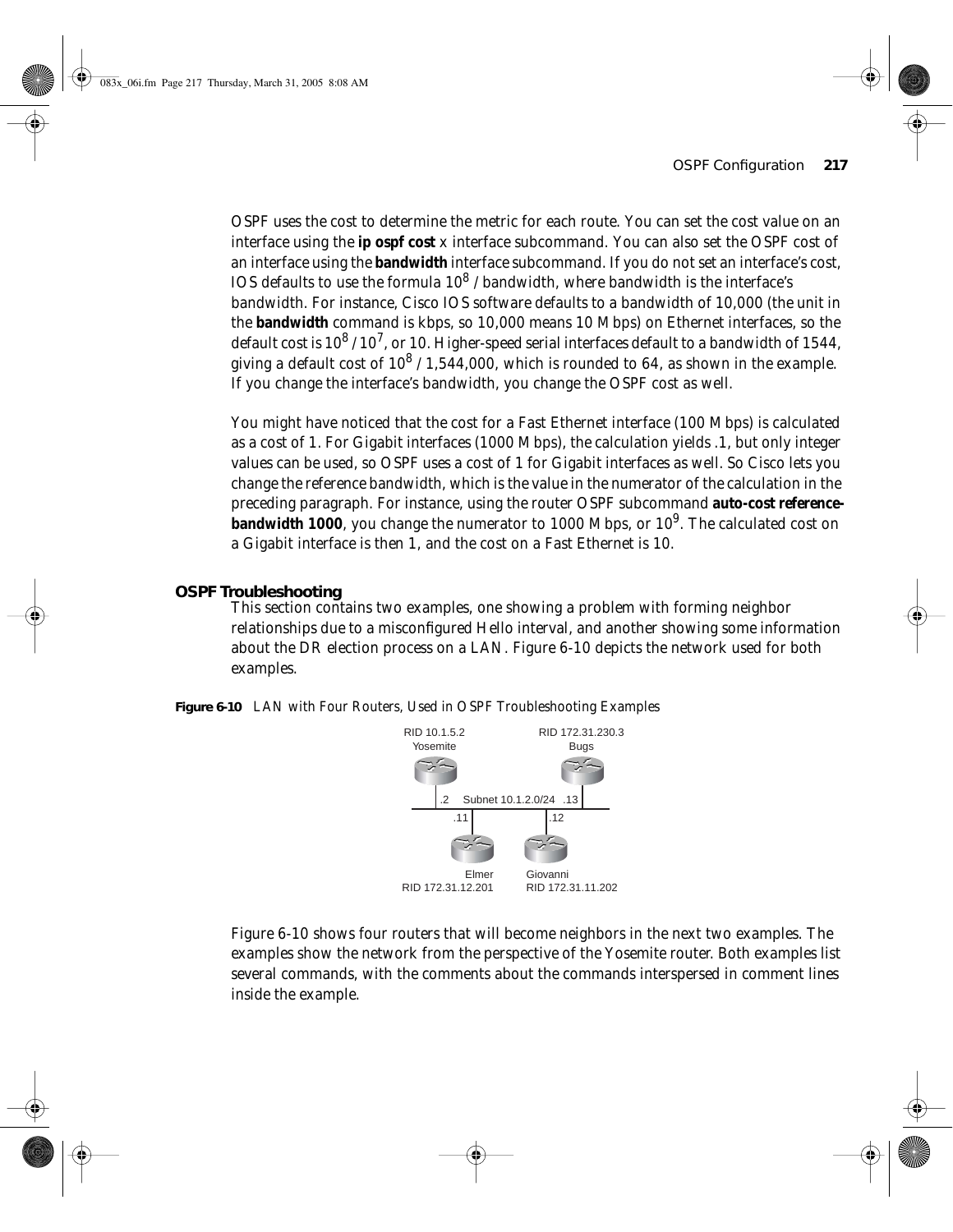Example 6-5 lists information in the following sequence:

- **1.** The **show ip ospf neighbor** command confirms that Yosemite has three neighbors on its fa0/0 interface.
- **2.** The **show ip ospf interface fa 0/0** command confirms that the current Hello interval is 10, and the current dead interval is 40.
- **3.** The Hello interval on interface fa0/0 is changed to 4.
- **4.** Yosemite's fa0/0 interface is brought down and back up in order to force Yosemite to attempt to form new neighbor relationships.
- **5.** The **debug ip ospf hello** output shows why Yosemite cannot find any neighbors on that interface anymore.

**Example 6-5** *Hello Problems as a Result of Mis-Matched Hello Intervals* 

```
Yosemite#show ip ospf neighbor
Neighbor ID Pri State Dead Time Address Interface
172.31.11.202 1 FULL/DROTHER 00:00:33 10.1.2.12 FastEthernet0/0
172.31.12.201 1 FULL/BDR 00:00:31 10.1.2.11 FastEthernet0/0
172.31.230.3 1 FULL/DROTHER 00:00:36 10.1.2.13 FastEthernet0/0
!!!!!!!!!!!!!!!!!!!!!!!!!!!!!!!!!!!!!!!!!!!!!!!!!!!!!!!!!!!!!!!!!!!!!
! Above, Yosemite has three neighbors over interface Fa0/0.
! Below, Yosemite's Fa0/0 interface has default Hello and Dead 
! Intervals of 10 and 40 seconds, respectively. 
!!!!!!!!!!!!!!!!!!!!!!!!!!!!!!!!!!!!!!!!!!!!!!!!!!!!!!!!!!!!!!!!!!!!!
Yosemite#show ip ospf interface fa 0/0
FastEthernet0/0 is up, line protocol is up 
  Internet Address 10.1.2.2/24, Area 0 
  Process ID 2, Router ID 10.1.5.2, Network Type BROADCAST, Cost: 1
  Transmit Delay is 1 sec, State BDR, Priority 255 
  Designated Router (ID) 172.31.230.3, Interface address 10.1.2.13
  Backup Designated router (ID) 10.1.5.2, Interface address 10.1.2.2
  Timer intervals configured, Hello 10, Dead 40, Wait 40, Retransmit 5
    oob-resync timeout 40
    Hello due in 00:00:00
  Index 1/1, flood queue length 0
   Next 0x0(0)/0x0(0)
  Last flood scan length is 0, maximum is 1
  Last flood scan time is 0 msec, maximum is 4 msec
  Neighbor Count is 3, Adjacent neighbor count is 3 
    Adjacent with neighbor 172.31.11.202
    Adjacent with neighbor 172.31.12.201
    Adjacent with neighbor 172.31.230.3 (Designated Router)
  Suppress hello for 0 neighbor(s)
```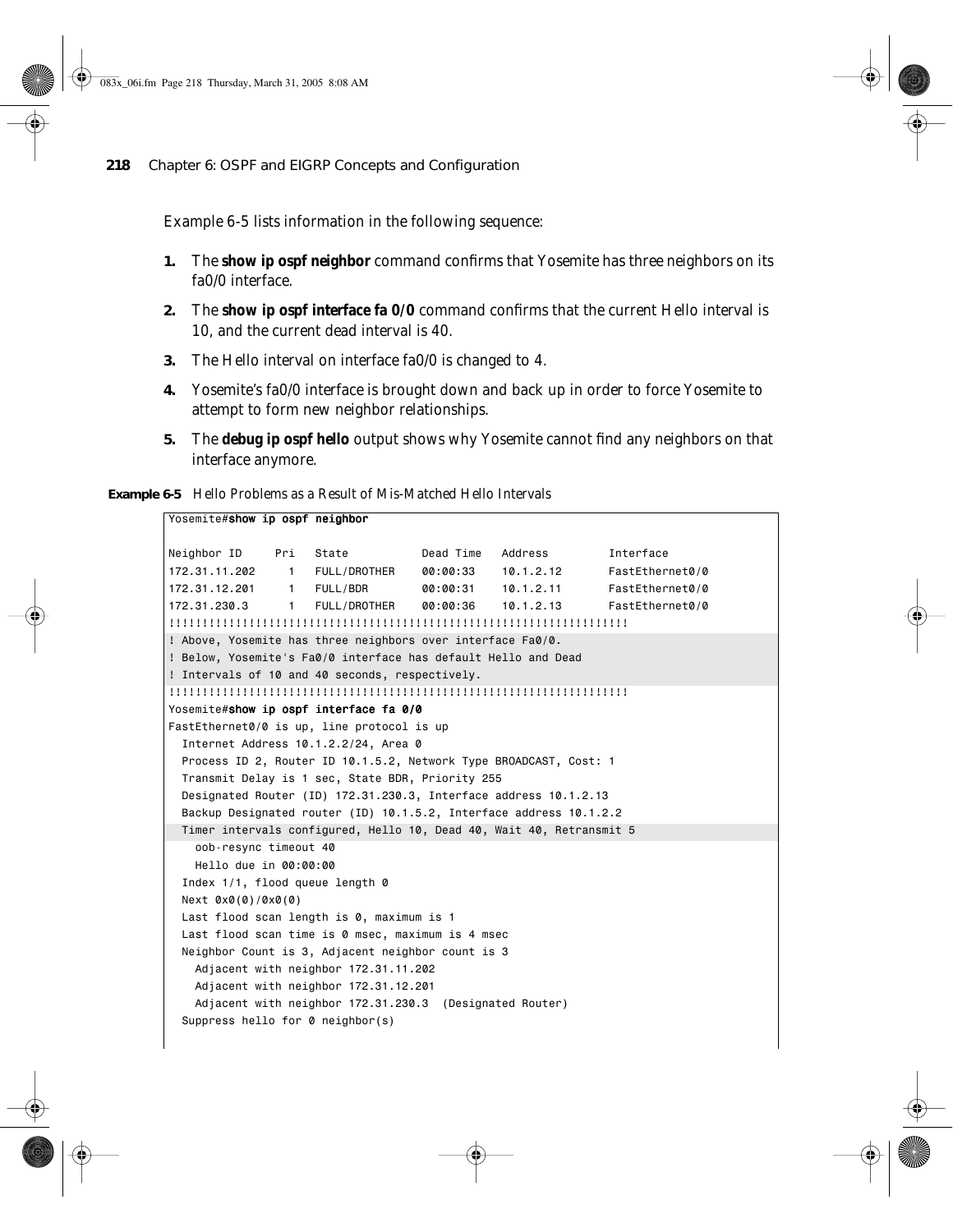**Example 6-5** *Hello Problems as a Result of Mis-Matched Hello Intervals (Continued)*

```
Yosemite#configure terminal
Enter configuration commands, one per line. End with CNTL/Z.
Yosemite(config)#interface fastethernet 0/0
Yosemite(config-if)#ip ospf hello 4
Yosemite(config-if)#^Z
!!!!!!!!!!!!!!!!!!!!!!!!!!!!!!!!!!!!!!!!!!!!!!!!!!!!!!!!!!!!!!!!!!!!!
! Above, Yosemite's fa0/0 is changed to have a Hello interval of 4.
! Below, the Hello interval has changed, and the Dead interval has 
! been reset to 4 times the new Hello interval. 
!!!!!!!!!!!!!!!!!!!!!!!!!!!!!!!!!!!!!!!!!!!!!!!!!!!!!!!!!!!!!!!!!!!!!
Yosemite#show ip ospf interface fast 0/0
FastEthernet0/0 is up, line protocol is up 
  Internet Address 10.1.2.2/24, Area 0 
  Process ID 2, Router ID 10.1.5.2, Network Type BROADCAST, Cost: 1
  Transmit Delay is 1 sec, State BDR, Priority 255 
  Designated Router (ID) 172.31.230.3, Interface address 10.1.2.13
  Backup Designated router (ID) 10.1.5.2, Interface address 10.1.2.2
  Timer intervals configured, Hello 4, Dead 16, Wait 16, Retransmit 5
    oob-resync timeout 40
    Hello due in 00:00:01
  Index 1/1, flood queue length 0
  Next 0x0(0)/0x0(0)
  Last flood scan length is 0, maximum is 1
  Last flood scan time is 0 msec, maximum is 4 msec
  Neighbor Count is 3, Adjacent neighbor count is 3 
    Adjacent with neighbor 172.31.11.202
    Adjacent with neighbor 172.31.12.201
    Adjacent with neighbor 172.31.230.3 (Designated Router)
   Suppress hello for 0 neighbor(s)
Yosemite#configure terminal
Enter configuration commands, one per line. End with CNTL/Z.
Yosemite(config)#interface fast 0/0
Yosemite(config-if)#shutdown
Yosemite(config-if)#no shutdown
Yosemite(config-if)#^Z
!!!!!!!!!!!!!!!!!!!!!!!!!!!!!!!!!!!!!!!!!!!!!!!!!!!!!!!!!!!!!!!!!!!!!
! Above, Yosemite's fa0/0 interface is brought down and back up.
! Below, Yosemite does not form any neighbor relationships; there 
! were three neighbors listed before this change. Debug ip ospf hello
! at the end of the example shows a message stating mismatched Hello
! parameters.
!!!!!!!!!!!!!!!!!!!!!!!!!!!!!!!!!!!!!!!!!!!!!!!!!!!!!!!!!!!!!!!!!!!!!
Yosemite#show ip ospf neighbor
Yosemite#debug ip ospf hello
OSPF hello events debugging is on
```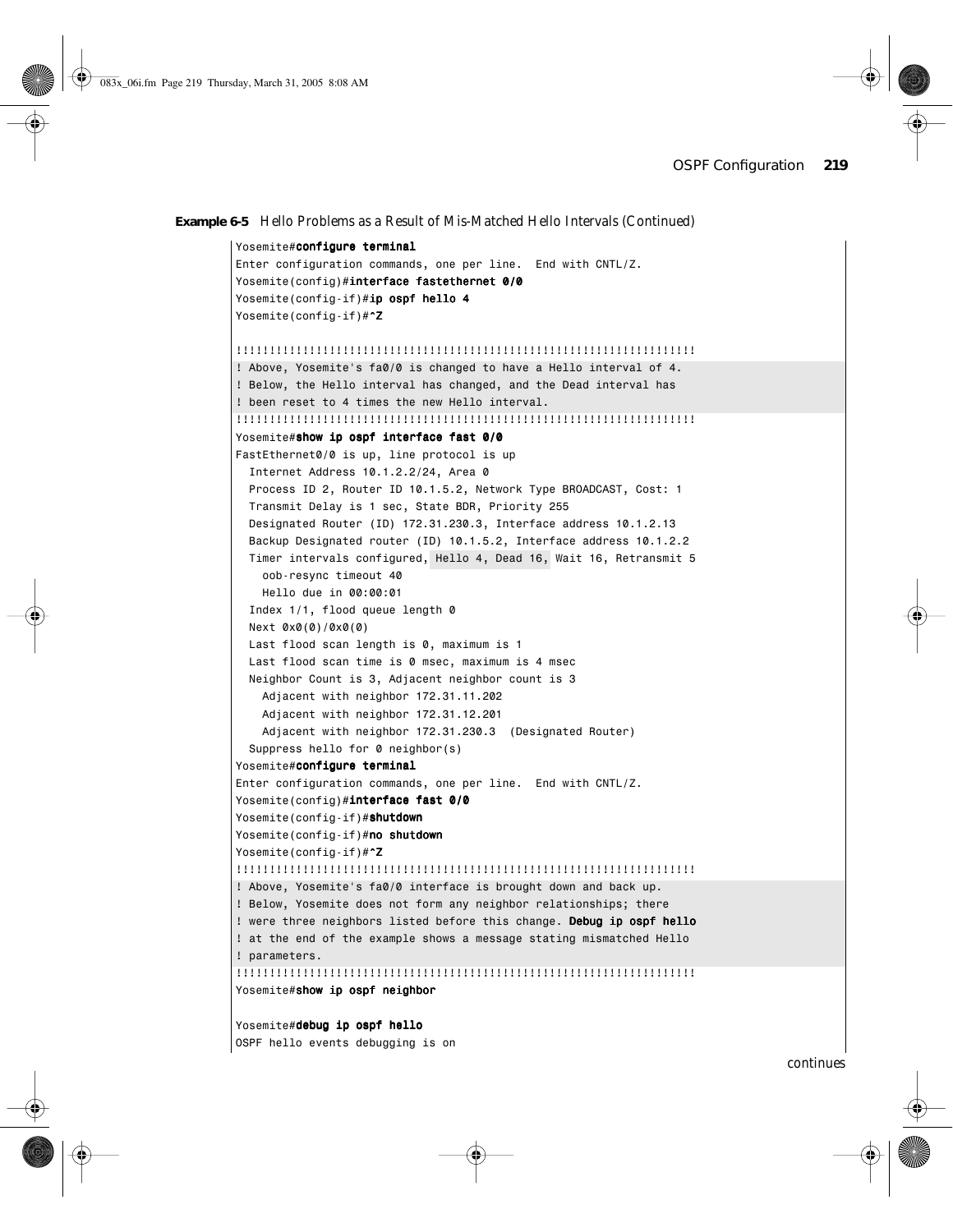**Example 6-5** *Hello Problems as a Result of Mis-Matched Hello Intervals (Continued)*

```
Yosemite#
Mar 1 09:48:42.000: OSPF: Rcv hello from 172.31.230.3 area 0 from FastEthernet0/0 10.1.2.13
Mar 1 09:48:42.000: OSPF: Mismatched hello parameters from 10.1.2.13
Mar 1 09:48:42.000: OSPF: Dead R 40 C 16, Hello R 10 C 4 Mask R 255.255.255.0 C 255.255.255.0
Mar 1 09:48:43.034: OSPF: Send hello to 224.0.0.5 area 0 on FastEthernet0/0 from 10.1.2.2
```
Example 6-6 shows an example proving that a when a new router is added to a LAN, even with a higher OSPF priority, it does not take over for the existing DR or BDR. Example 6-6's sequence is as follows:

- **1.** The **show ip ospf neighbor** and **show ip ospf interface** command confirm that Yosemite is currently not the DR or BDR.
- **2.** Yosemite's Fa0/0 OSPF priority is changed to 255.
- **3.** The next couple **show** commands reconfirm that Yosemite is not the current DR or BDR.
- **4.** Yosemite's fa0/0 is brought down, and back up, forcing Yosemite to re-discover neighbors and re-attempt to become DR.
- **5. show** commands confirm that Yosemite still did not become the DR or BDR.

**Example 6-6** *Yosemite Router with Priority 255 Does Not Pre-empt Existing DR* 

| Yosemite#show ip ospf neighbor                                        |  |                                                                       |           |                    |                                                                   |
|-----------------------------------------------------------------------|--|-----------------------------------------------------------------------|-----------|--------------------|-------------------------------------------------------------------|
|                                                                       |  |                                                                       |           |                    |                                                                   |
| Neighbor ID Pri                                                       |  | State                                                                 | Dead Time |                    | Address       Interface                                           |
| 172.31.11.202 1                                                       |  | 2WAY/DROTHER                                                          |           | 00:00:32 10.1.2.12 | FastEthernet0/0                                                   |
|                                                                       |  |                                                                       |           |                    | 172.31.12.201  1  FULL/DR   00:00:30  10.1.2.11   FastEthernet0/0 |
|                                                                       |  |                                                                       |           |                    |                                                                   |
|                                                                       |  |                                                                       |           |                    |                                                                   |
|                                                                       |  | ! Above, Yosemite has three neighbors on interface fa0/0. Each line   |           |                    |                                                                   |
|                                                                       |  | ! shows Yosemite's status with each neighbor (2way or full), and what |           |                    |                                                                   |
|                                                                       |  | ! kind of router the neighbor is. For instance, the second neighbor   |           |                    |                                                                   |
|                                                                       |  | ! is the DR, and the third neighbor listed in the BDR.                |           |                    |                                                                   |
|                                                                       |  | ! Below, Yosemite is confirmed as a non-DR (shown as "DROTHER"), with |           |                    |                                                                   |
| ! the actual DR and BDR listed. Note that Yomseite's RID is shown as  |  |                                                                       |           |                    |                                                                   |
| ! well. Also note that the network type is "BROADCAST", which implies |  |                                                                       |           |                    |                                                                   |
| ! that a DR and BDR must be elected.                                  |  |                                                                       |           |                    |                                                                   |
|                                                                       |  |                                                                       |           |                    |                                                                   |
| Yosemite#show ip ospf interface fast 0/0                              |  |                                                                       |           |                    |                                                                   |
| FastEthernet0/0 is up, line protocol is up                            |  |                                                                       |           |                    |                                                                   |
| Internet Address 10.1.2.2/24, Area 0                                  |  |                                                                       |           |                    |                                                                   |
| Process ID 2, Router ID 10.1.5.2, Network Type BROADCAST, Cost: 1     |  |                                                                       |           |                    |                                                                   |
| Transmit Delay is 1 sec, State DROTHER, Priority 255                  |  |                                                                       |           |                    |                                                                   |
|                                                                       |  | Designated Router (ID) 172.31.12.201, Interface address 10.1.2.11     |           |                    |                                                                   |
|                                                                       |  |                                                                       |           |                    |                                                                   |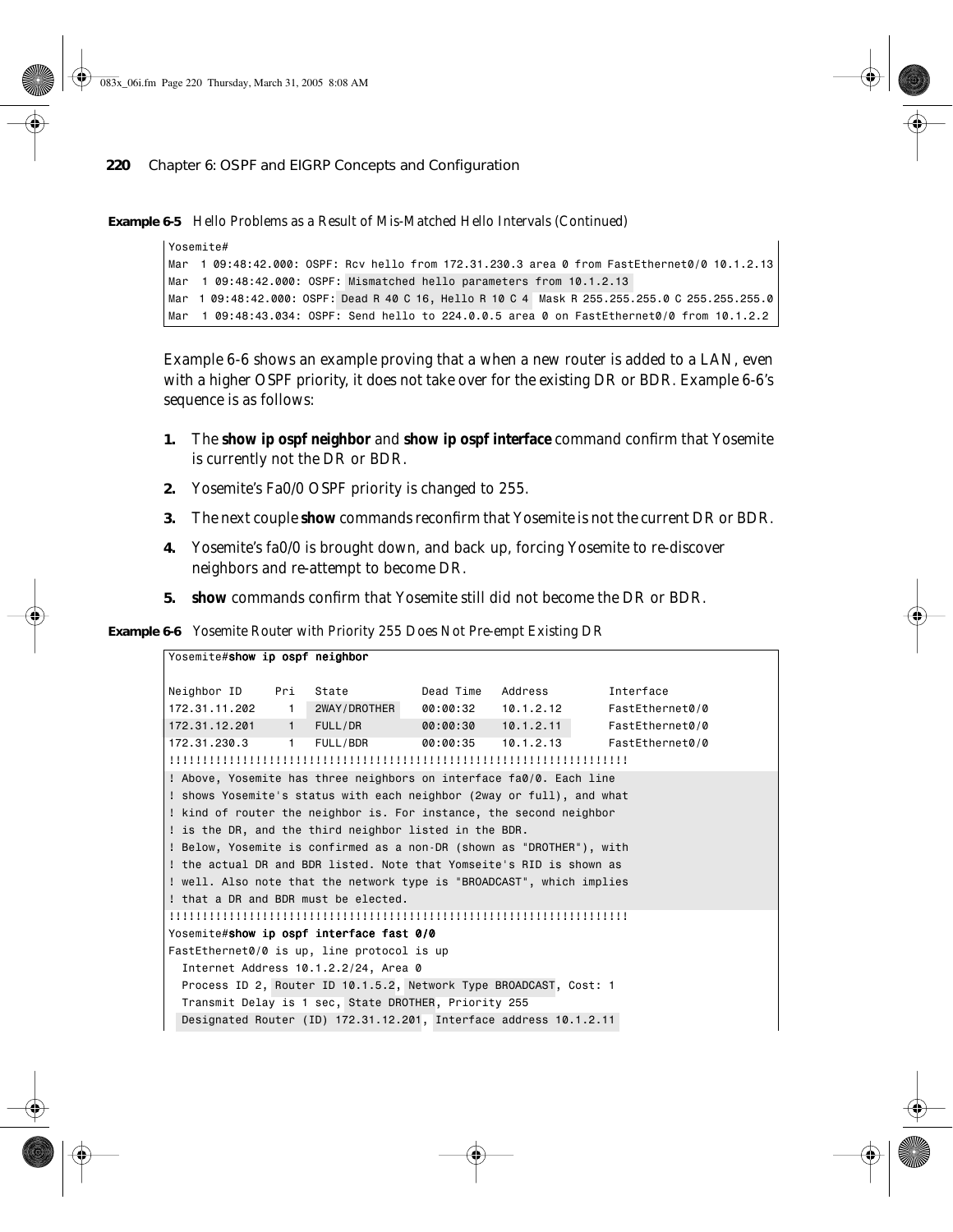```
Example 6-6 Yosemite Router with Priority 255 Does Not Pre-empt Existing DR (Continued)
```

```
 Backup Designated router (ID) 172.31.230.3, Interface address 10.1.2.13
  Timer intervals configured, Hello 10, Dead 40, Wait 40, Retransmit 5
    oob-resync timeout 40
    Hello due in 00:00:00
  Index 1/1, flood queue length 0
  Next 0x0(0)/0x0(0)
  Last flood scan length is 1, maximum is 1
Last flood scan time is 0 msec, maximum is 4 msec
  Neighbor Count is 3, Adjacent neighbor count is 2 
    Adjacent with neighbor 172.31.12.201 (Designated Router)
    Adjacent with neighbor 172.31.230.3 (Backup Designated Router)
  Suppress hello for 0 neighbor(s)
!!!!!!!!!!!!!!!!!!!!!!!!!!!!!!!!!!!!!!!!!!!!!!!!!!!!!!!!!!!!!!!!!!!!!
! Above, note that the last two highlighted lines show Yosemite
! adjacent with the DR and BDR, but not the "DROTHER" neighbor.
! Yosemite is not a DR or BDR (it is a "DROTHER"), and non-DR
! routers on a LAN do not become fully adjacent with other non-DR
! routers.
! Below, Yosemite is brought down and back up, but the DR and BDR
! do not change, according to the show ip ospf interface command.
!!!!!!!!!!!!!!!!!!!!!!!!!!!!!!!!!!!!!!!!!!!!!!!!!!!!!!!!!!!!!!!!!!!!!
Yosemite#configure terminal
Enter configuration commands, one per line. End with CNTL/Z.
Yosemite(config)#interface fast 0/0
Yosemite(config-if)#shutdown
Yosemite(config-if)#no shutdown
Yosemite(config-if)#^Z
Yosemite#show ip ospf interface fast 0/0
FastEthernet0/0 is up, line protocol is up 
  Internet Address 10.1.2.2/24, Area 0 
  Process ID 2, Router ID 10.1.5.2, Network Type BROADCAST, Cost: 1
  Transmit Delay is 1 sec, State DROTHER, Priority 255 
  Designated Router (ID) 172.31.12.201, Interface address 10.1.2.11
  Backup Designated router (ID) 172.31.230.3, Interface address 10.1.2.13
! The rest of the lines are omitted for brevity
```
## **EIGRP Configuration**

If you remember how to configure IGRP, EIGRP configuration is painless. You configure EIGRP exactly like IGRP, except that you use the **eigrp** keyword instead of the **igrp** keyword in the **router** command.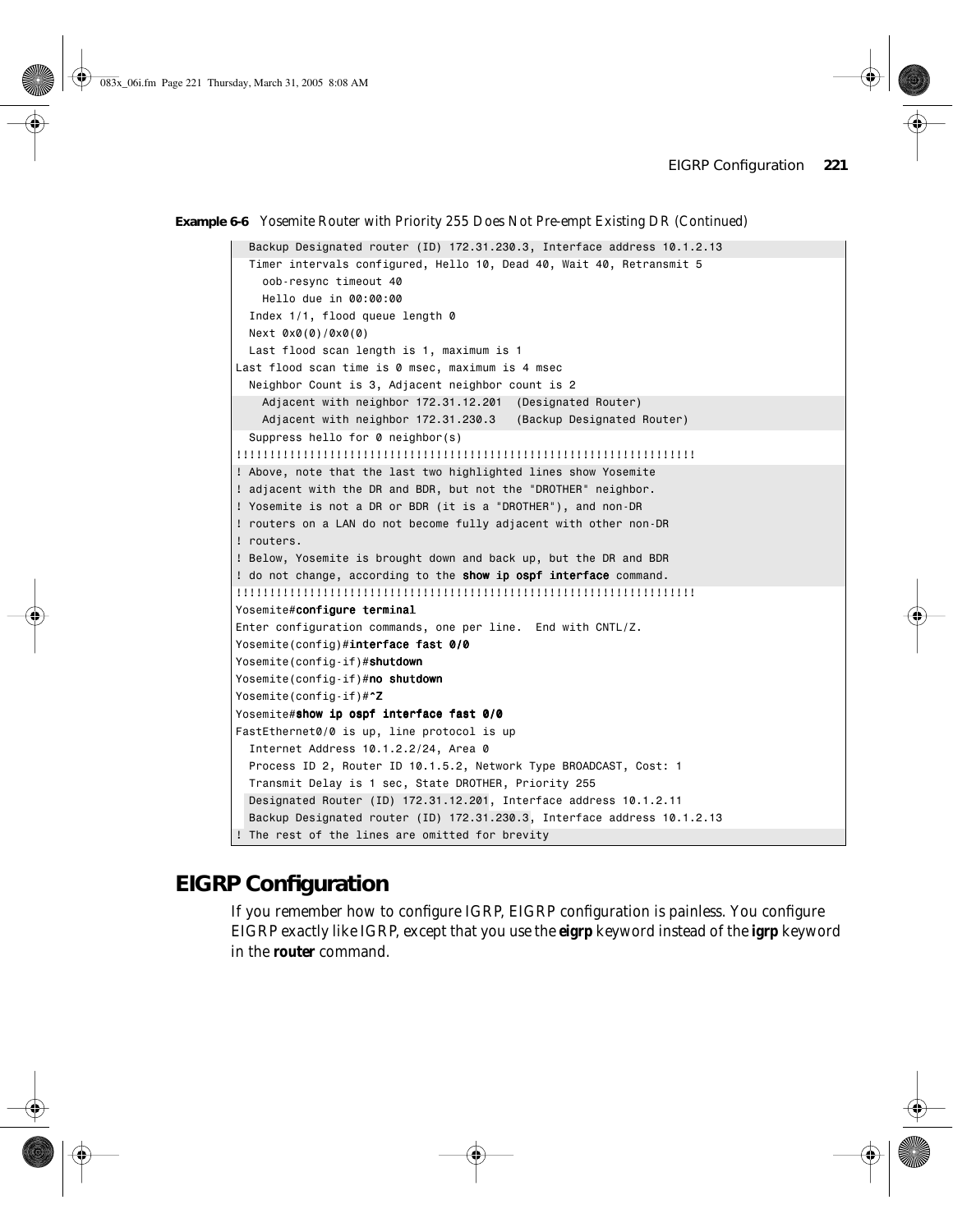Tables 6-7 and 6-8 summarize the EIGRP configuration and troubleshooting commands, respectively. After these tables, you will see a short demonstration of EIGRP configuration, along with **show** command output.

**Table 6-7** *IP EIGRP Configuration Commands*

| Command                                      | <b>Configuration Mode</b> |
|----------------------------------------------|---------------------------|
| router eigrp autonomous-system               | Global                    |
| <b>network</b> network-number [network-mask] | Router subcommand         |
| network network-number                       | Router subcommand         |
| maximum-paths number-paths                   | Router subcommand         |
| variance multiplier                          | Router subcommand         |
| traffic-share ${balanced \mid min}$          | Router subcommand         |

#### **Table 6-8** *IP EIGRP EXEC Commands*

| Command                                                                                                      | <b>Description</b>                                                                                  |
|--------------------------------------------------------------------------------------------------------------|-----------------------------------------------------------------------------------------------------|
| show ip route [ <i>ip-address</i> [ <i>mask</i> ] [ <b>longer-prefixes</b> ]]<br>$[ protocol   process-id] $ | Shows the entire routing table, or a<br>subset if parameters are entered.                           |
| show ip protocols                                                                                            | Shows routing protocol parameters and<br>current timer values.                                      |
| show ip eigrp neighbors                                                                                      | Lists EIGRP neighbors and status.                                                                   |
| show ip eigrp topology                                                                                       | Lists the contents of the EIGRP topology<br>table, including successors and feasible<br>successors. |
| show ip route eigrp                                                                                          | Lists only EIGRP-learned routes from the<br>routing table.                                          |
| show ip eigrp traffic                                                                                        | Lists traffic statistics about EIGRP.                                                               |

Example 6-5 shows a sample EIGRP configuration, along with **show** commands, on Albuquerque, in the same network used in the OSPF examples (Figure 6-7). The EIGRP configuration required on Yosemite and Seville matches the two lines of EIGRP configuration on Albuquerque.

**Example 6-7** *Sample Router Configuration with EIGRP Partially Enabled* 

```
router eigrp 1
network 10.0.0.0
Albuquerque#show ip route
Codes: C - connected, S - static, I - IGRP, R - RIP, M - mobile, B - BGP
        D - EIGRP, EX - EIGRP external, O - OSPF, IA - OSPF inter area
        N1 - OSPF NSSA external type 1, N2 - OSPF NSSA external type 2
        E1 - OSPF external type 1, E2 - OSPF external type 2, E - EGP
```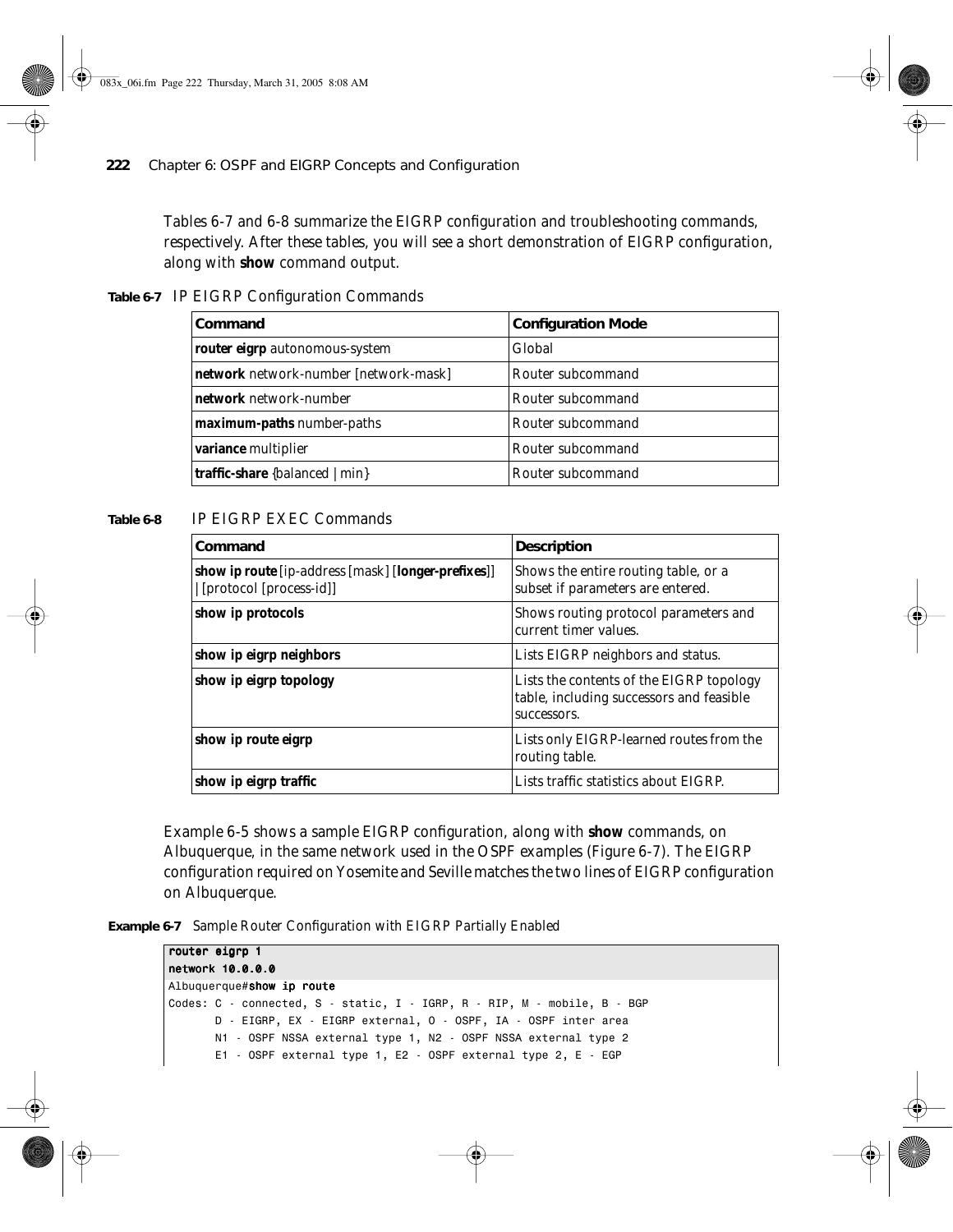```
 i - IS-IS, L1 - IS-IS level-1, L2 - IS-IS level-2, ia - IS-IS inter area
              * - candidate default, U - per-user static route, o - ODR
              P - periodic downloaded static route
       Gateway of last resort is not set
            10.0.0.0/24 is subnetted, 6 subnets
       D 10.1.3.0 [90/2172416] via 10.1.6.3, 00:00:43, Serial0/1
       D 10.1.2.0 [90/2172416] via 10.1.4.2, 00:00:43, Serial0/0
       C 10.1.1.0 is directly connected, Ethernet0/0
       C 10.1.6.0 is directly connected, Serial0/1
       D 10.1.5.0 [90/2681856] via 10.1.6.3, 00:00:45, Serial0/1
                      [90/2681856] via 10.1.4.2, 00:00:45, Serial0/0
       C 10.1.4.0 is directly connected, Serial0/0
       Albuquerque#show ip route eigrp
            10.0.0.0/24 is subnetted, 6 subnets
       D 10.1.3.0 [90/2172416] via 10.1.6.3, 00:00:47, Serial0/1
       D 10.1.2.0 [90/2172416] via 10.1.4.2, 00:00:47, Serial0/0
       D 10.1.5.0 [90/2681856] via 10.1.6.3, 00:00:49, Serial0/1
                      [90/2681856] via 10.1.4.2, 00:00:49, Serial0/0
       Albuquerque#show ip eigrp neighbors
       IP-EIGRP neighbors for process 1
       H Address Interface Hold Uptime SRTT RTO Q Seq Type
                                         (sec) (ms) Cnt Num
       0 10.1.4.2 Se0/0 11 00:00:54 32 200 0 4
       1 10.1.6.3 Se0/1 12 00:10:36 20 200 0 24
       Albuquerque#show ip eigrp interfaces
       IP-EIGRP interfaces for process 1
                        Xmit Queue Mean Pacing Time Multicast Pending
       Interface Peers Un/Reliable SRTT Un/Reliable Flow Timer Routes
       Et0/0 0 0/0 0 0/10 0 0
       Se0/0 1 0/0 32 0/15 50 0
       Se0/1 1 0/0 20 0/15 95 0
Example 6-7 Sample Router Configuration with EIGRP Partially Enabled (Continued)
```
For EIGRP configuration, all three routers must use the same AS number on the **router eigrp** command. For instance, they all use **router eigrp 1** in this example. The actual number used doesn't really matter, as long as it is the same number on all 3 routers. (The range of valid AS numbers is 1 through 65,535, as is the range of valid Process IDs with the **router ospf** command). The **network 10.0.0.0** command enables EIGRP on all interfaces whose IP addresses are in network 10.0.0.0, which includes all three interfaces on Albuquerque. With the identical two EIGRP configuration statements on the other two routers, EIGRP is enabled on all three interfaces on those routers as well, because those interfaces are also in network 10.0.0.0.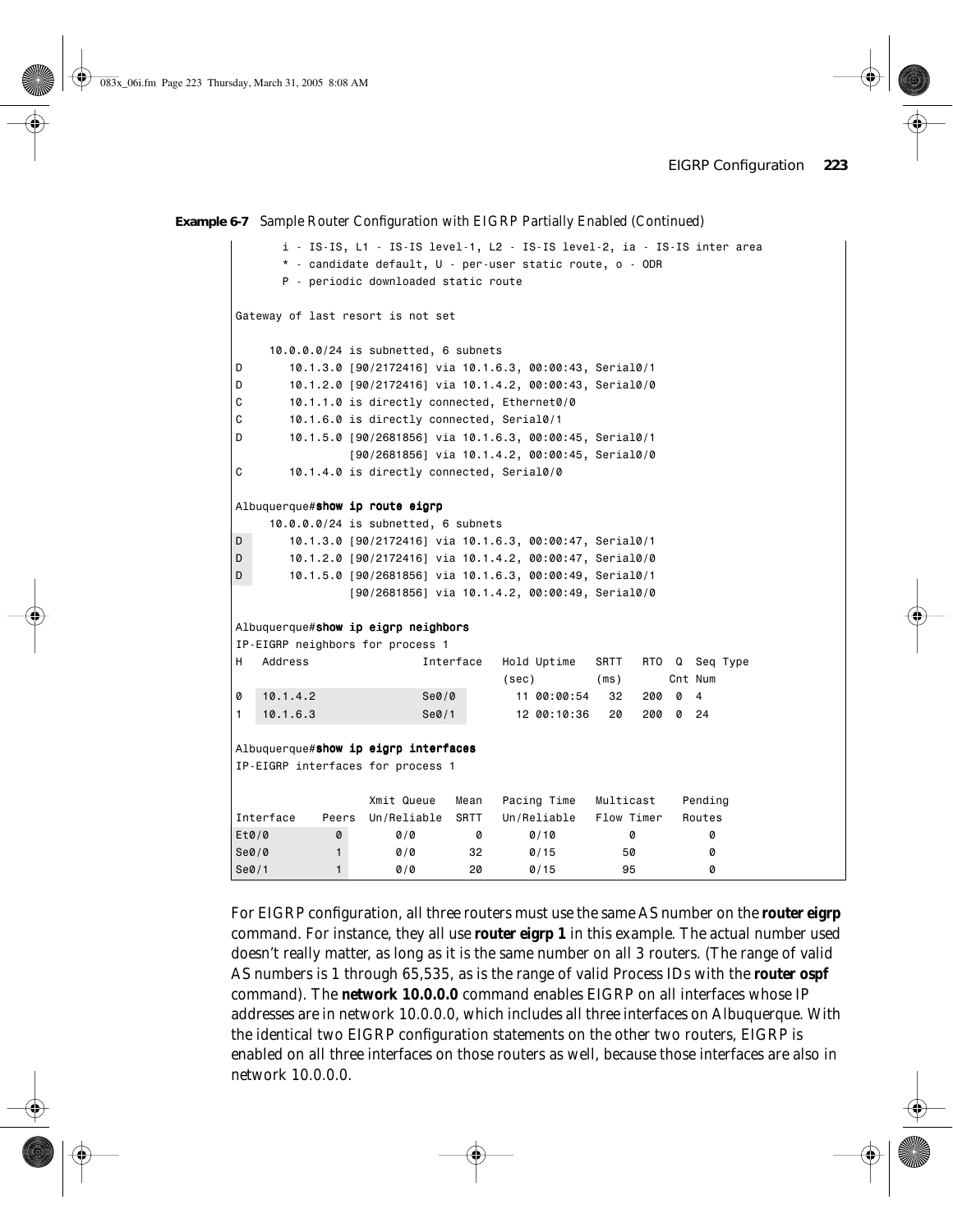The **show ip route** and **show ip route eigrp** commands both list the EIGRP-learned routes with a **D** beside them. **D** signifies EIGRP. The letter **E** was already being used for Exterior Gateway Protocol (EGP) when Cisco created EIGRP, so it chose the next-closest letter to denote EIGRP-learned routes.

You can see information about EIGRP neighbors with the **show ip eigrp neighbors**  command, and the number of active neighbors (called peers in the command output) with the **show ip eigrp interfaces** command, as seen in the last part of the example. These commands also provide some insight into EIGRP's underlying processes, like the use of RTP for reliable transmission. For instance, the **show ip eigrp neighbors** command lists a "Q Cnt" (short for Queue Count) column, listing the number of packets either waiting to be sent to a neighbor, or packets that have been sent but for which no acknowledgement has been received. The **show ip eigrp interfaces** command lists similar information in the "Xmit Queue Un/Reliable" column, which separates statistics for EIGRP messages that are sent with RTP (reliable) or without (unreliable).

Example 6-8 shows an alternative style of **network** command for EIGRP configuration, along with a detailed look at **show** and **debug** commands related to the feasible successor concept. The beginning of the example shows how to configure EIGRP **network** commands using a wildcard mask, with the same meaning as the wildcard mask used with the OSPF style of **network** command. In the upcoming example, three **network** commands are used on Albuquerque, one matching each of the three interfaces.

After that, Example 6-8 goes on to make the following points (in sequence) about Albuquerque's EIGRP status:

- **1.** Albuquerque is shown to have a single IP route to 10.1.3.0/24, and two equal-cost routes to 10.1.5.0/24.
- **2.** Next, the **show ip eigrp topology** shows information correlating to the ip routing table, with 1 successor route to  $10.1.3.0/24$ , and two successor routes to  $10.1.5.0/24$ .
- **3.** After changing Yosemite's configuration to a higher bandwidth, the results from Albuquerque's **show ip eigrp topology** command reveal a feasible successor route to subnet 10.1.3.0.
- **4.** Finally, Albuquerque's current route to 10.1.3.0 will fail, with **debug** messages showing Albuquerque's fail over to use the feasible successor route.

Example 6-8, with annotations, follows. The details can be a little tricky, but it does shed some light on the internal workings of EIGRP.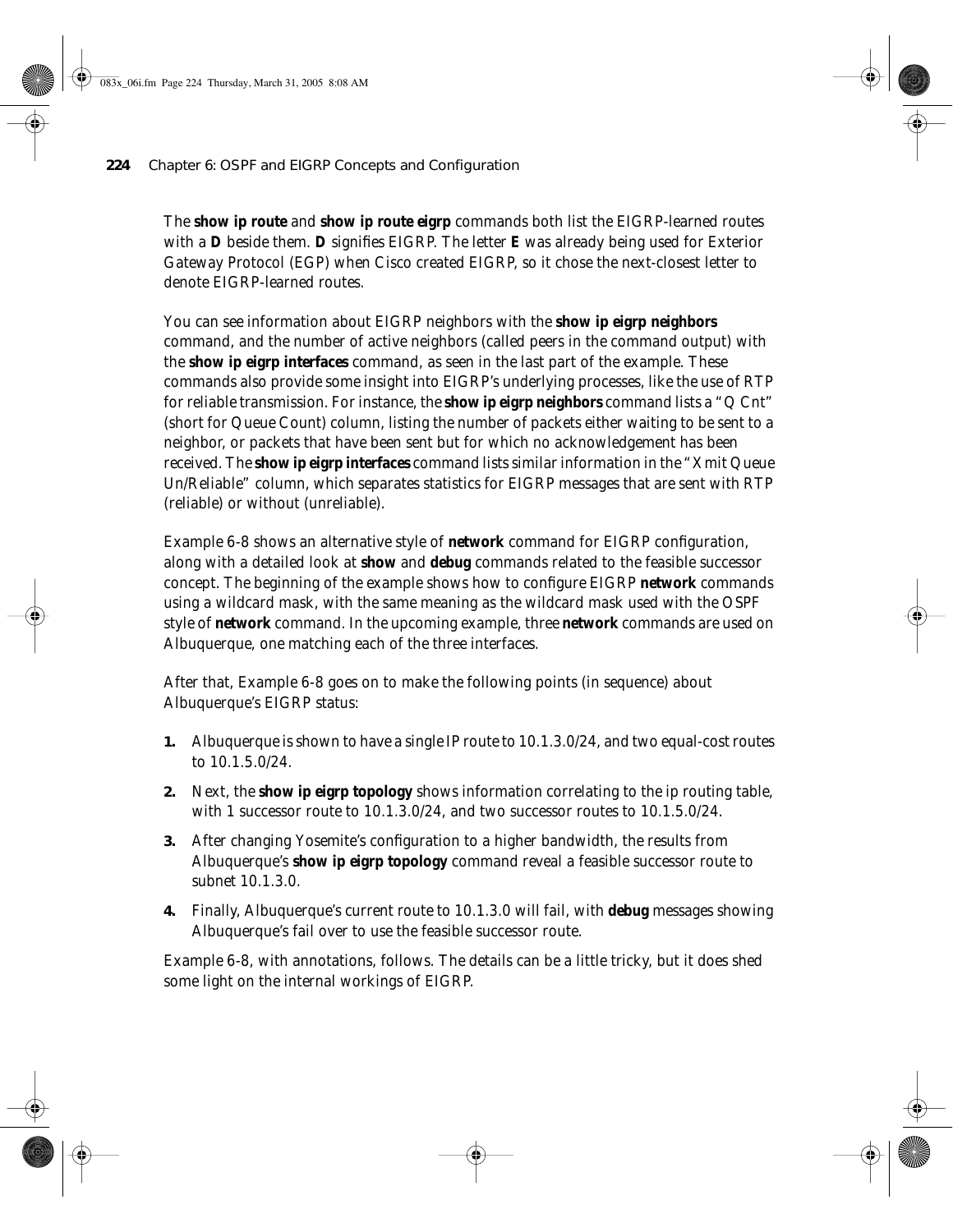**Example 6-8** *Using Wildcard Masks with EIGRP Configuration, and Feasible Successor Examination* 

```
Albuquerque#router eigrp 1
Albuquerque(config-router)#network 10.1.1.0 0.0.0.255
Albuquerque(config-router)#network 10.1.4.0 0.0.0.255
Albuquerque(config-router)#network 10.1.6.0 0.0.0.255
Albuquerque(config-router)#^z
!!!!!!!!!!!!!!!!!!!!!!!!!!!!!!!!!!!!!!!!!!!!!!!!!!!!!!!!!!!!!!!!!!!!!
! Above, EIGRP has been changed to use the wildcard mask option. Note
! that a separate network command was used to match each of the three
! interfaces.
! Below, note the single route to subnet 10.1.3.0, and the two 
! equal-metric routes to 10.1.5.0. 
!!!!!!!!!!!!!!!!!!!!!!!!!!!!!!!!!!!!!!!!!!!!!!!!!!!!!!!!!!!!!!!!!!!!!
Albuquerque#show ip route
Codes: C - connected, S - static, R - RIP, M - mobile, B - BGP
       D - EIGRP, EX - EIGRP external, O - OSPF, IA - OSPF inter area 
       N1 - OSPF NSSA external type 1, N2 - OSPF NSSA external type 2
       E1 - OSPF external type 1, E2 - OSPF external type 2
        i - IS-IS, L1 - IS-IS level-1, L2 - IS-IS level-2, ia - IS-IS inter area
        * - candidate default, U - per-user static route, o - ODR
        P - periodic downloaded static route
Gateway of last resort is not set
     10.0.0.0/24 is subnetted, 6 subnets
D 10.1.3.0 [90/2172416] via 10.1.6.3, 00:00:57, Serial0/1
D 10.1.2.0 [90/2172416] via 10.1.4.2, 00:00:57, Serial0/0
C 10.1.1.0 is directly connected, Ethernet0/0
C 10.1.6.0 is directly connected, Serial0/1
D 10.1.5.0 [90/2681856] via 10.1.4.2, 00:00:57, Serial0/0
                  [90/2681856] via 10.1.6.3, 00:00:57, Serial0/1
C 10.1.4.0 is directly connected, Serial0/0
Albuquerque#show ip eigrp topology
IP-EIGRP Topology Table for AS(1)/ID(10.1.6.1)
Codes: P - Passive, A - Active, U - Update, Q - Query, R - Reply,
        r - reply Status, s - sia Status 
P 10.1.3.0/24, 1 successors, FD is 2172416
         via 10.1.6.3 (2172416/28160), Serial0/1
P 10.1.2.0/24, 1 successors, FD is 2172416
         via 10.1.4.2 (2172416/28160), Serial0/0
P 10.1.1.0/24, 1 successors, FD is 281600
          via Connected, Ethernet0/0
P 10.1.6.0/24, 1 successors, FD is 2169856
          via Connected, Serial0/1
P 10.1.5.0/24, 2 successors, FD is 2681856
          via 10.1.4.2 (2681856/2169856), Serial0/0
```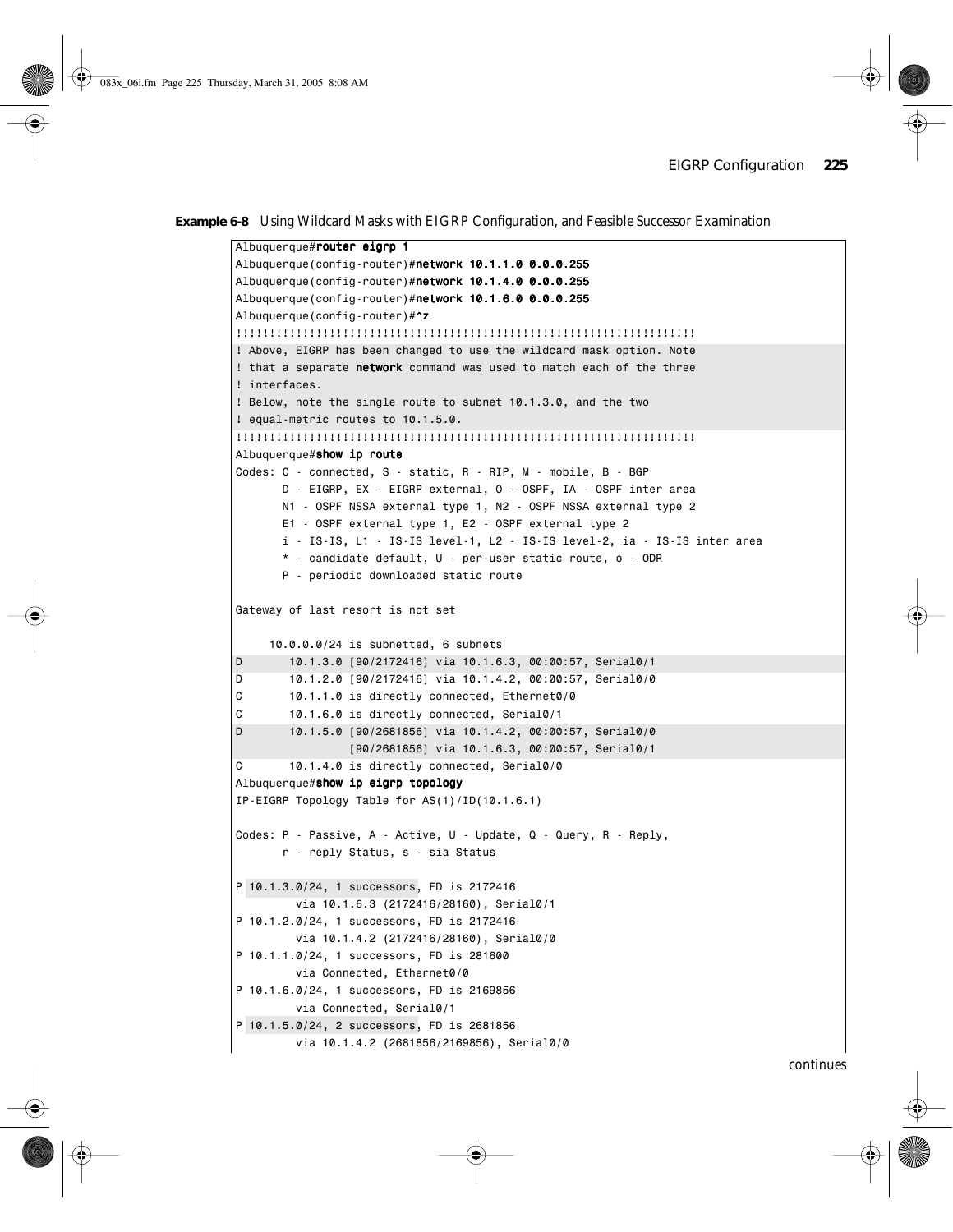**Example 6-8** *Using Wildcard Masks with EIGRP Configuration, and Feasible Successor Examination (Continued)*

```
 via 10.1.6.3 (2681856/2169856), Serial0/1
P 10.1.4.0/24, 1 successors, FD is 2169856
          via Connected, Serial0/0
!!!!!!!!!!!!!!!!!!!!!!!!!!!!!!!!!!!!!!!!!!!!!!!!!!!!!!!!!!!!!!!!!!!!!
! Above, the EIGRP topology table shows one successor for the route
! to 10.1.3.0, and two successors for 10.1.5.0, reconfirming that 
! EIGRP installs successor routes (not feasible successor routes)
! into the IP routing table. 
! Below, the bandwidth of Yosemite's link to Seville (Yosemite's 
! S0/1 interface) is changed from 1544 to 2000, which lowers
! Yosemite's metric to 10.1.3.0.
!!!!!!!!!!!!!!!!!!!!!!!!!!!!!!!!!!!!!!!!!!!!!!!!!!!!!!!!!!!!!!!!!!!!!
Yosemite(config-if)#bandwidth 2000
!!!!!!!!!!!!!!!!!!!!!!!!!!!!!!!!!!!!!!!!!!!!!!!!!!!!!!!!!!!!!!!!!!!!!
! Below, back in Albuquerque, the EIGRP topology table shows a single
! successor route for 10.1.3.0, but two entries listed – the new 
! entry is a feasible successor route. The new entry shows a route
! to 10.1.3.0 through 10.1.4.2 (which is Yosemite). See the text 
! following this example for more detail.
!!!!!!!!!!!!!!!!!!!!!!!!!!!!!!!!!!!!!!!!!!!!!!!!!!!!!!!!!!!!!!!!!!!!!
Albuquerque#show ip eigrp topology
IP-EIGRP Topology Table for AS(1)/ID(10.1.6.1)
Codes: P - Passive, A - Active, U - Update, Q - Query, R - Reply,
        r - reply Status, s - sia Status 
P 10.1.3.0/24, 1 successors, FD is 2172416
          via 10.1.6.3 (2172416/28160), Serial0/1
          via 10.1.4.2 (2684416/1794560), Serial0/0
! the rest of the lines omitted for brevity
!!!!!!!!!!!!!!!!!!!!!!!!!!!!!!!!!!!!!!!!!!!!!!!!!!!!!!!!!!!!!!!!!!!!!
! The next command is on Yosemite!!
!!!!!!!!!!!!!!!!!!!!!!!!!!!!!!!!!!!!!!!!!!!!!!!!!!!!!!!!!!!!!!!!!!!!!
Yosemite#show ip route
Codes: C - connected, S - static, R - RIP, M - mobile, B - BGP
        D - EIGRP, EX - EIGRP external, O - OSPF, IA - OSPF inter area
        N1 - OSPF NSSA external type 1, N2 - OSPF NSSA external type 2
        E1 - OSPF external type 1, E2 - OSPF external type 2
        i - IS-IS, L1 - IS-IS level-1, L2 - IS-IS level-2, ia - IS-IS inter area
        * - candidate default, U - per-user static route, o - ODR
        P - periodic downloaded static route
Gateway of last resort is not set
      10.0.0.0/24 is subnetted, 5 subnets
D 10.1.3.0 [90/1794560] via 10.1.5.3, 00:40:14, Serial0/1
C 10.1.2.0 is directly connected, FastEthernet0/0
D 10.1.1.0 [90/2195456] via 10.1.4.1, 00:42:19, Serial0/0
```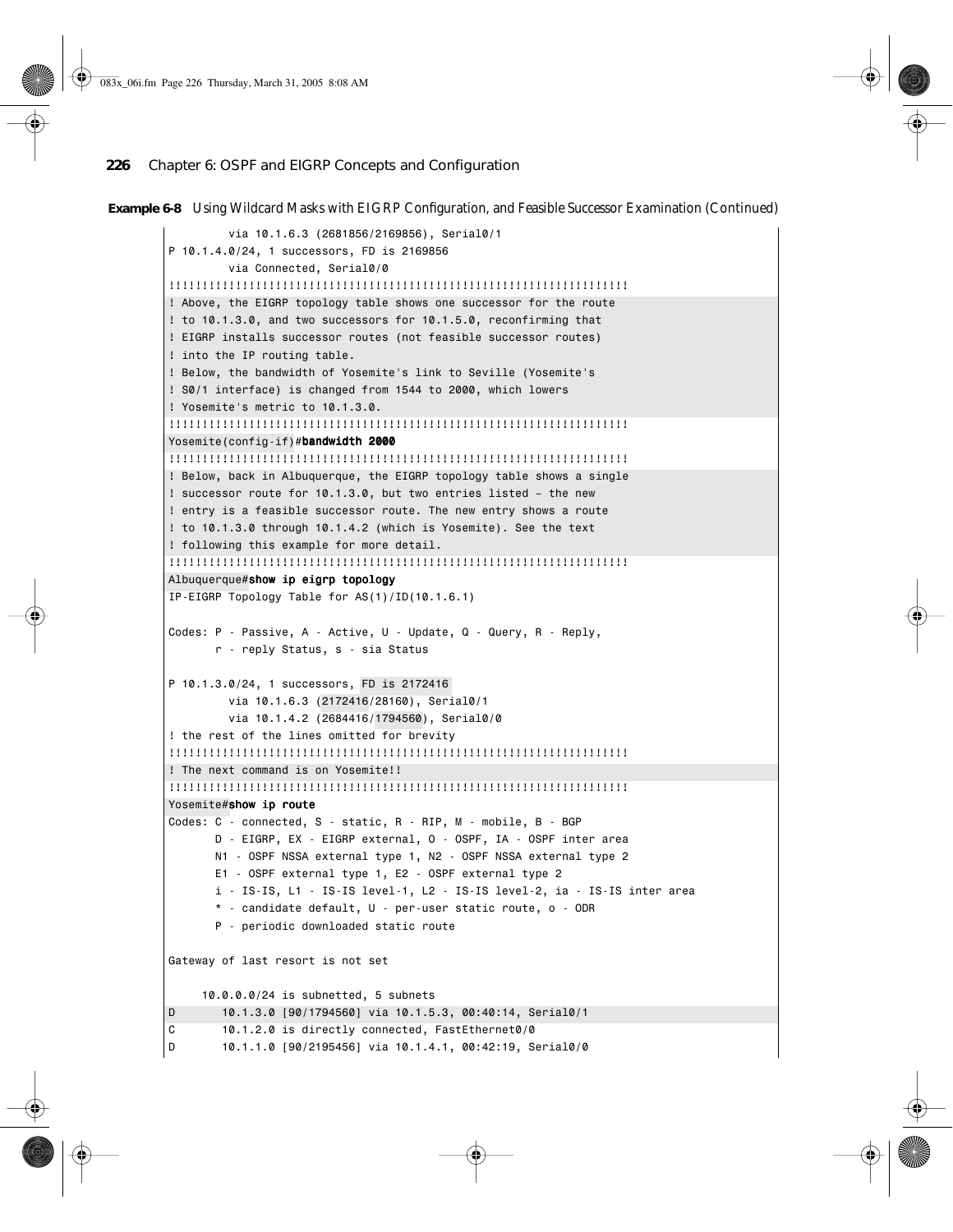**Example 6-8** *Using Wildcard Masks with EIGRP Configuration, and Feasible Successor Examination (Continued)*

```
C 10.1.5.0 is directly connected, Serial0/1
C 10.1.4.0 is directly connected, Serial0/0
!!!!!!!!!!!!!!!!!!!!!!!!!!!!!!!!!!!!!!!!!!!!!!!!!!!!!!!!!!!!!!!!!!!!!
! Above, Yosemite's route to 10.1.3.0 lists a metric of 1794560. 
! Refer to the notes at the end of the example for more information. 
!!!!!!!!!!!!!!!!!!!!!!!!!!!!!!!!!!!!!!!!!!!!!!!!!!!!!!!!!!!!!!!!!!!!!
! The next command is on Albuquerque!
!!!!!!!!!!!!!!!!!!!!!!!!!!!!!!!!!!!!!!!!!!!!!!!!!!!!!!!!!!!!!!!!!!!!!
! Below, debug eigrp fsm is enabled, and then Seville's link to
! Albuquerque (Seville's S0/0 interface) will be disabled, but not
! shown in the example text. SOME DEBUG MESSAGES are omitted to 
! improve readability.
!!!!!!!!!!!!!!!!!!!!!!!!!!!!!!!!!!!!!!!!!!!!!!!!!!!!!!!!!!!!!!!!!!!!!
Albuquerque#debug eigrp fsm
EIGRP FSM Events/Actions debugging is on
Albuquerque#
*Mar 1 02:35:31.836: %LINK-3-UPDOWN: Interface Serial0/1, changed state to down
*Mar 1 02:35:31.848: DUAL: rcvupdate: 10.1.6.0/24 via Connected metric 42949672
95/4294967295
*Mar 1 02:35:31.848: DUAL: Find FS for dest 10.1.6.0/24. FD is 2169856, RD is 2
169856
*Mar 1 02:35:31.848: DUAL: 0.0.0.0 metric 4294967295/4294967295 not found D
min is 4294967295
*Mar 1 02:35:31.848: DUAL: Peer total/stub 2/0 template/full-stub 2/0
*Mar 1 02:35:31.848: DUAL: Dest 10.1.6.0/24 entering active state.
*Mar 1 02:35:31.852: DUAL: Set reply-status table. Count is 2.
*Mar 1 02:35:31.852: DUAL: Not doing split horizon
*Mar 1 02:35:31.852: %DUAL-5-NBRCHANGE: IP-EIGRP(0) 1: Neighbor 10.1.6.3 (Serial0/1) is 
down: interface down
!!!!!!!!!!!!!!!!!!!!!!!!!!!!!!!!!!!!!!!!!!!!!!!!!!!!!!!!!!!!!!!!!!!!!
! The first message following these comments means that EIGRP will 
! now start acting on the fact that neighbor 10.1.6.3 is down.
! The second message states that EIGRP is considering route 10.1.3.0.
! The third message means that it is looking for an "FS" (Feasible
! Successor) for this route.
! The next two highlighted messages imply that the old route to
! 10.1.3.0 is removed, and the new successor route (previously the
! feasible successor route) is added to the "RT" (routing table).
!!!!!!!!!!!!!!!!!!!!!!!!!!!!!!!!!!!!!!!!!!!!!!!!!!!!!!!!!!!!!!!!!!!!!
*Mar 1 02:35:31.852: DUAL: linkdown: start - 10.1.6.3 via Serial0/1
*Mar 1 02:35:31.852: DUAL: Destination 10.1.3.0/24
*Mar 1 02:35:31.852: DUAL: Find FS for dest 10.1.3.0/24. FD is 2172416, RD is 2172416
*Mar 1 02:35:31.856: DUAL: 10.1.6.3 metric 4294967295/4294967295
*Mar 1 02:35:31.856: DUAL: 10.1.4.2 metric 2684416/1794560 found Dmin is 2684416
*Mar 1 02:35:31.856: DUAL: Removing dest 10.1.3.0/24, nexthop 10.1.6.3
*Mar 1 02:35:31.856: DUAL: RT installed 10.1.3.0/24 via 10.1.4.2
*Mar 1 02:35:31.856: DUAL: Send update about 10.1.3.0/24. Reason: metric chg
*Mar 1 02:35:31.860: DUAL: Send update about 10.1.3.0/24. Reason: new if
! Rest of beug messages omitted for brevity
```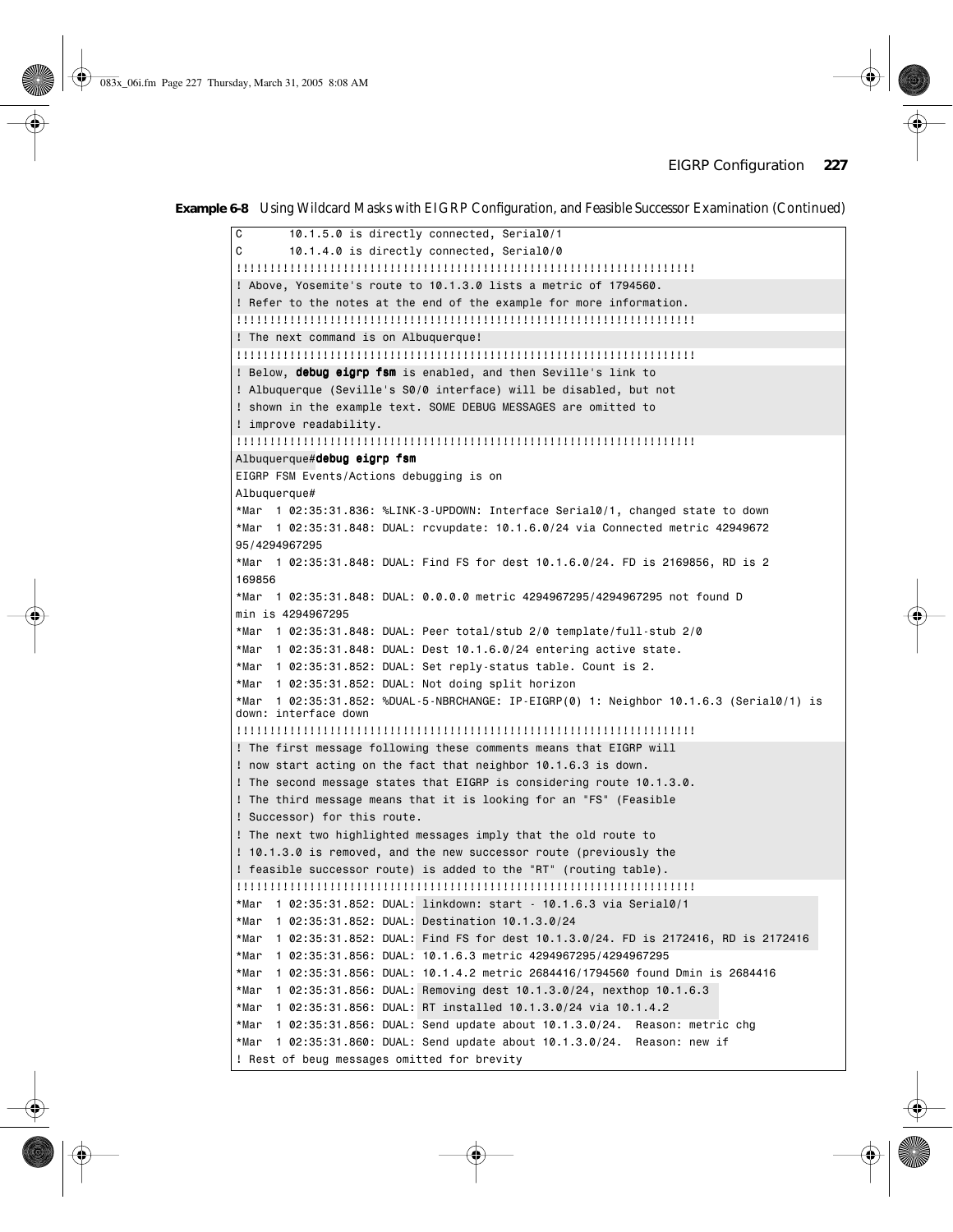Most of the explanations for Example 6-7 are shown inside the example as comments. The output of the **show ip eigrp topology** command, when the feasible successor route to 10.1.3.0 exists, bears a closer look. That's because this command output identifies successor and feasible successor routes, but it is not obvious.

**NOTE** Example 6-8 has two **show ip eigrp topology** commands; the one described next is the second occurrence, a little past half-way through the example.

Small portions of three lines of output from the **show ip eigrp topology** command are highlighted. The first of these lines lists "FD is 2172416", which means that the Feasible Distance (FD) is 2,172,416. The *Feasible Distance* is Albuquerque's calculated metric for the route.

Next, look at the two numbers in parentheses in the second highlighted line from the **show ip eigrp topology** command. The first of these is this router's calculated metric for the route. Notice that the first number is 2,172,416, the same as the FD on the previous line. The fact that the first number in parenthesis matches the FD means that the route on this line is the *successor route*—the one that should be currently installed in the routing table. Note that the successor route's next hop address (10.1.6.3) matches next hop address shown for the route to 10.1.3.0/24 in the IP routing table, which confirms that the successor route is the route installed into the IP routing table.

The third line highlighted for this command references the second number in parentheses. (For reference, the highlighted line is "via 10.1.4.2 (2684416/1794560), Serial0/0"). This number (1,794,560 in this case) is the metric for this route *as calculated by the neighbor*. The neighbor on that line of output is 10.1.4.2, or Yosemite. As seen in the **show ip route** command output from Yosemite, which follows the output of the **show ip eigrp topology** command, Yosemite's route to 10.1.3.0 indeed has a metric of 1,794,560.

So, what does all this mean? Well, the requirement for a feasible successor route (in other words, the feasibility condition) is that the next hop neighbor's metric must be smaller than that router's calculated metric for the current best (successor) route. The analysis of the **show ip eigrp topology** command output can be summarized as follows:

■ The route to 10.1.3.0 through 10.1.6.3 (Seville) is the successor route, because the calculated metric (2,172,416), shown as the first of the two numbers in parenthesis, has the same value as the "FD" (feasible distance). FD is by definition the metric of the best route (successor route).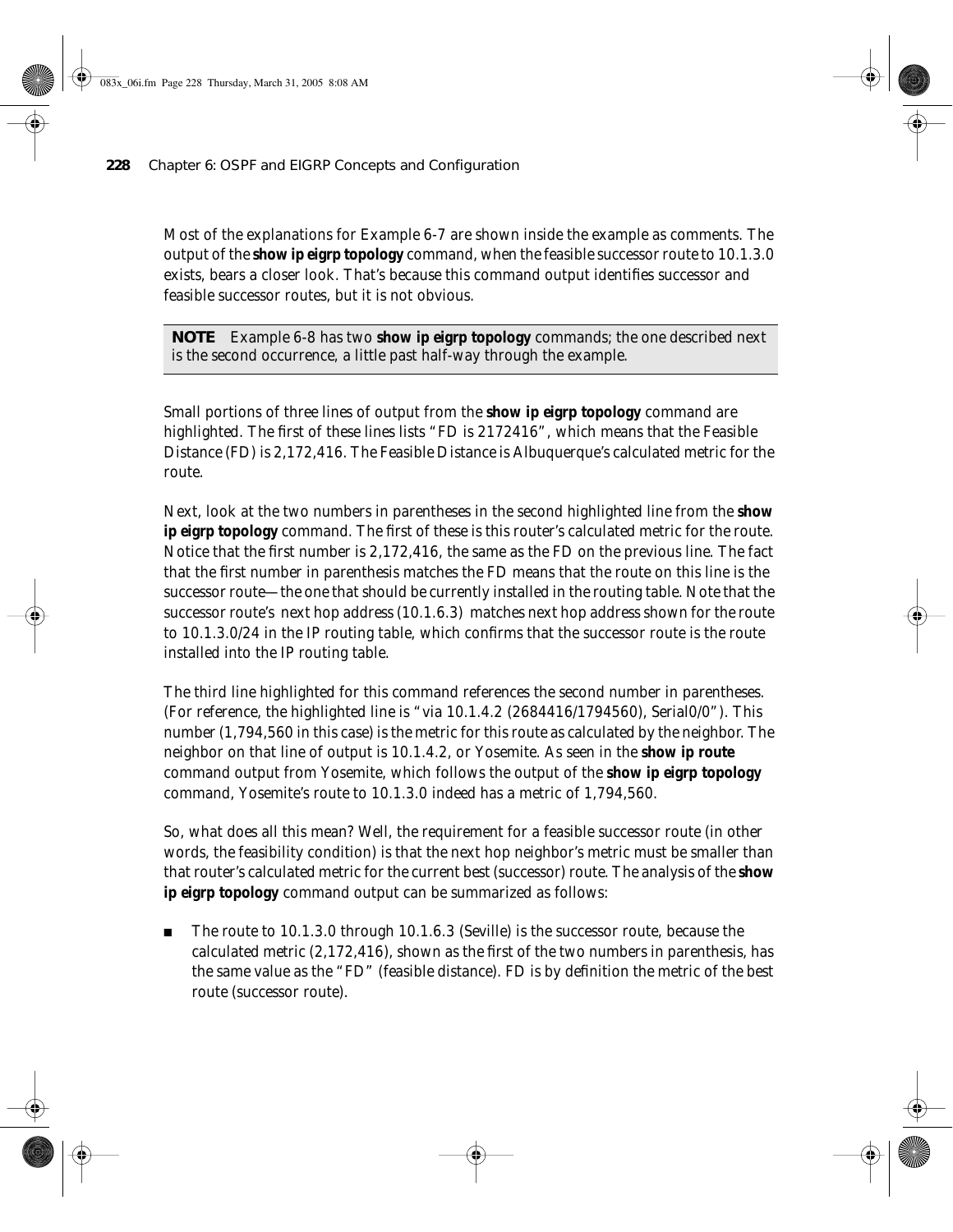■ The route to 10.1.3.0 through 10.1.4.2 (Yosemite) is a feasible successor route, because the neighbor's calculated metric (1,794,560, shown as the second number in parenthesis) is lower than the successor route's calculated metric.

## **IGRP to EIGRP Migration**

In the early days of routing, the main options for routing protocol were RIP (Version 1) and IGRP. IGRP is appreciably better than RIP Version 1, particularly with regards to the metric and convergence time. As a nice side effect for Cisco stockholders, a choice for IGRP was a choice to use only Cisco routers.

When Cisco later announced EIGRP, they wanted to make migration simple. If a network is small enough to allow migration of all routers at one time, the routers could simply be configured with the new EIGRP configuration, the old IGRP configuration deleted, and the process was complete. However, most medium to large networks might want to migrate a subset of the routers to EIGRP, and migrate other routers later, just due to the size of the project. To make migration simple, Cisco created a feature of EIGRP called *automatic redistribution*. Figure 6-11 depicts the idea, and shows the configurations required on all three routers in order to enable automatic redistribution.

**Figure 6-11** *Example Automatic Redistribution Between IGRP and EIGRP*



When using any other pair of IP routing protocols in different parts of an internetwork, a more detailed manual configuration of a feature called *Route Redistribution* is required. However, with IGRP and EIGRP, R2's routes learned with IGRP are automatically advertised with EIGRP, and visa versa. The only requirement is that both IGRP and EIGRP be configured on the same router at the border between the two routing protocols, and that they both use the same AS number (AS numbers range between 1 and 65,535).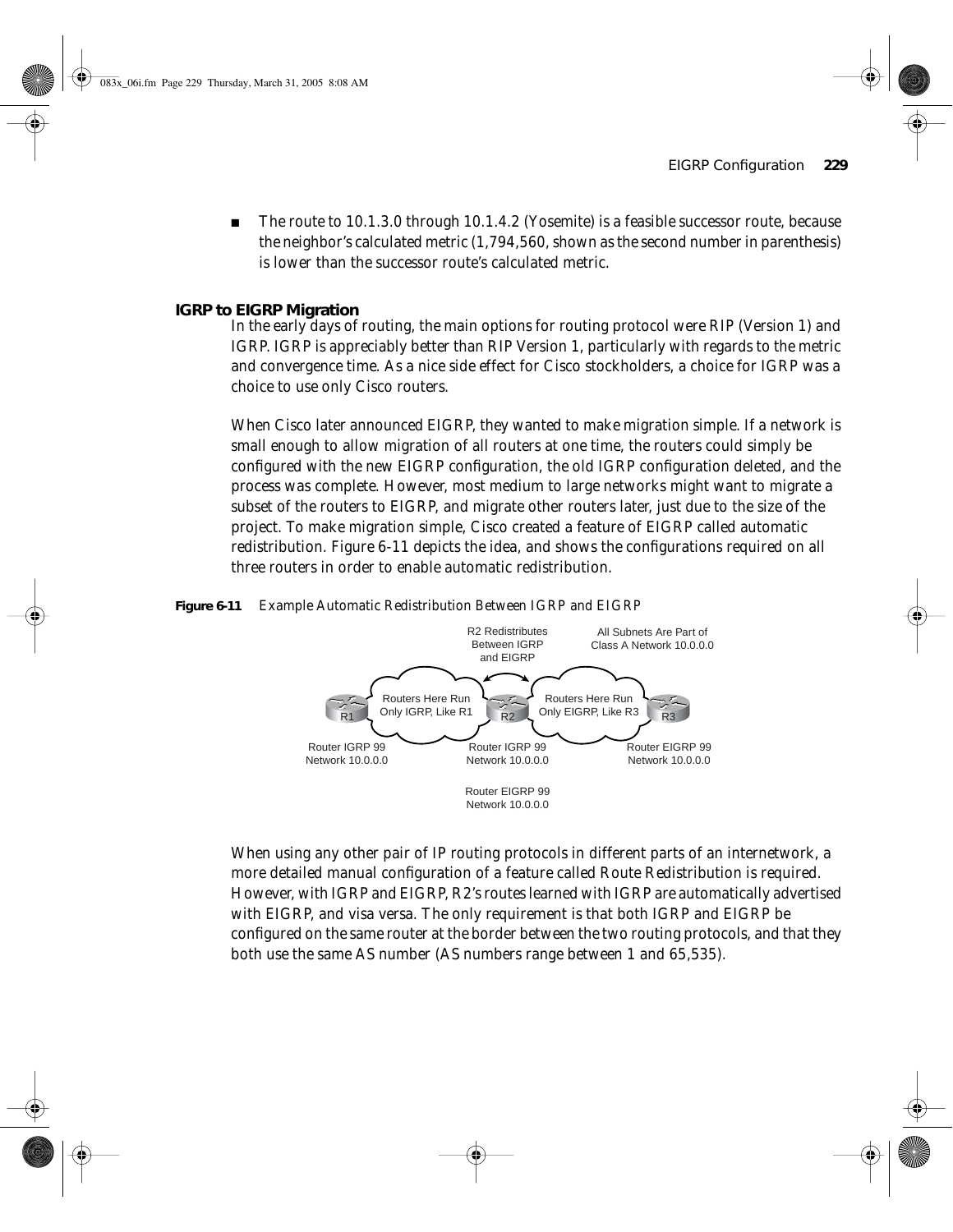# **Foundation Summary**

The "Foundation Summary" section lists the most important facts from the chapter. Although this section does not list everything that will be on the exam, a well-prepared CCNA candidate should at a minimum know all the details in each Foundation Summary before taking the exam.

The basic process of learning routes for the first time with OSPF goes something like this:

- **1.** Each router discovers its neighbors on each interface. The list of neighbors is kept in a neighbor table.
- **2.** Each router uses a reliable protocol to exchange topology information (LSAs) with its neighbors.
- **3.** Each router places the learned topology information in its topology database.
- **4.** Each router runs the SPF algorithm against its own topology database to calculate the best routes to each subnet in the database.
- **5.** Each router places the best route to each subnet in the IP routing table.

Figure 6-12 shows a network with multiple areas, along with the perspective of the topology for routers inside Area 1.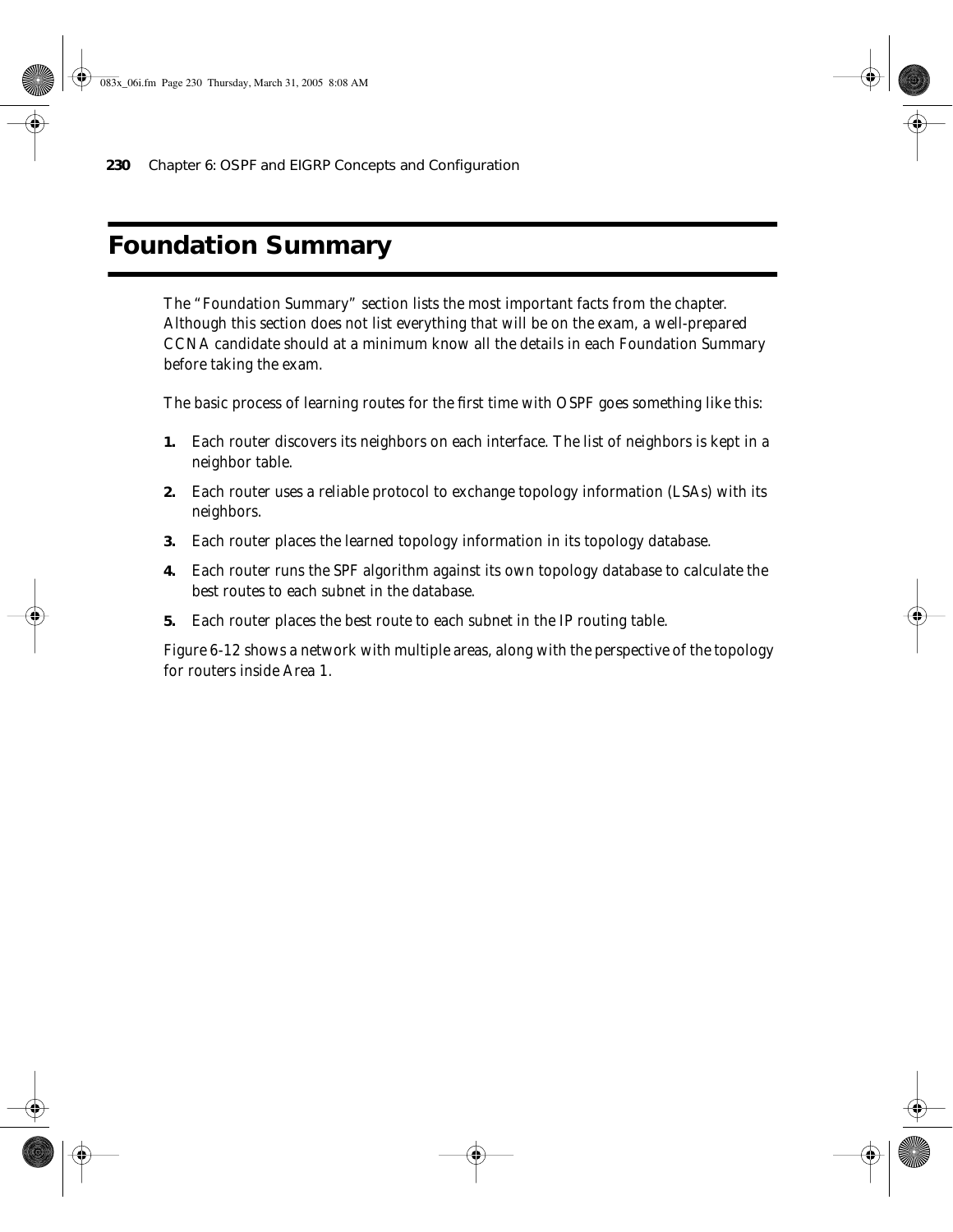**Figure 6-12** *Two-Area OSPF*



Table 6-9 summarizes some of the key points of comparison between the two types of routing protocols.

| Feature                                              | <b>Link State</b>                         | <b>Distance Vector</b>                              |
|------------------------------------------------------|-------------------------------------------|-----------------------------------------------------|
| Convergence Time                                     | Fast                                      | Slow, mainly because of loop-<br>avoidance features |
| Loop Avoidance                                       | Built into the protocol                   | Requires extra features such as split<br>horizon    |
| Memory and CPU<br>Requirements                       | Can be large; good<br>design can minimize | Low                                                 |
| Requires Design Effort for<br><b>Larger Networks</b> | Yes                                       | No                                                  |
| <b>Public Standard or Proprietary</b>                | OSPF is public                            | RIP is publicly defined; IGRP is not                |

**Table 6-9** *Comparing Link-State and Distance Vector Protocols*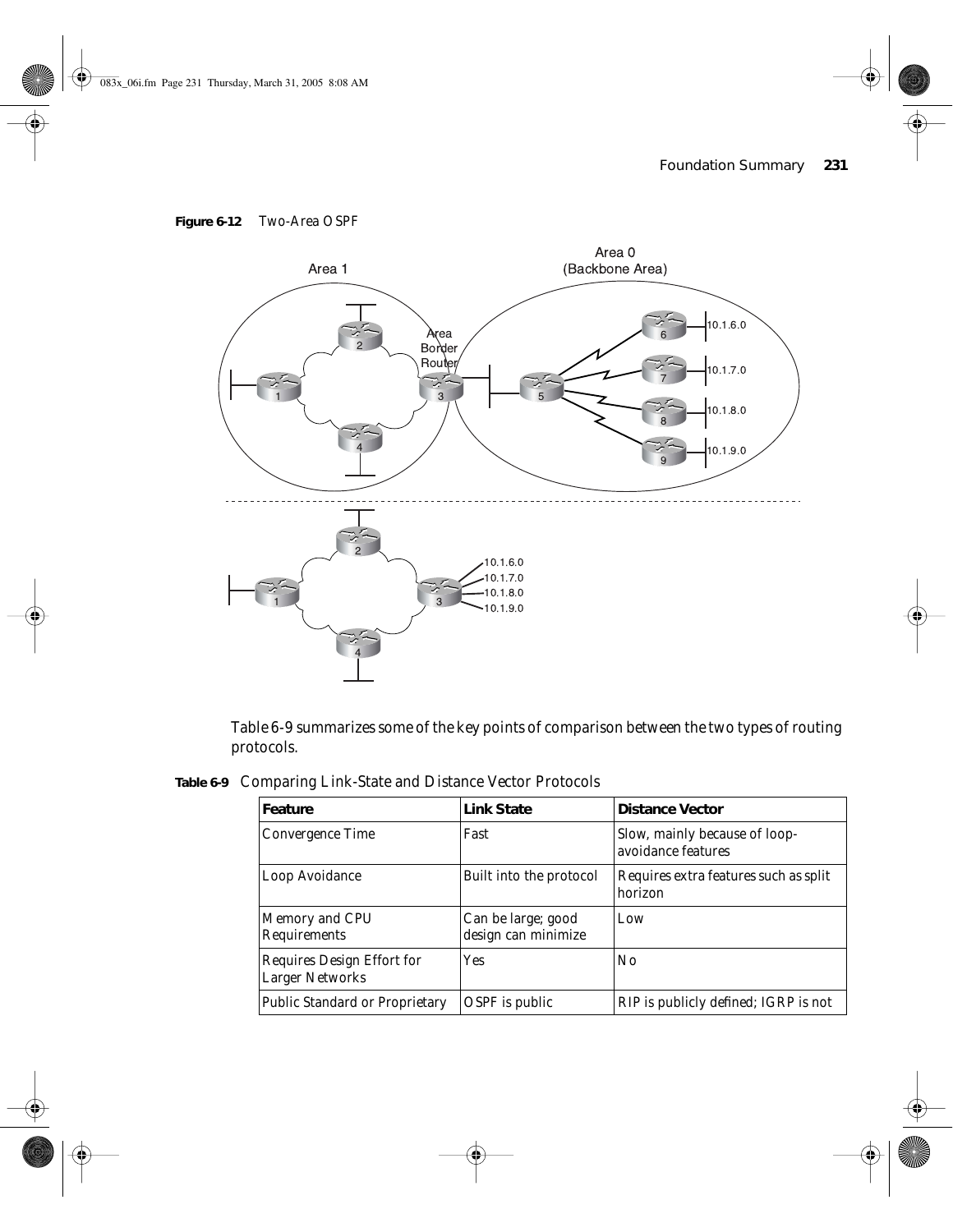Table 6-10 summarizes some of the key comparison points between EIGRP, IGRP, and OSPF.

**Table 6-10** *EIGRP Features Compared to OSPF and IGRP*

| Feature                                                                                 | <b>EIGRP</b> | <b>IGRP</b>    | <b>OSPF</b> |
|-----------------------------------------------------------------------------------------|--------------|----------------|-------------|
| Discovers neighbors before exchanging routing information                               | <b>Yes</b>   | N <sub>0</sub> | Yes         |
| Builds some form of topology table in addition to adding routes<br>to the routing table | <b>Yes</b>   | No             | Yes         |
| Converges quickly                                                                       | Yes          | $\rm No$       | Yes         |
| Uses metrics based on bandwidth and delay by default                                    | $Yes^*$      | Yes            | No          |
| Sends full routing information on every routing update cycle                            | No           | <b>Yes</b>     | <b>No</b>   |
| Requires distance vector loop-avoidance features                                        | No           | Yes            | No          |
| Public standard                                                                         | No           | $\rm No$       | Yes         |

\* EIGRP uses the same metric as IGRP, except that EIGRP scales the metric by multiplying by 256.

Example 6-9 shows two alternative OSPF configurations for a router. All interfaces are in Area 0.

**Example 6-9** *OSPF Single-Area Configuration Alternatives*

```
interface ethernet 0/0
ip address 10.1.1.1 255.255.255.0
interface serial 0/0
ip address 10.1.4.1 255.255.255.0
interface serial 0/1
ip address 10.1.6.1 255.255.255.0
!
router ospf 1
network 10.0.0.0 0.255.255.255 area 0
!
! Alternately:
!
router ospf 1
network 10.1.1.1 0.0.0.0 area 0
network 10.1.4.1 0.0.0.0 area 0
network 10.1.6.1 0.0.0.0 area 0
```
The wildcard mask represents a 32-bit number. When the mask has a binary 1 in one of the bit positions, that bit is considered a wildcard bit, meaning that the router should not care what binary value is in the corresponding numbers. For that reason, binary 1s in the wildcard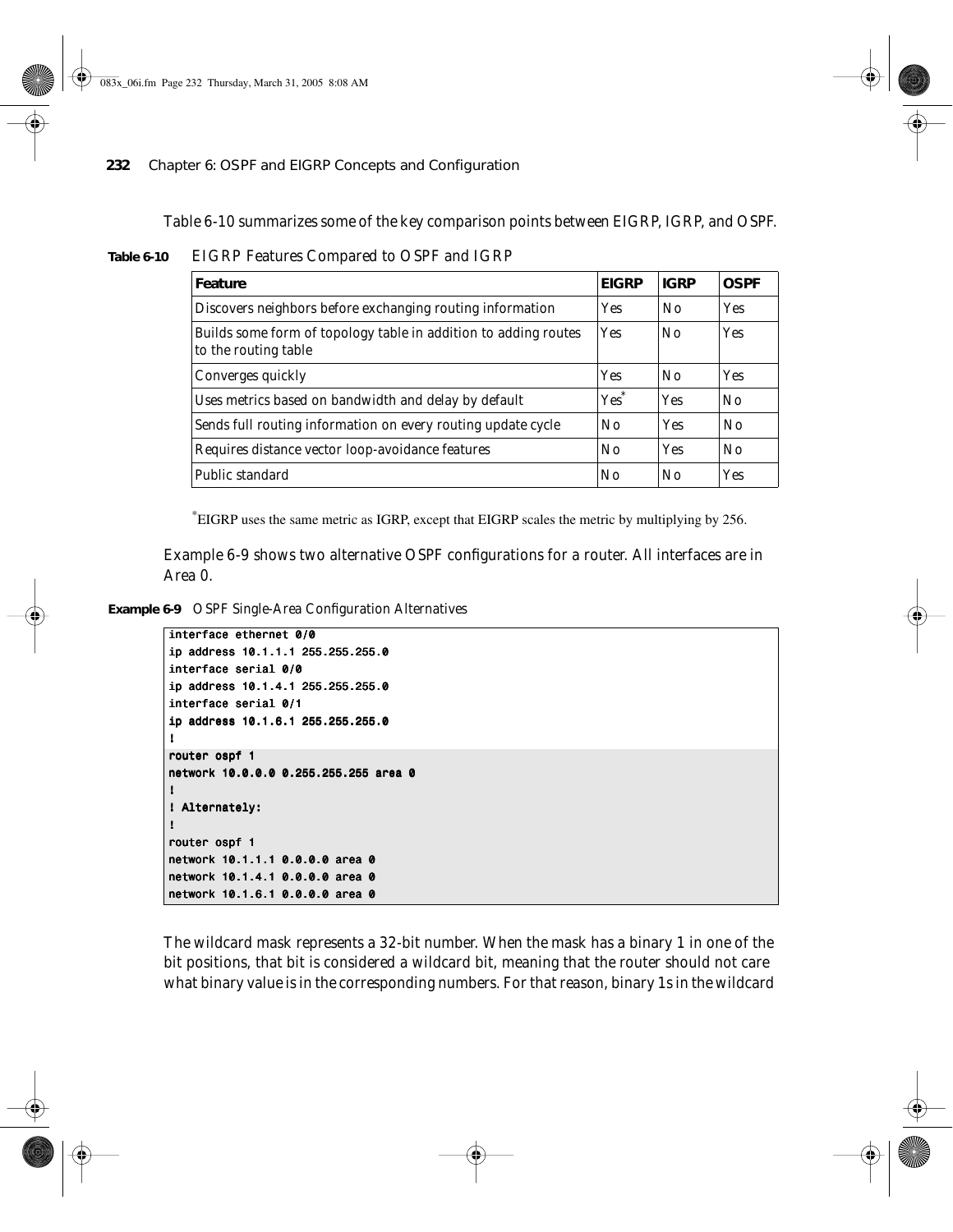mask are called *don't care bits*. If the wildcard mask bit is 0 in a bit position, the corresponding bits in the numbers being compared must match. You can think of these bits as the *do care bits*. The router must examine the two numbers and make sure that the values match for the bits that matter—in other words, the do care bits.

For instance, the first wildcard mask in Example 6-8 is 0.255.255.255. When converted to binary, this number is 0000 0000 1111 1111 1111 1111 1111 1111—in other words, eight 0s and 24 1s. The **network** command tells the IOS to compare 10.0.0.0, which is the number in the **network** command, to the IP addresses of each interface on the router. The wildcard mask tells IOS to compare only the first octet; the last three octets are wildcards, and anything matches. So, all three interface IP addresses are matched.

With the wildcard mask of 0.0.0.0, entire numbers must be compared—hence the specific **network** commands referring to the specific IP addresses of the interfaces in the alternative configuration.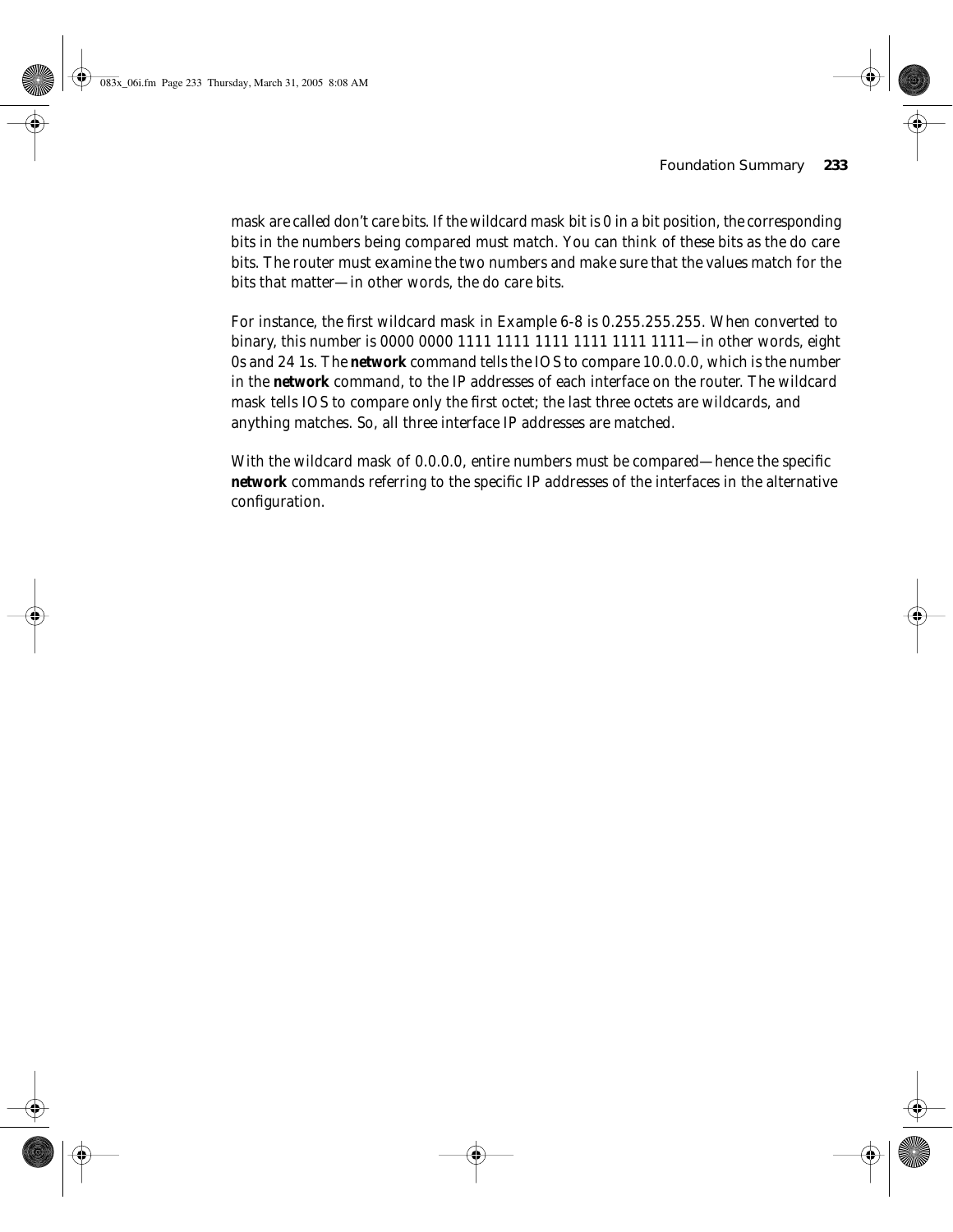# **Q&A**

As mentioned in the Introduction, you have two choices for review questions. The following questions give you a bigger challenge than the exam because they are open-ended. By reviewing with this more-difficult question format, you can exercise your memory better and prove your conceptual and factual knowledge of the topics covered in this chapter. The answers to these questions are found in Appendix A.

For more practice with exam-like question formats, including multiple-choice questions and those using a router simulator, use the exam engine on the CD.

- **1.** Create a minimal configuration enabling IP on each interface on a 2600 series router (two serial, one Ethernet). The Network Information Center (NIC) assigns you network 192.168.1.0. Your boss says that you need, at most, 60 hosts per LAN subnet. You also have point-to-point links attached to the serial interfaces. When choosing the IP address values and subnet numbers, you decide to start with the lowest numerical values. Assume that point-to-point serial links will be attached to this router and that EIGRP is the routing protocol.
- **2.** Write down the steps you would take to migrate from RIP to OSPF in a router whose current RIP configuration includes only **router rip** followed by a **network 10.0.0.0** command. Assume a single OSPF area, and use as few **network** commands as possible.
- **3.** Create a configuration for EIGRP on a router with these interfaces and addresses: e0 using 10.1.1.1, e1 using 224.1.2.3, s0 using 10.1.2.1, and s1 using 199.1.1.1. Use AS number 5.
- **4.** Create a configuration for EIGRP on a router with these interfaces and addresses: e0 using 200.1.1.1, e1 using 128.1.3.2, s0 using 192.0.1.1, and s1 using 223.254.254.1.
- **5.** From a router's user mode, without using debugs or privileged mode, how can you determine what routers are sending you EIGRP routing updates?
- **6.** If the command **router eigrp 1,** followed by **network 10.0.0.0**, with no other network commands, is configured in a router that has an Ethernet0 interface with IP address 168.10.1.1, does EIGRP send updates out Ethernet0?
- **7.** If the command **router ospf 1,** followed by **network 10.0.0.0 0.255.255.255 area 0**, with no other network commands, is configured in a router that has an Ethernet0 interface with IP address 10.10.1.1, does OSPF send updates out Ethernet0?